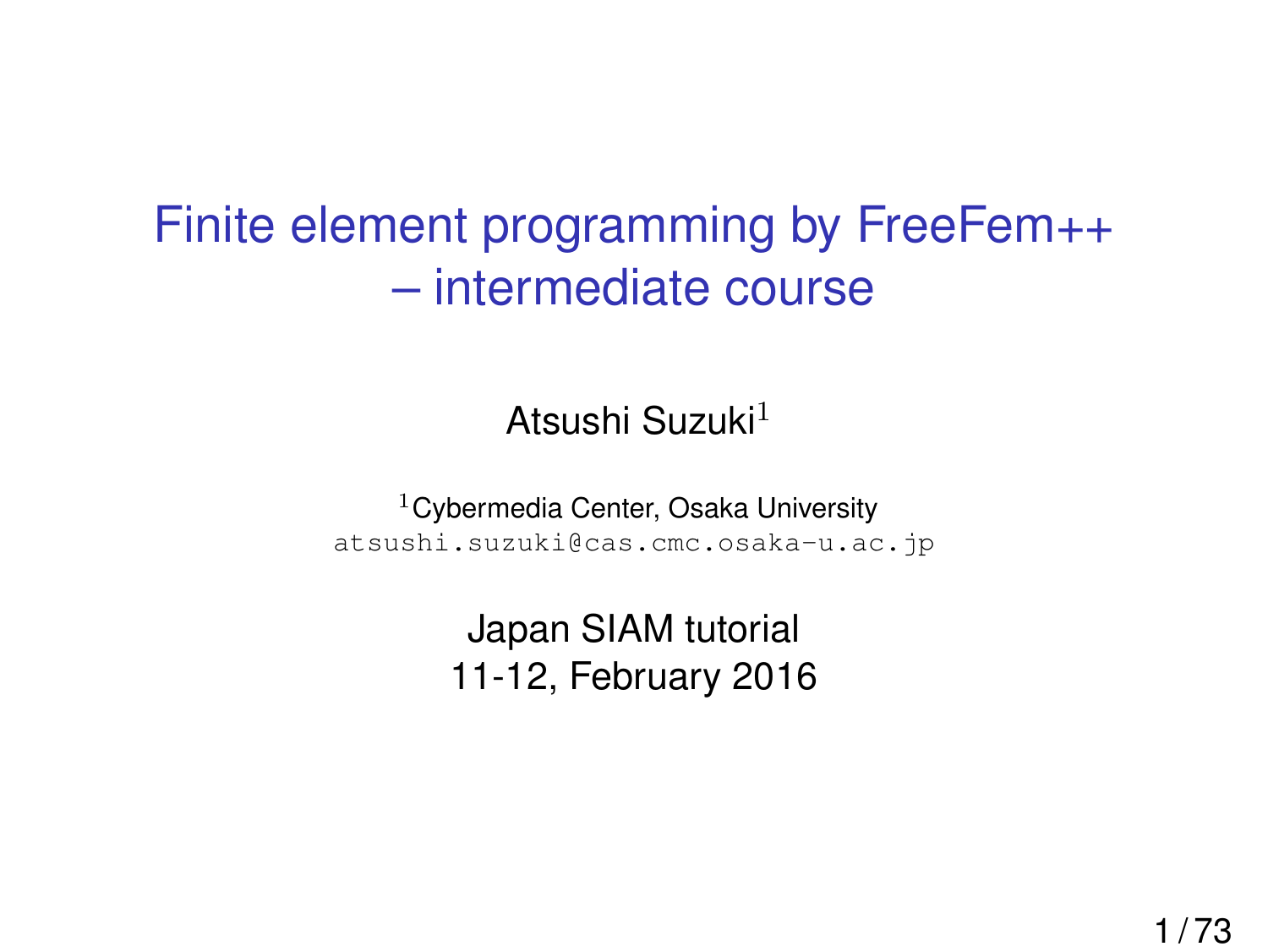# **Numerical simulation with finite element method**

- $\blacktriangleright$  mathematical modeling
- $\triangleright$  discretization of time for evolution problem
- $\blacktriangleright$  discretization scheme for the space
	- $\triangleright$  mesh generation / adaptive mesh refinement
	- $\triangleright$  stiffness matrix from finite elements and variational formulation
	- $\blacktriangleright$  linear solver  $\Leftarrow$  CG, GMRES, direct solver: UMFPACK, MUMPS

# FreeFem++ provides vast amounts of tools

- $\blacktriangleright$  nonlinear solver
- $\triangleright$  optimization solver

parallel computation is another topic. distributed parallelization by MPI needs to be described by FreeFem++ script.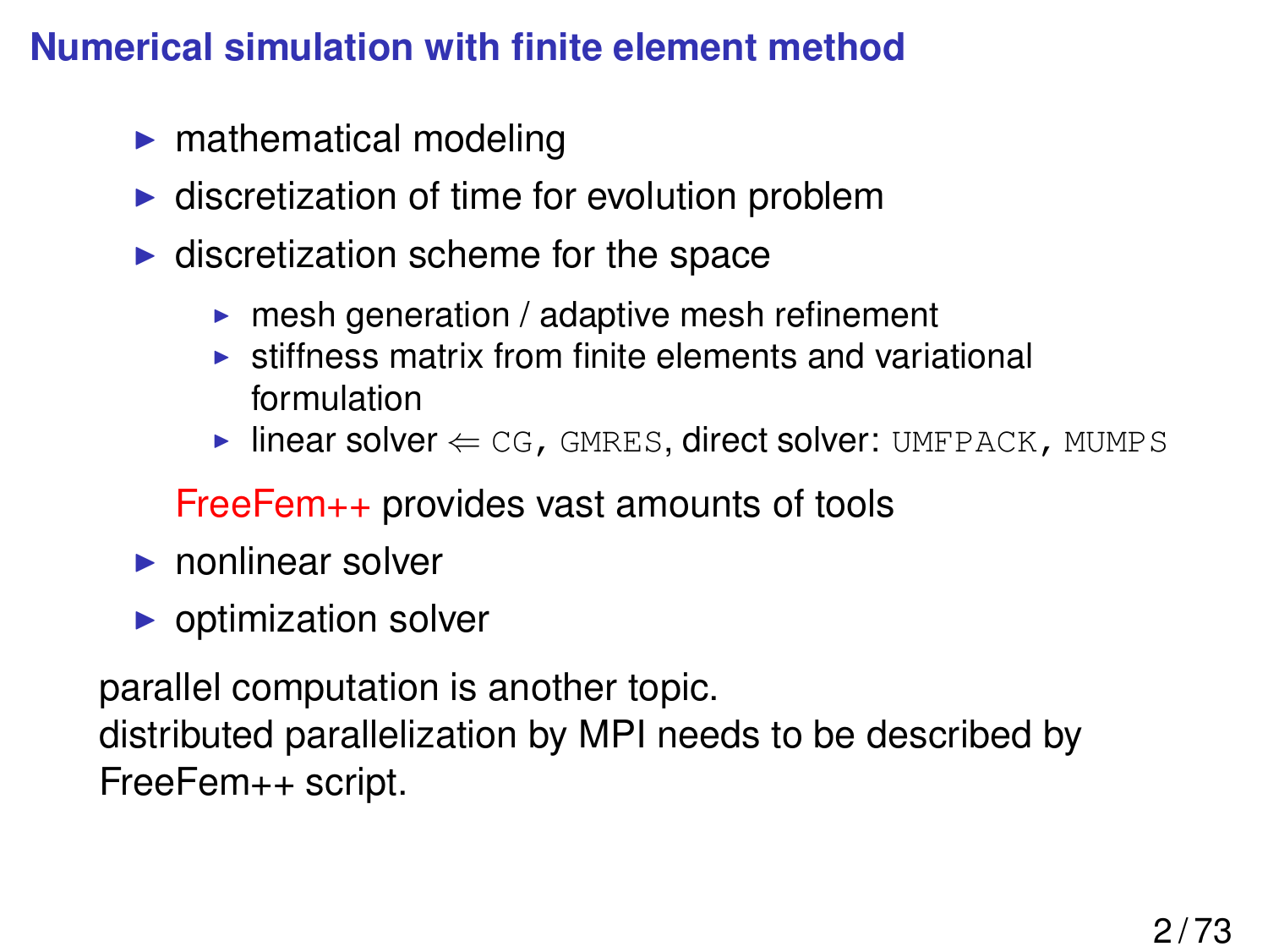# **Outline I**

# [Basics of FEM by examples from the Poisson equation](#page-4-0) [Poisson equation with mixed boundary conditions](#page-4-0) [error estimate by theory and FreeFem++ implementation](#page-13-0)

# [Mixed formulation for the Stokes equations](#page-24-0)

[Stokes equations with inhomogenous Dirichlet conditions](#page-24-0) [mixed formulation and inf-sup conditions](#page-27-0) [finite element pair satisfying inf-sup conditions](#page-28-0)

[Nonlinear finite element problem by Newton method](#page-36-0) [stationary Navier-Stokes equations](#page-36-0) [differential calculus of nonlinear operator and Newton](#page-38-0) [iteration](#page-38-0)

[Time-dependent Navier-Stokes equations around a cylinder](#page-43-0) [boundary conditions of incompressible flow around a](#page-44-0) [cylinder](#page-44-0) [characteristic Galerkin method](#page-46-0) [stream line for visualization](#page-51-0)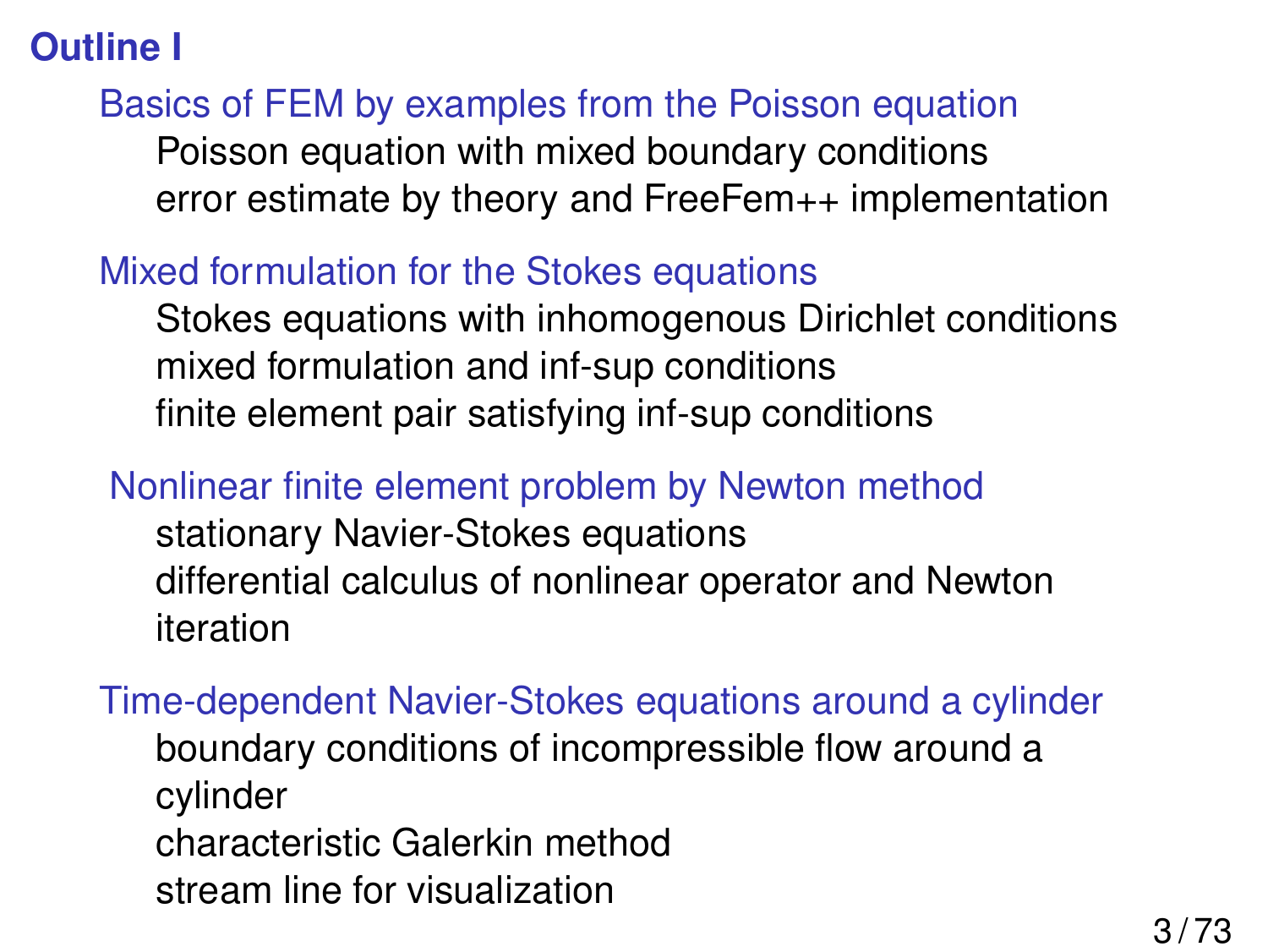# **Outline II**

[thermal convection problem by Rayleigh-Bénard eqs.](#page-52-0)

[governing equations by Boussinesq approximation](#page-52-0) [time-dependent solution by characteristic Galerkin method](#page-54-0) [stationary solution by Newton method](#page-55-0)

# [Conjugate Gradient solver in FreeFem++](#page-56-0)

[basic CG method with preconditioning](#page-57-0) [CG method with orthogonal projection onto the image](#page-59-0) [CG method in Uzawa method](#page-61-0)

# [Syntax and Data types of FreeFem++](#page-65-0)

[syntax for loop and procedure](#page-65-0) [Data types](#page-66-0)

[Compilation from the source on Unix system](#page-68-0) [configure script with option and BLAS library](#page-68-0)

**[References](#page-70-0)**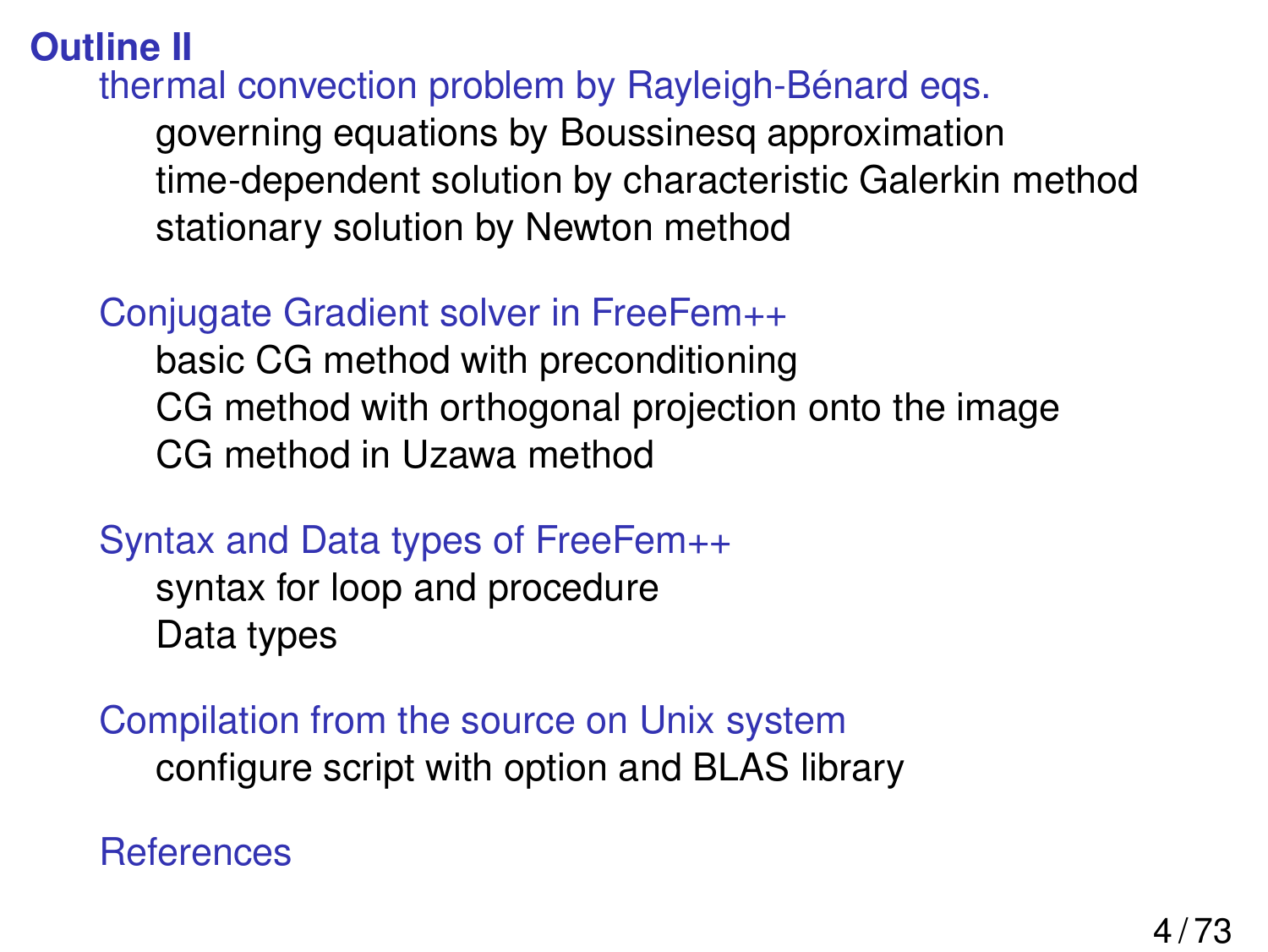# <span id="page-4-0"></span>**Poisson equation with mixed B.C. and a weak formulation: 1/2**

$$
\Omega \subset \mathbb{R}^2, \, \partial\Omega = \Gamma_D \cup \Gamma_N
$$
\n
$$
-\Delta u = f \text{ in } \Omega,
$$
\n
$$
u = g \text{ on } \Gamma_D,
$$
\n
$$
\frac{\partial u}{\partial n} = h \text{ on } \Gamma_N.
$$
\nweak formulation\n
$$
V: \text{function space, } V(g) = \{u \in V; u = g \text{ on } \Gamma_D\}.
$$
\n
$$
V = C^1(\Omega) \cap C^0(\bar{\Omega}) ?
$$
\nFind  $u \in V(g)$  s.t.\n
$$
\int_{\Omega} -\Delta u \, v dx = \int_{\Omega} f \, v dx \quad \forall v \in V(0)
$$
\nLemma (Gauss-Green's formula)\n
$$
u, v \in V, n = \begin{bmatrix} n_1 \\ n_2 \end{bmatrix}: \text{outer normal to } \partial\Omega
$$
\n
$$
\int_{\Omega} (\partial_i u) v \, dx = -\int_{\Omega} u \partial_i v \, dx + \int_{\partial\Omega} u \, n_i v \, ds \, .
$$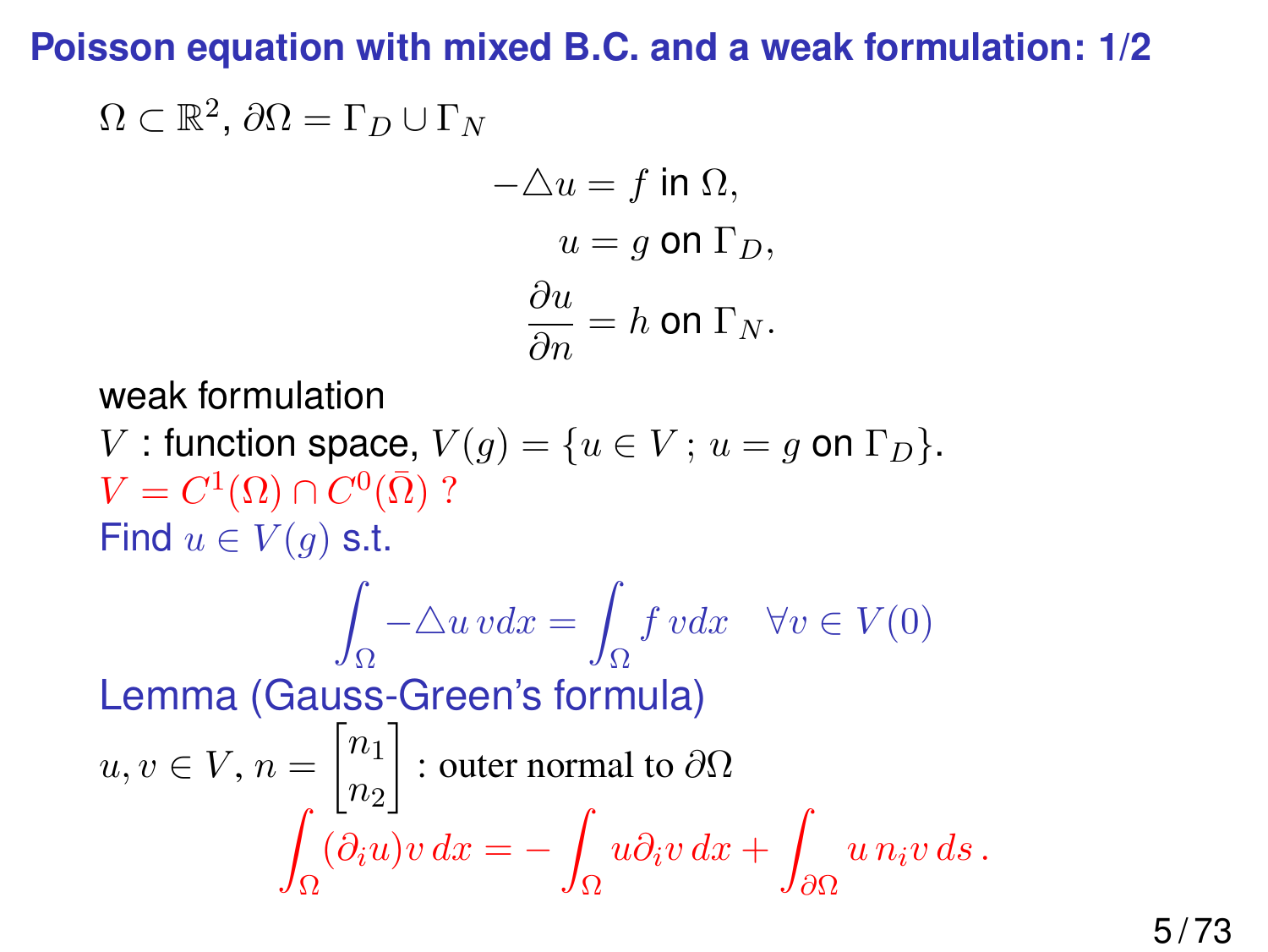## **Poisson equation with mixed B.C. and a weak formulation: 2/2**

$$
\int_{\Omega} (-\partial_1^2 - \partial_2^2) u v \, dx = \int_{\Omega} (\partial_1 u \partial_1 v + \partial_2 u \partial_2 v) \, dx - \int_{\partial \Omega} (\partial_1 u \, n_1 + \partial_2 u \, n_2) v \, ds
$$

$$
= \int_{\Omega} \nabla u \cdot \nabla v \, dx - \int_{\Gamma_D \cup \Gamma_N} \nabla u \cdot n \, v \, ds
$$

$$
v = 0 \text{ on } \Gamma_D \Rightarrow = \int_{\Omega} \nabla u \cdot \nabla v \, dx - \int_{\Gamma_N} hv \, ds
$$

Find  $u \in V(g)$  s.t.

$$
\int_{\Omega} \nabla u \cdot \nabla v dx = \int_{\Omega} f v dx + \int_{\Gamma_N} h v ds \quad \forall v \in V(0)
$$

\n- $$
a(\cdot, \cdot): V \times V \to \mathbb{R}
$$
: bilinear form
\n- $F(\cdot): V \to \mathbb{R}$ : functional
\n

Find  $u \in V(g)$  s.t.  $a(u, v) = F(v) \quad \forall v \in V(0)$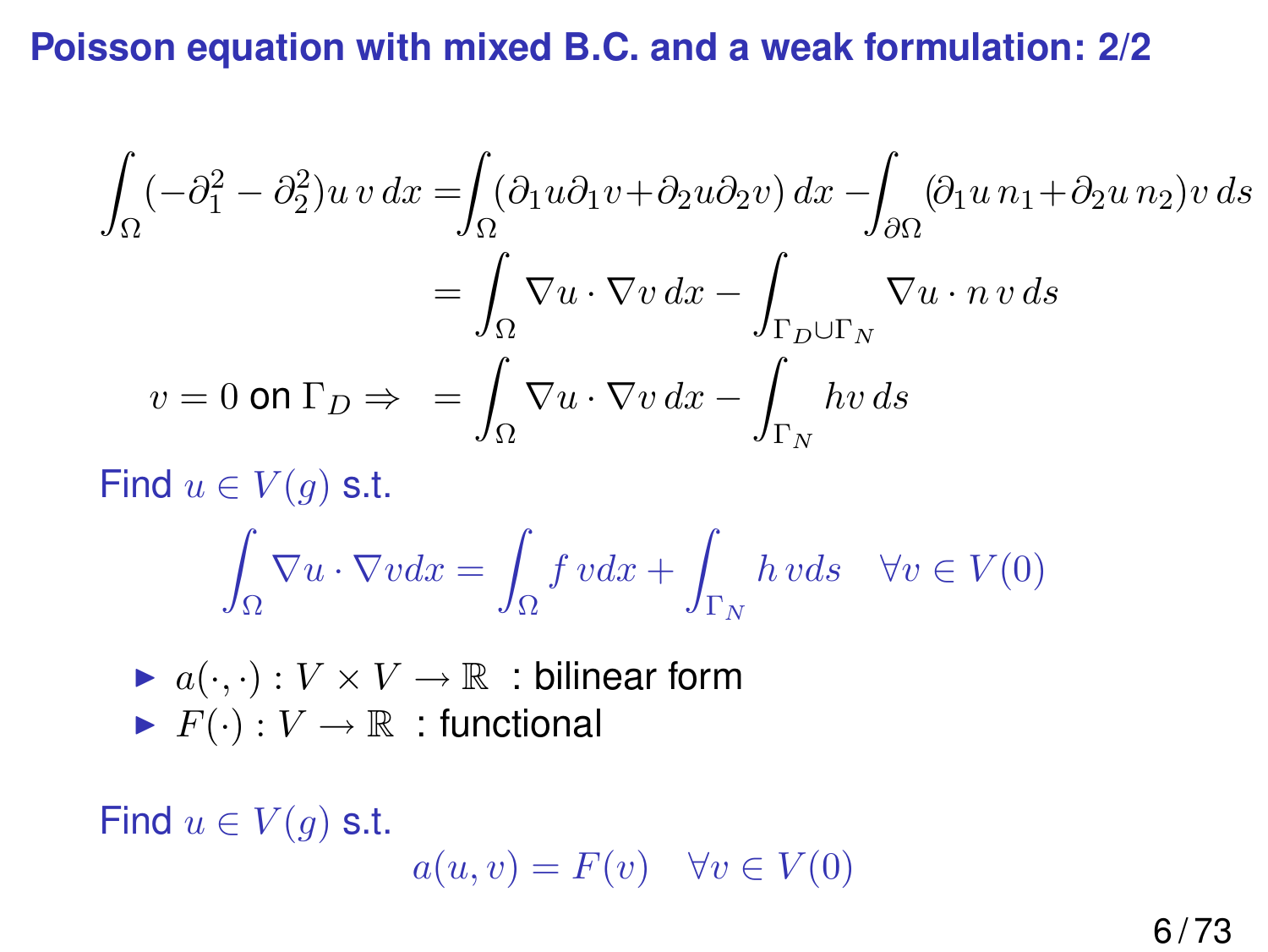### **FreeFem++ script to solve Poisson equation**

```
finite element basis, span[\varphi_1, \ldots, \varphi_N] = V_h \subset Vu_h \in V_h \Rightarrow u_h = \sum_{1 \leq i \leq N} u_i \varphi_iDirichlet data : u(P_i) = q(P_i) P_i \in \Gamma_DFind u_h \in V_h(q) s.t.
    Z
     Ω
       \nabla u_h \cdot \nabla v_h dx =Ω
                           \int v_h dx +\Gamma_Nh v_h ds \quad \forall v_h \in V_h(0).example1.edp varf+matrix mesh Th=square(20,20);
fespace Vh(Th,P1);
Vh uh,vh;
func f = 5.0/4.0*pi*sin(pix)x sin(pix)/2.0;func q = sin(pix) * sin(pix)/2.0;
func h = (-pi)/2.0 * sin(pi * x);solve poisson(uh, vh) =int2d(Th) (dx(uh) \star dx(vh) +dy(uh) \star dy(vh) )
 - int2d(Th)( f*vh) - int1d(Th,1)( h *vh)
 + on(2,3,4, uh=q); // boudary 1 : (x,0)
plot(uh);
```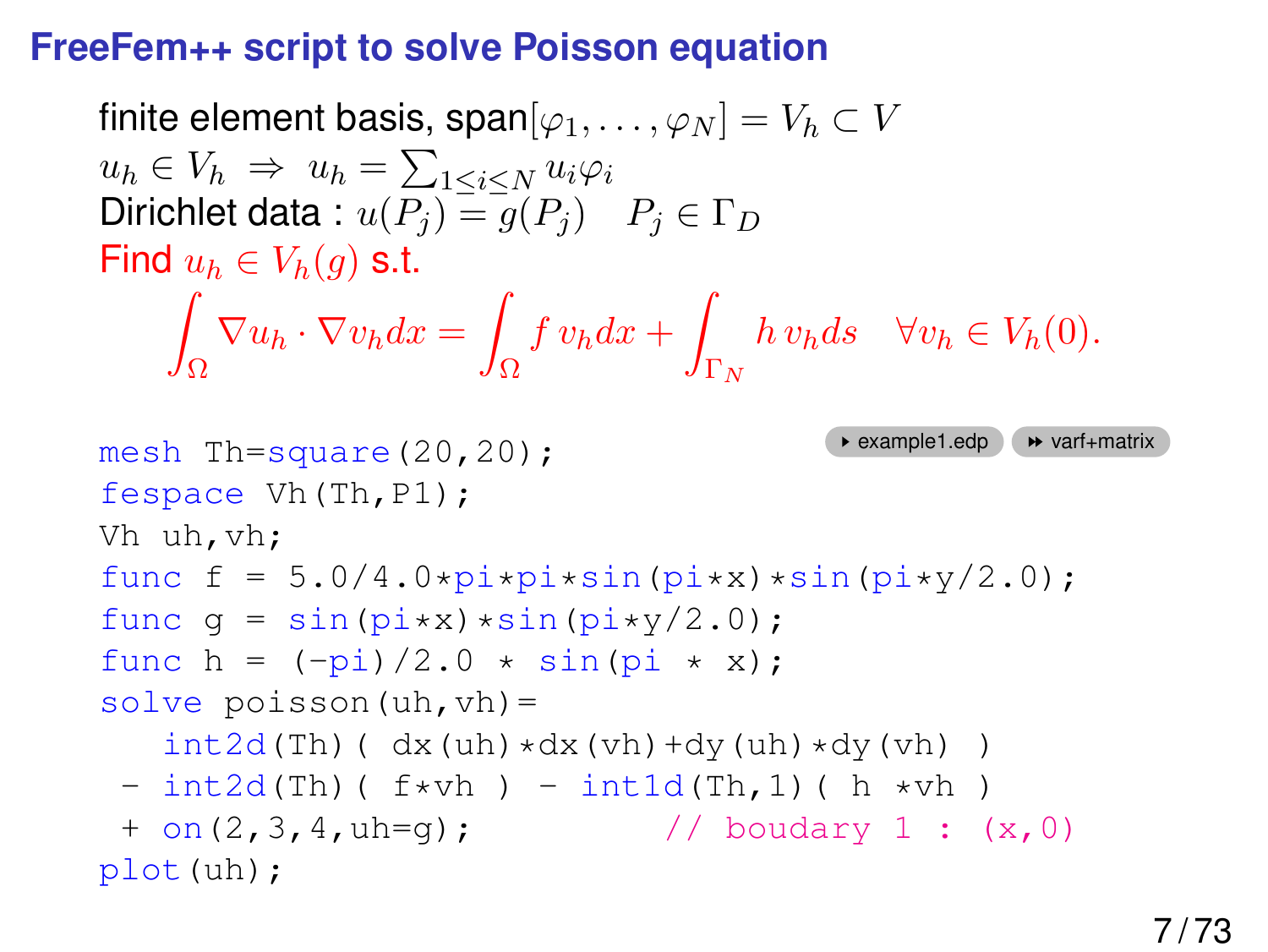### **discretization and matrix formulation : 1/2**

finite element basis, span $[\varphi_1, \ldots, \varphi_N] = V_h \subset V$  $u_h \in V_h \Rightarrow u_h = \sum_{1 \leq i \leq N} u_i \varphi_i$ finite element nodes  $\{P_j\}_{j=1}^N,$   $\varphi_i(P_j)=\delta_{i\,j}$  Lagrange element  $\Lambda_D \subset \Lambda = \{1, \ldots, N\}$ : index of node on the Dirichlet boundary

$$
V_h(g) = \{u_h \in V_h \, ; \, u_h = \sum u_i \varphi_i, u_k = g_k \ (k \in \Lambda_D)\}
$$

Find  $u_h \in V_h(q)$  s.t.  $a(u_h, v_h) = F(v_h)$   $\forall v_h \in V_h(0)$ .

Find  $\{u_i\}, u_k = g_k (k \in \Lambda_D)$  s.t.  $a(\sum)$ j  $u_j \varphi_j, \sum$ i  $v_i\varphi_i)=F(\sum$ i  $v_i\varphi_i) \ \forall \{v_i\}, v_k = 0 (k \in \Lambda_D)$ 

Find  $\{u_i\}_{i\in\Lambda}$ s.t.

$$
\sum_{j} a(\varphi_j, \varphi_i) u_j = F(\varphi_i) \qquad \forall i \in \Lambda \setminus \Lambda_D
$$
  

$$
u_k = g_k \qquad \forall k \in \Lambda_D
$$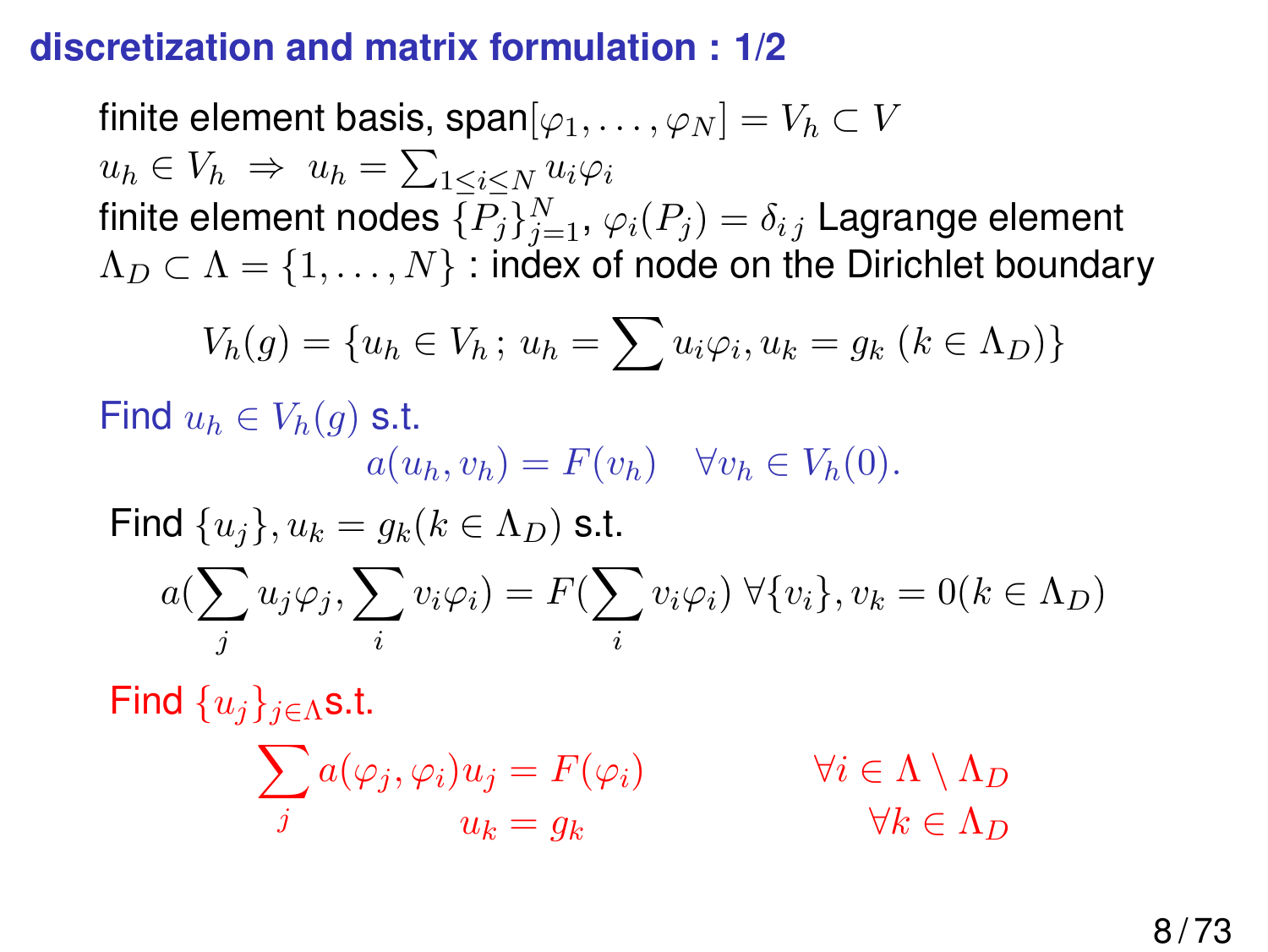# **discretization and matrix formulation : 2/2**

Find 
$$
\{u_j\}_{j \in \Lambda \setminus \Lambda_D}
$$
**s.t.**  

$$
\sum_{j \in \Lambda \setminus \Lambda_D} a(\varphi_j, \varphi_i) u_j = F(\varphi_i) - \sum_{k \in \Lambda_D} a(\varphi_k, \varphi_i) g_k \quad \forall i \in \Lambda \setminus \Lambda_D
$$

$$
A = \{a(\varphi_j, \varphi_i)\}_{i,j \in \Lambda \setminus \Lambda_D} : \text{symmetric.}
$$
  

$$
A \in \mathbb{R}^{n \times n}, f \in \mathbb{R}^n, n = \#(\Lambda \setminus \Lambda_D)
$$

# Lemma

A *:* (symmetric) positive definite  $\Leftrightarrow (Au, u) > 0 \ \forall u \neq 0$ 

 $\Rightarrow$   $Au = f$  has a unique solution.

A : bijective

- $\triangleright$  injective:  $Au = 0$ ,  $0 = (Au, u) > 0 \Rightarrow u = 0$ .
- $\blacktriangleright$  surjective:

 $\mathbb{R}^n = \mathsf{Im} A \oplus (\mathsf{Im} A)^{\perp}, u \in (\mathsf{Im} A)^{\perp} \Rightarrow (Av, u) = 0 \,\forall v \in \mathbb{R}^n$ by putting  $v = u$ ,  $0 = (Au, u) \Rightarrow u = 0$  $(\text{Im}A)^{\perp} = \{0\} \Rightarrow \text{Im}A = \mathbb{R}^n.$ 

 $A:$  S.P.D.  $\Rightarrow$  solution by  $LDL^T$ -factorization, CG method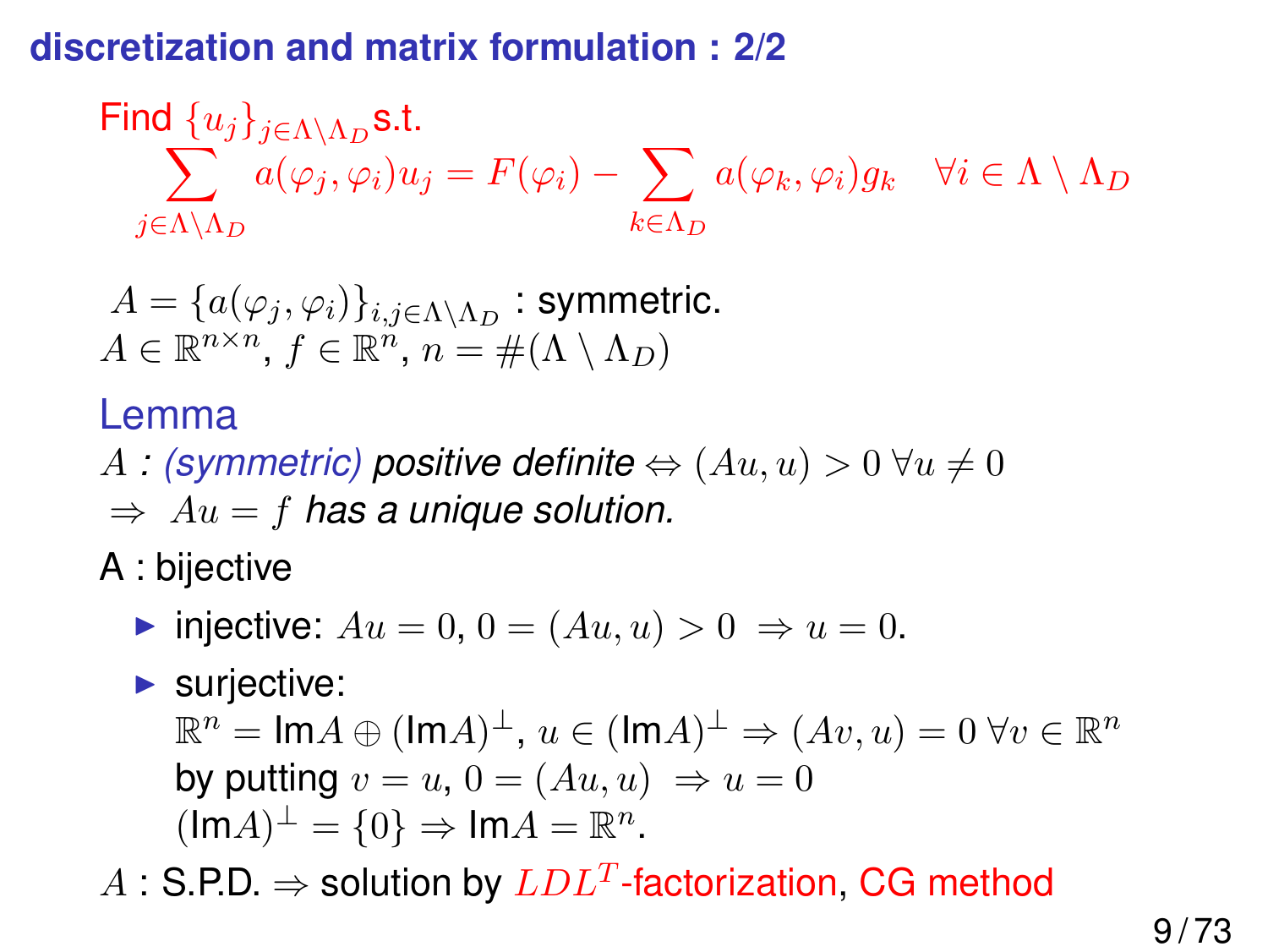## **P1 finite element and sparse matrix**

 $\mathcal{T}_h$ : triangulation of a domain  $\Omega$ , triangular element  $K \in \mathcal{T}_h$ piecewise linear element :  $\varphi_i|_K(x_1,x_2)=a_0+a_1x_1+a_2x_2$  $\varphi_i|_K(P_j) = \delta_{i,j}$ 



A : sparse matrix, CRS (Compressed Row Storage) format to store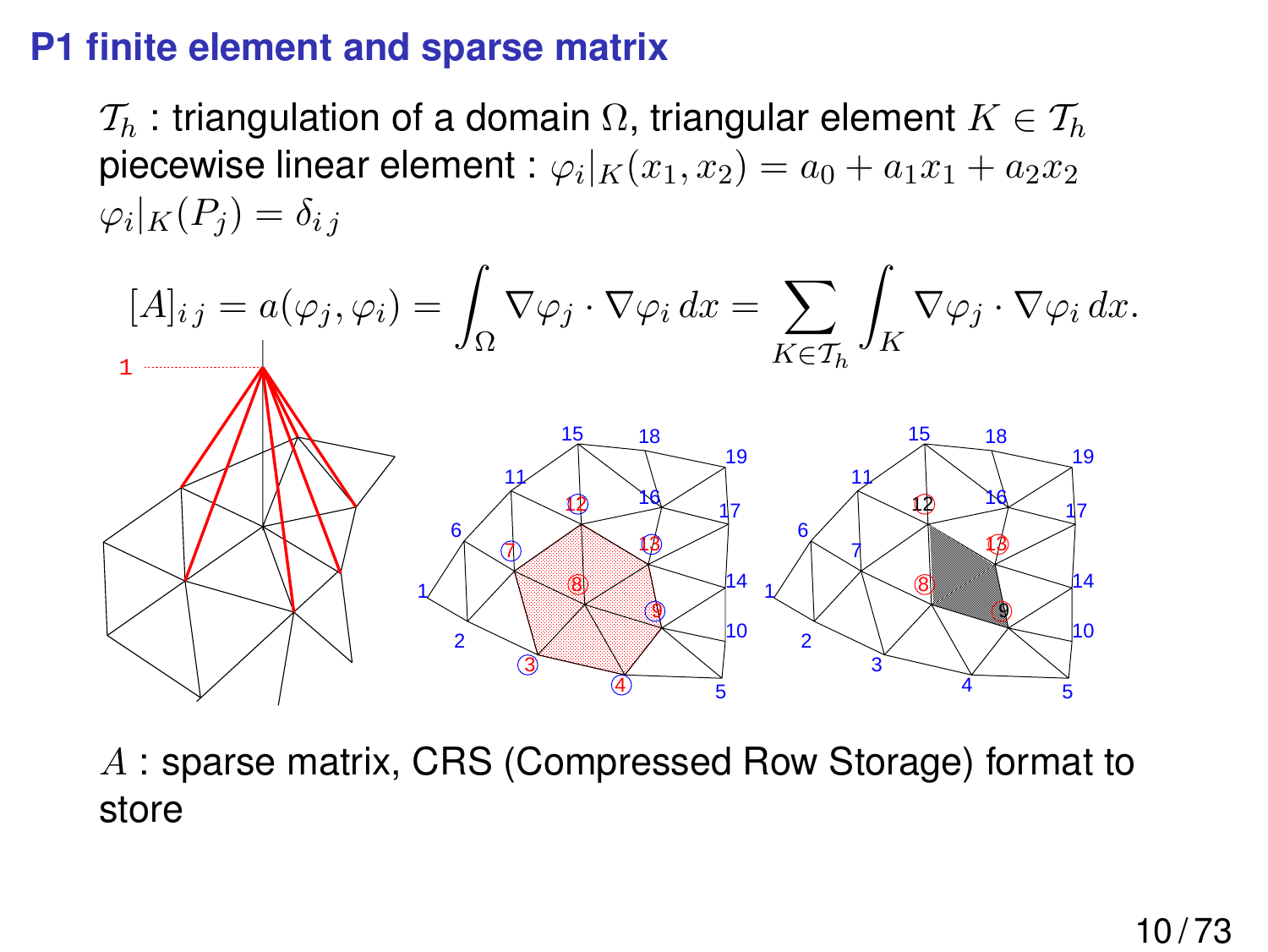## **FreeFem++ script to solve Poisson eq. using matrix**

Find  $u_h \in V_h(q)$  s.t.  $a(u_h, v_h) = F(v_h)$   $\forall v_h \in V_h(0)$ .

```
Vh u, v; \longrightarrow example2.edp \longrightarrowsolve
varf aa(u,v)=int2d(Th)( dx(u)*dx(v)+dy(u)*dy(v) )
             +on(2,3,4,u=q);
varf external(u, v)=int2d(Th)(f*v)+int1d(Th,1)(h*v)
             +on(2,3,4, u=q);real tgv=1.0e+30;
matrix A = aa(Vh, Vh, tqv=tqv, solver=CG);real[int] ff = external(0, Vh, tqv=tqv);u[] = A^{\wedge} - 1 * ff; // u : fem unknown, u[] : vector
plot(u);
```
useful liner solver; solver=

CG iterative solver for SPD matrix GMRES iterative solver for nonsingular matrix UMFPACK direct solver for nonsingular matrix sparsesolver other solvers called by dynamic link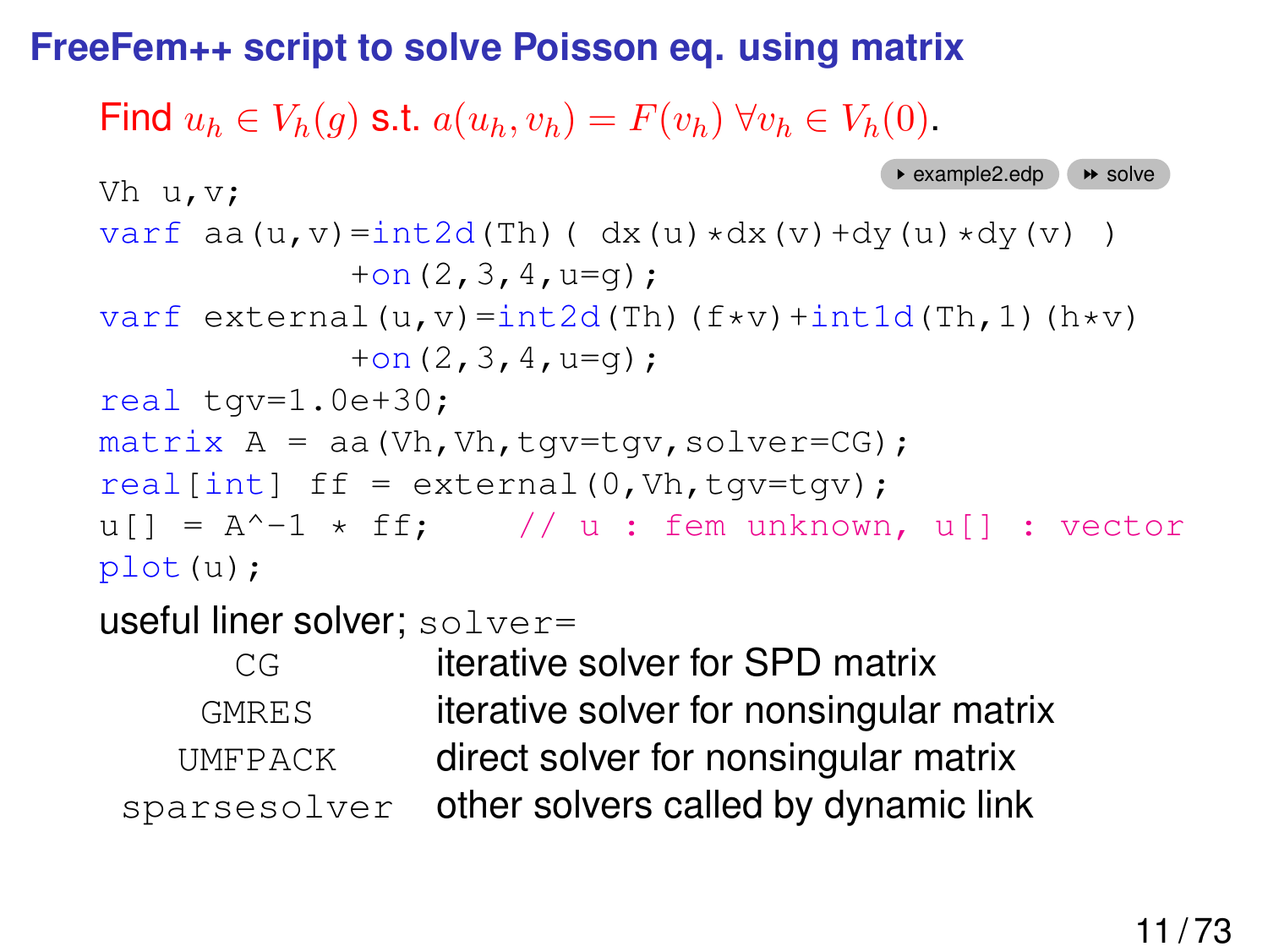### **penalty method to solve inhomogeneous Dirichlet problem**

modification of diagonal entries of A where index  $k \in \Lambda_D$ penalization parameter  $\tau = 1/\varepsilon$ ; tgv τ  $u_k$  $\tau g_k, \; k \in \Lambda_D$ 

=

ui

 $[A]_{i j} = a(\varphi_j, \varphi_i)$ 

$$
\tau u_k + \sum_{j \neq k} a_{kj} u_j = \tau g_k \iff u_k - g_k = \varepsilon \left(-\sum_{j \neq k} a_{kj} u_j\right),
$$

$$
\sum_j a_{ij} u_j = f_i \qquad \forall i \in \{1, ..., N\} \setminus \Lambda_D.
$$

 $f_i$ 

keeping symmetry of the matrix without changing index numbering.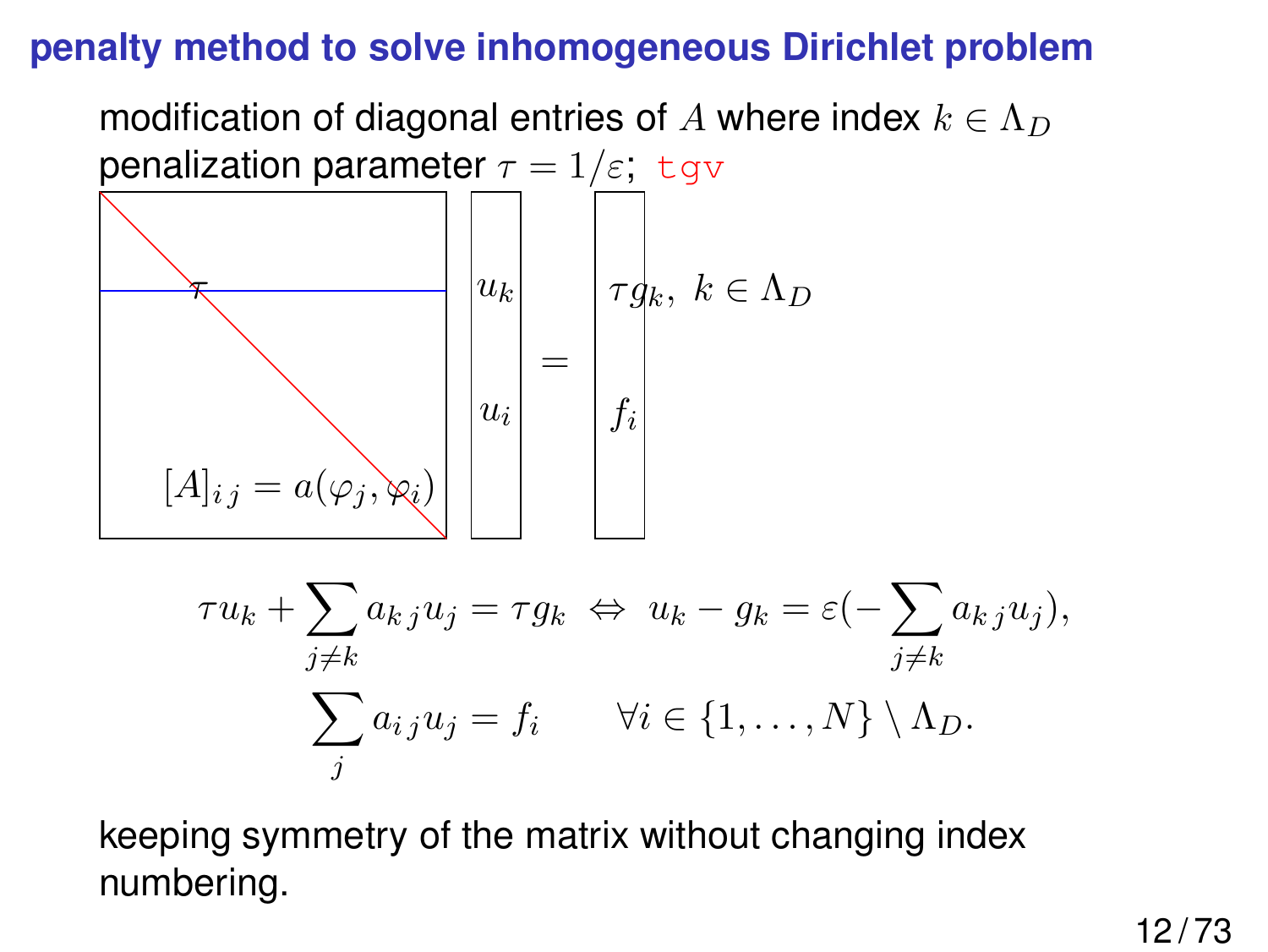### **abstract framework**

V: Hilbert space with inner product  $(\cdot, \cdot)$  and norm  $|| \cdot ||$ . bilinear form  $a(\cdot, \cdot): V \times V \to \mathbb{R}$ 

- ► coercive :  $\exists \alpha > 0$   $a(u, u) \ge \alpha ||u||^2 \ \forall u \in V$ .
- ► continuous :  $\exists \gamma > 0$   $|a(u, v)| \leq \gamma ||u|| ||v|| \forall u, v \in V$ .

functional  $F(\cdot): V \to \mathbb{R}$ . find  $u \in V$  s.t.  $a(u, v) = F(v)$   $\forall v \in V$ has a unique solution : Lax-Milgram's theorem

inf-sup conditions + continuity of  $a(\cdot, \cdot)$ 

$$
\begin{aligned}\n\blacktriangleright & \exists \alpha_1 > 0 & \sup_{v \in V, v \neq 0} \frac{a(u, v)}{||v||} \ge \alpha_1 ||u|| \; \forall u \in V. \\
\blacktriangleright & \exists \alpha_2 > 0 & \sup_{u \in V, u \neq 0} \frac{a(u, v)}{||u||} \ge \alpha_2 ||v|| \; \forall v \in V.\n\end{aligned}
$$

find  $u \in V$  s.t.  $a(u, v) = F(v)$   $\forall v \in V$  has a unique solution.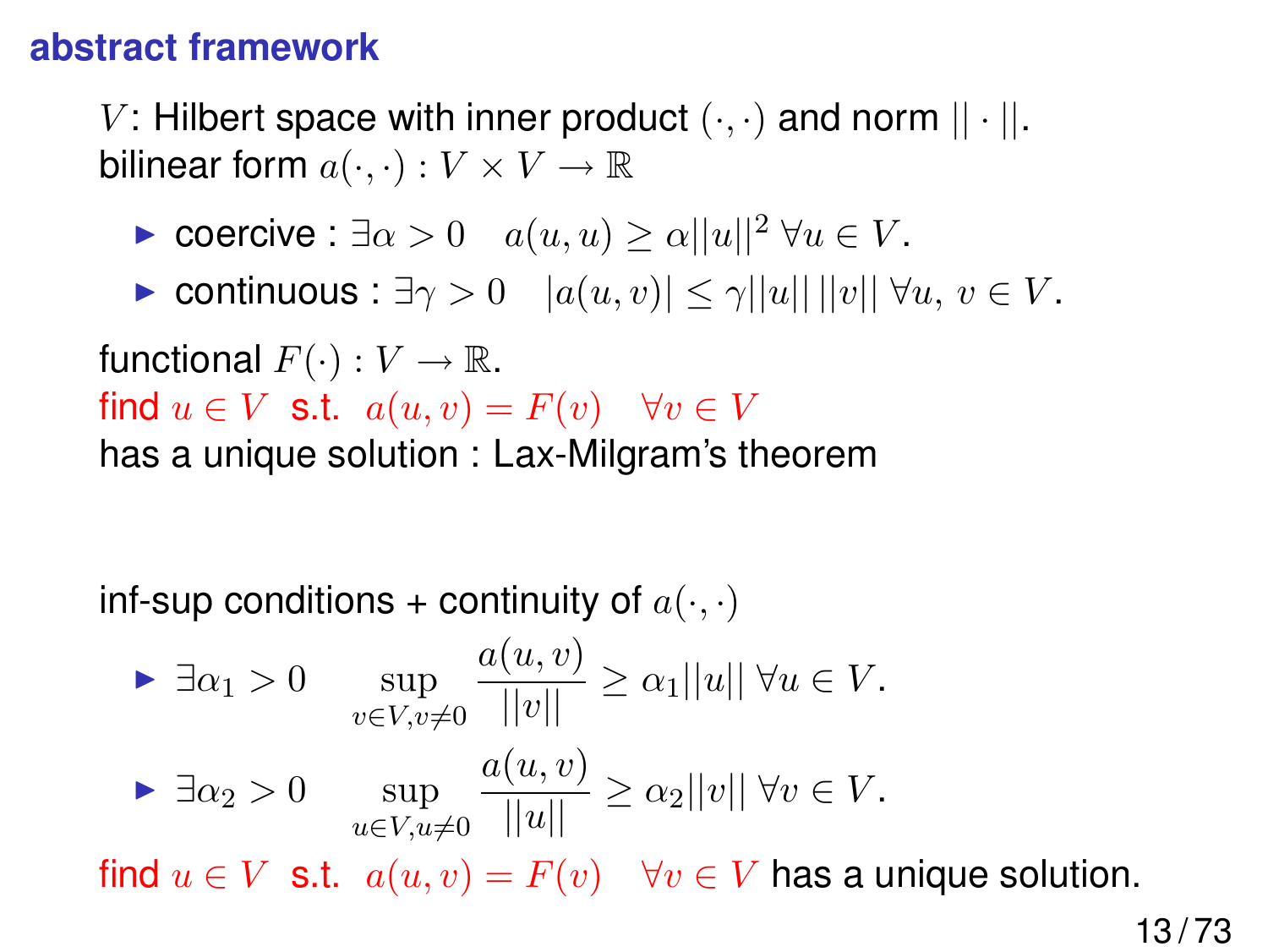#### <span id="page-13-0"></span>**error estimate : theory 1 /2**

V : Hilbert space,  $V_h \subset V$  : finite element space.

$$
\blacktriangleright u \in V, a(u, v) = F(v) \ \forall v \in V.
$$

 $\blacktriangleright u_h \in V_h$ ,  $a(u_h, v_h) = F(v_h) \ \ \forall v_h \in V_h \subset V$ .

 $a(u, v_h) = F(v_h) \ \ \forall v_h \in V_h \subset V.$ 

Lemma (Galerkin orthogonality)

 $a(u - u_h, v_h) = 0 \ \ \forall v_h \in V_h$ . assuming coercivity and continuity of  $a(\cdot, \cdot)$ .

Lemma (Céa)  $||u - u_h|| \leq \frac{\gamma}{\alpha} \inf_{v_h \in V_h} ||u - v_h||.$ *proof:*  $||u - u_h|| \le ||u - v_h|| + ||v_h - u_h||$  $\alpha ||u_h - v_h||^2 \leq a(u_h - v_h, u_h - v_h)$  $= a(u_h, u_h - v_h) - a(v_h, u_h - v_h)$  $= a(u, u_h - v_h) - a(v_h, u_h - v_h)$  $= a(u - v_h, u_h - v_h) \leq \gamma ||u - v_h|| ||u_h - v_h||.$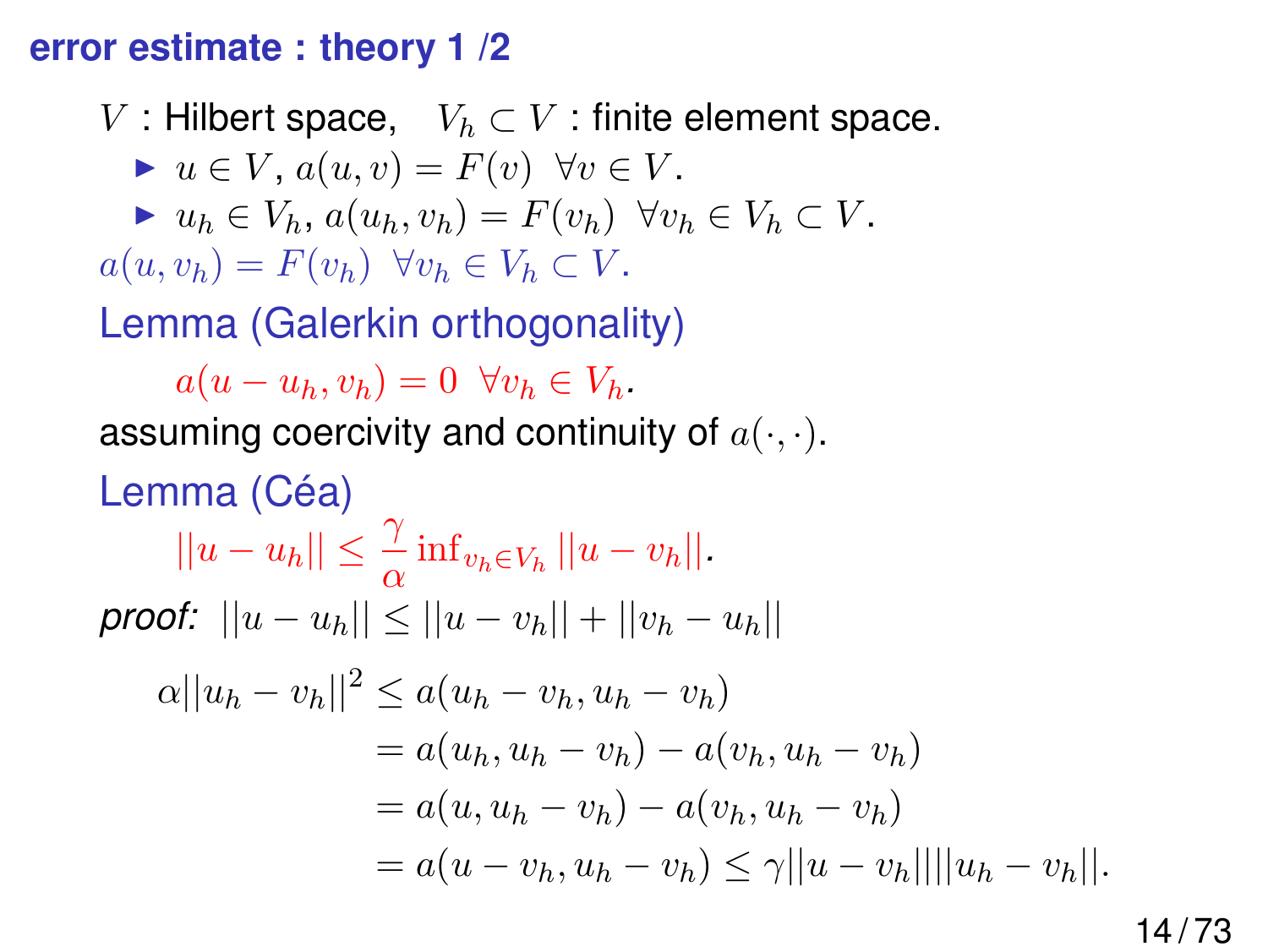#### **Sobolev space : 1/2**

P1 element element space does not belong to  $C^1(\Omega).$ 

 $V = H^{1}(\Omega)$ ,  $(u, v) = \int_{\Omega} u v + \nabla u \cdot \nabla v$ ,  $||u||_{1}^{2} = (u, u) < +\infty$ .  $||u||_0^2 = \int_{\Omega} u u, \quad |u|_1^2 = \int_{\Omega} \nabla u \cdot \nabla u.$  $H_0^1 = \{u \in H^1(\Omega) \, ; \, u = 0 \text{ on } \partial\Omega\}.$ 

Lemma (Poincaré's inequality)  $\exists C(\Omega) \ u \in H_0^1 \Rightarrow ||u||_0 \leq C(\Omega) |u|_1.$ *proof:*

 $\Omega \subset B = (0, s) \times (0, s)$ *.*  $v \in C_0^{\infty}(\Omega)$ ,  $\tilde{v}(x) = 0$   $(x \in B \setminus \overline{\Omega})$ *.* 

$$
v(x_1, x_2) = v(0, x_2) + \int_0^{x_1} \partial_1 v(t, x_2) dt
$$
  
\n
$$
|v(x_1, x_2)|^2 \le \int_0^{x_1} 1^2 dt \int_0^{x_1} |\partial_1 v(t, x_2)|^2 dt \le s \int_0^s |\partial_1 v(t, x_2)|^2 dt
$$
  
\n
$$
\int_0^s |v(x_1, x_2)|^2 dx_1 \le s^2 \int_0^s |\partial_1 v(x)|^2 dx_1
$$
  
\n
$$
\int_{\Omega} |v|^2 = \int_B |v|^2 dx_1 dx_2 \le s^2 \int_B |\partial_1 u|^2 dx_1 dx_2 = s^2 \int_{\Omega} |\partial_1 u|^2.
$$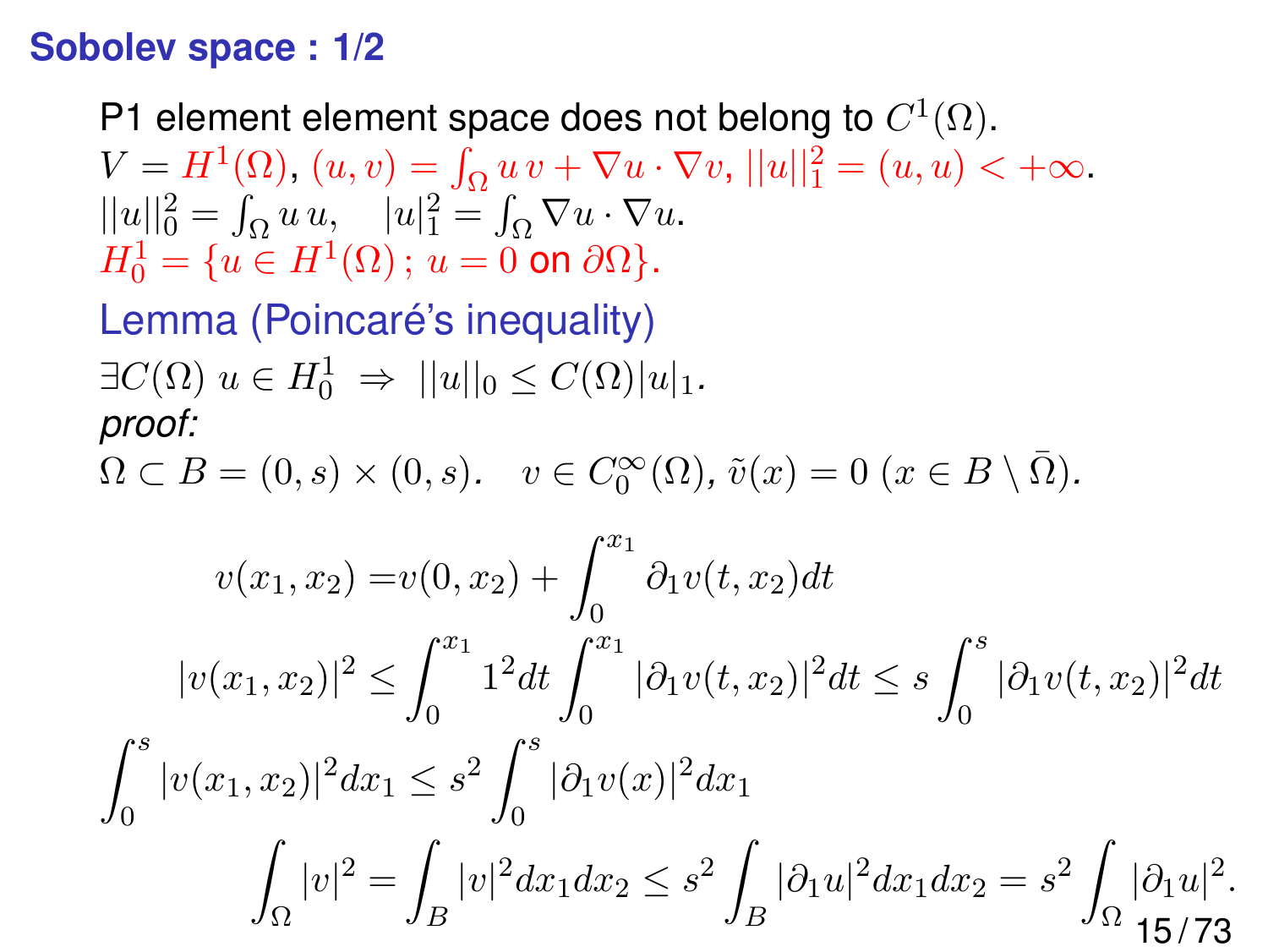#### **Sobolev space : 2/2**

$$
a(u, v) = \int_{\Omega} \nabla u \cdot \nabla v, \quad u, v \in H^{1}(\Omega).
$$

- $\blacktriangleright$   $a(\cdot, \cdot)$  is coercive on  $H_0^1(\Omega)$ .
- $\blacktriangleright$   $a(\cdot, \cdot)$  is coercive on  $H^1(\Omega)/\mathbb{R}$ .

full-Neumann boundary problem

 $-\Delta u = f$  in  $\Omega$ ,  $\partial_n u = h$  on  $\partial \Omega$ .

$$
\blacktriangleright (F, v) = F(v) = \int_{\Omega} f v + \int_{\partial \Omega} h v
$$

► compatibility condition :  $(F, 1) = \int_{\Omega} f + \int_{\partial \Omega} h = 0$ 

(N) Find  $u \in H^1(\Omega)$  s.t.  $a(u, v) = F(v) \quad \forall v \in H^1(\Omega)$ 

u: solution of  $(N) \Rightarrow u + 1$ : solution of  $(N)$  $[A]_{i j} = a(\varphi_i, \varphi_i)$ . A : singular, Ker $A = \vec{1}$ .

(N) has a unique solution in  $H^1(\Omega)/\mathbb{R} \simeq \{u \in H^1(\Omega) \, ; \, \int_{\Omega} u = 0\}.$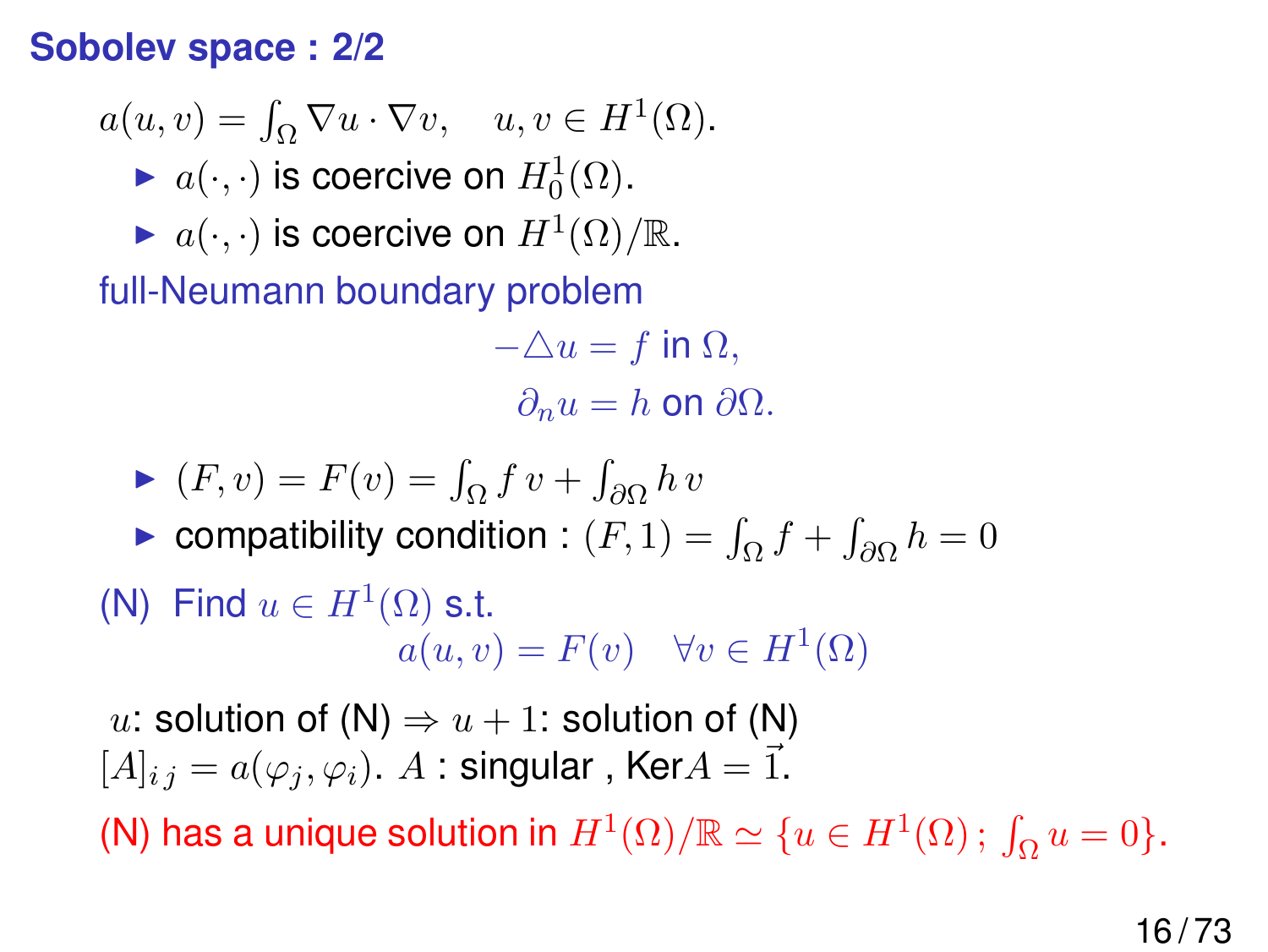#### **error estimate : theory 2 /2**

 $\Pi_h: C(\bar{\Omega}) \to V_h, \quad \Pi_h u = \sum_i u(P_i)\varphi_i,$  $\{\varphi_i\}$ :  $P_k$  finite element basis, span $[\{\varphi_i\}] = V_h$ . Theorem (interpolation error by polynomial)  $K \in \mathcal{T}_h$ ,  $P_k(K) \subset H^l(K)$ ,  $v \in H^{k+1}(\Omega)$ ⇒  $\exists c > 0$   $|v - \Pi_h v|_{s,K} \leq C h_K^{k+1-s} |v|_{k+1,K}$  $0 \leq s \leq \min\{k+1, l\}.$ 

Theorem (finite element error)  $u \in H^{k+1}, \, u_h$  : finite element solution by  $P_k$  element.  $\Rightarrow \quad \exists c > 0 \quad ||u - u_h||_{1,\Omega} \leq C h^k |u|_{k+1,\Omega}$  $\textit{proof:} \quad ||u - u_h||_{1,\Omega} \leq C \inf_{v_h \in V_h} ||u - v_h||_{1,\Omega}$  $\leq C||u - \prod_h u||_1$  $\leq C \sum_{K \in \mathcal{T}_h} (h_K^k + h_K^{(k+1)}) |u|_{k+1,K}$  $\leq Ch^k|u|_{k+1,\Omega}$ 

 $\mathcal{T}_h$ : finite element mesh,  $h_K = \text{diam}(K)$ ,  $h = \max_{K \in \mathcal{T}_h} h_K$ .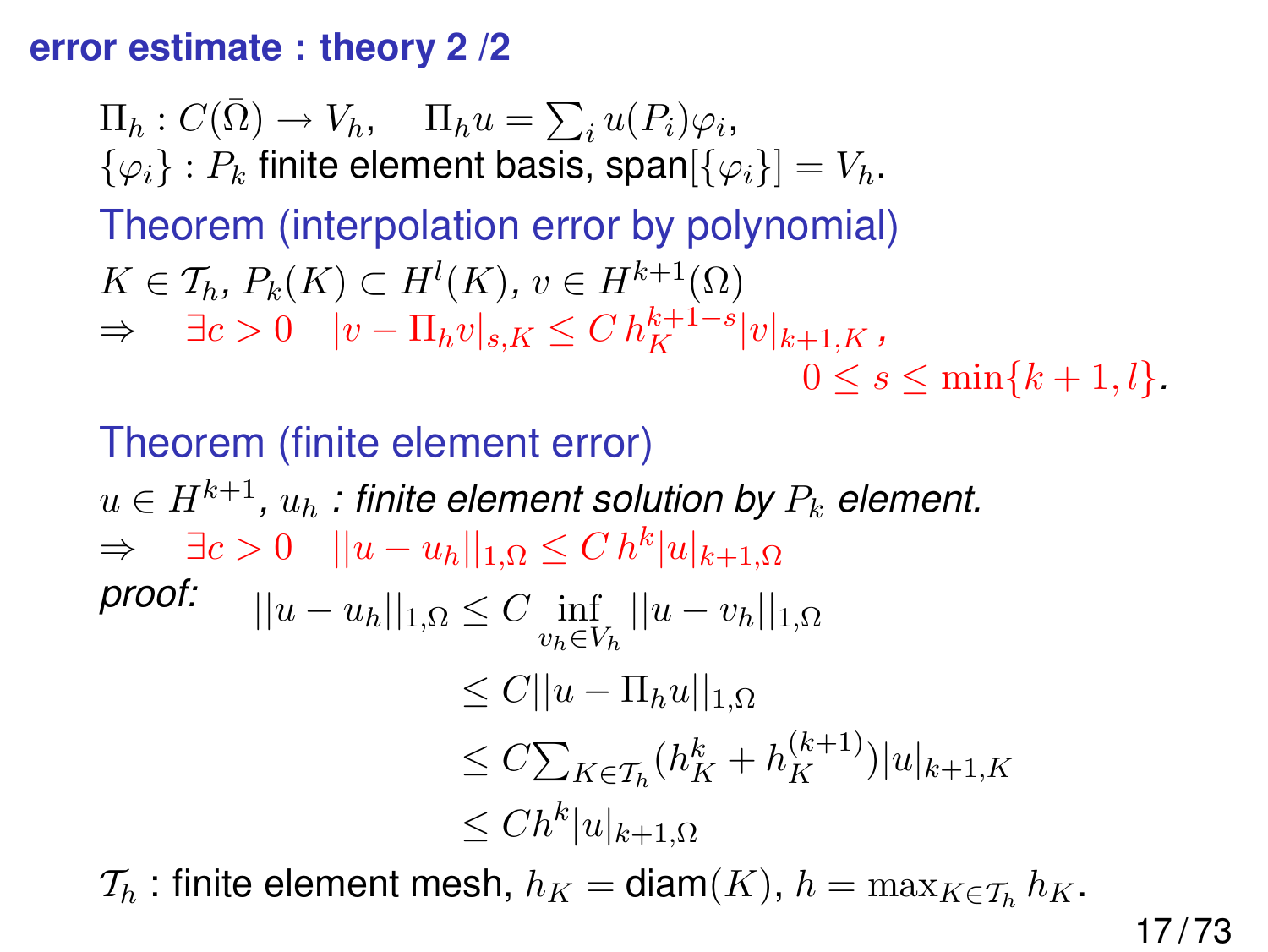# **numerical integration**

Numerical quadrature:

 ${P_i}_{i\leq i\leq m}$  : integration points in  $K, \{\omega_i\}_{i\leq i\leq m}$  : weights

$$
|u - u_h|_{0,\Omega}^2 = \sum_{K \in \mathcal{T}_h} \int_K |u - u_h|^2 dx \sim \sum_{K \in \mathcal{T}_h} \sum_{i=1}^m |(u - u_h)(P_i)|^2 \omega_i
$$

formula : degree 5, 7 points,  $qf5pT$ ,



#### Remark

it is not good idea to use interpolation of continuous function to finite element space, for verification of convergence order.  $|\Pi_h u - u_h|_{1,\Omega}$  may be smaller (in extreme cases, super convergence)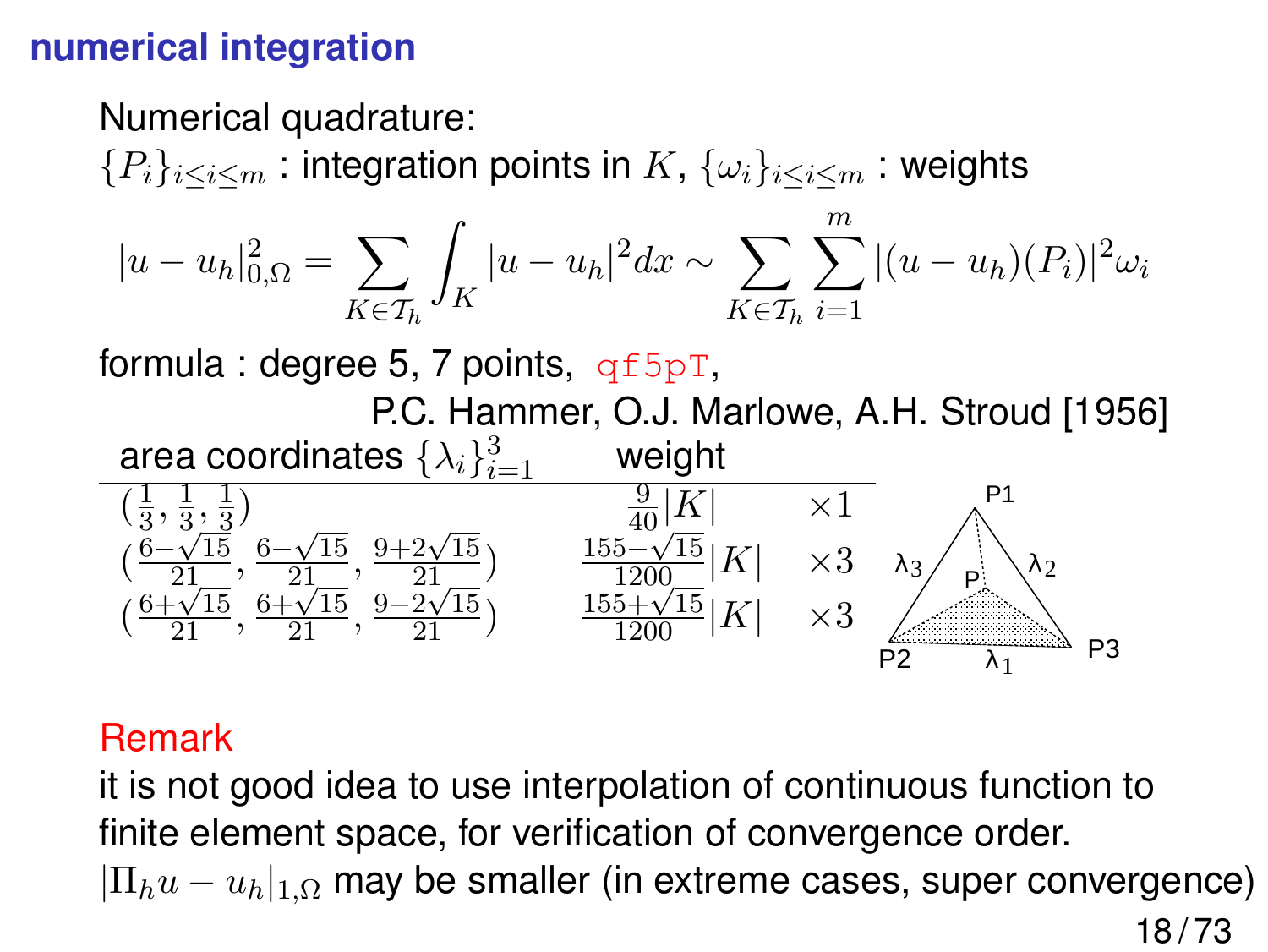#### **numerical convergence order**

for observing convergence order  $u\in H^2(\Omega)$  : manufactured solution  $u_h \in V_h(g)$ : finite element solution by  $P_k$  element.

$$
||u - u_h||_{1,\Omega} = ch^k,
$$
  

$$
\frac{||u - u_{h_1}||_{1,\Omega}}{||u - u_{h_2}||_{1,\Omega}} = \frac{ch_1^k}{ch_2^k} = (\frac{h_1}{h_2})^k
$$

numerical convergence order:

 $\kappa = \log(\frac{||u - u_{h_1}||_{1,\Omega}}{||}$  $||u-u_{h_2}||_{1,\Omega}$ )/ $\log(\frac{h_1}{h_1})$  $\frac{n_1}{h_2}$ ).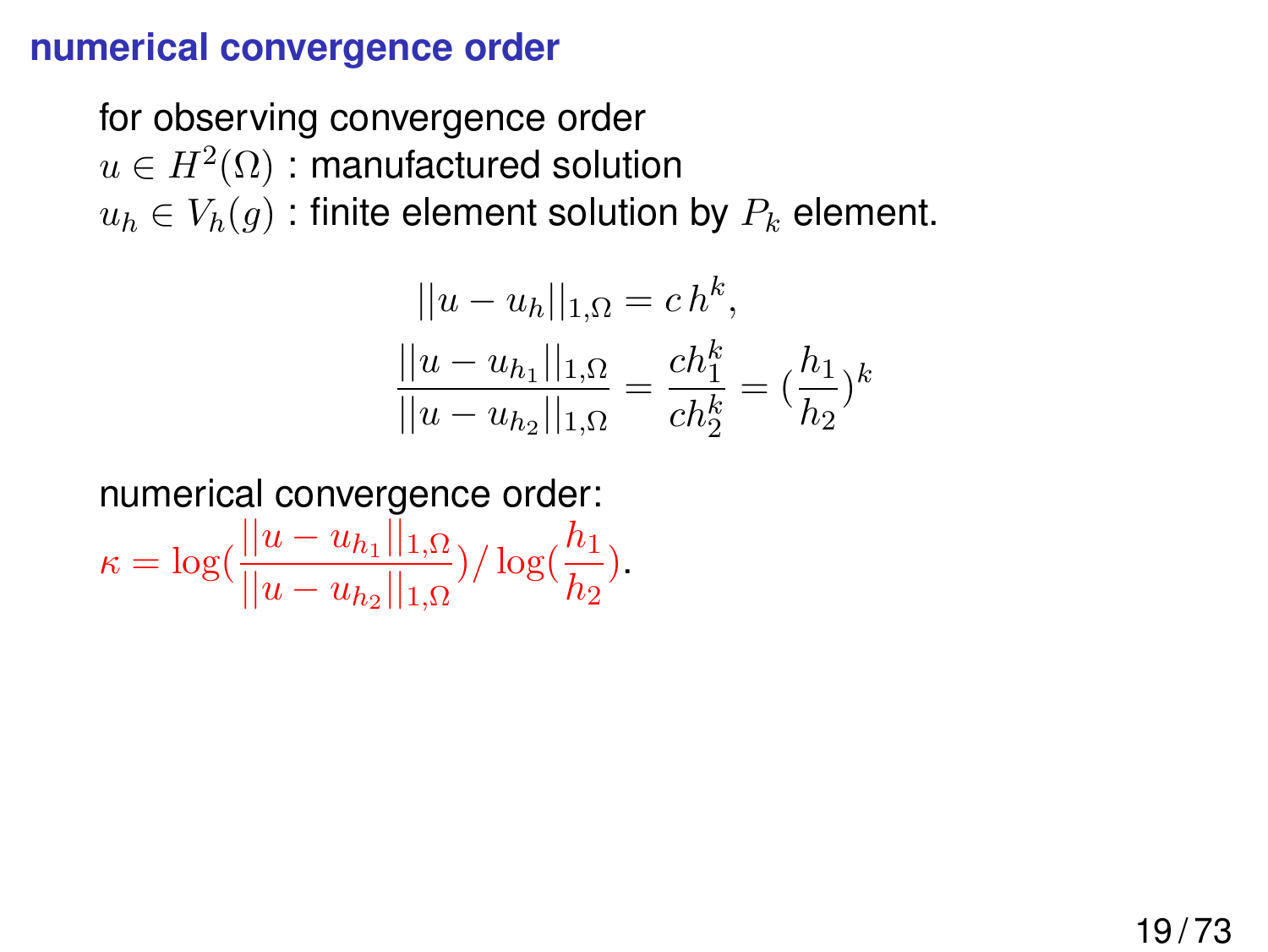#### **FreeFem++ script for error estimation**

```
real hh1,hh2,err1,err2;
func sol = sin(pix) * sin(pixy/2.0);
func solx = pi*cos(pix)*sin(pix)/2.0;
func soly = pi/2.0) *sin(pi*x) *cos(pi*y/2.0);
mesh Th1=square(n1,n1);
mesh Th2=square(n2,n2);
fespace Vh1(Th1,P1);
  ...
solve poisson1(ul,vl) = ......
err1 = int2d(Th1)((dx(u1) - solx) * (dx(u1) - solx) +(dv(u1)-soly)*(dv(u1)-soly) +(u1-sol)*(u1-sol);
err1 = sqrt(err1);...
hh1 = 1.0/n1*sqrt(2.0);
hh2 = 1.0/n2*sqrt(2.0);
\text{cout}<<"0(h^2)="<<\log(\text{err1/err2})/\log(\text{h1}/\text{h2})<<\text{end1};
```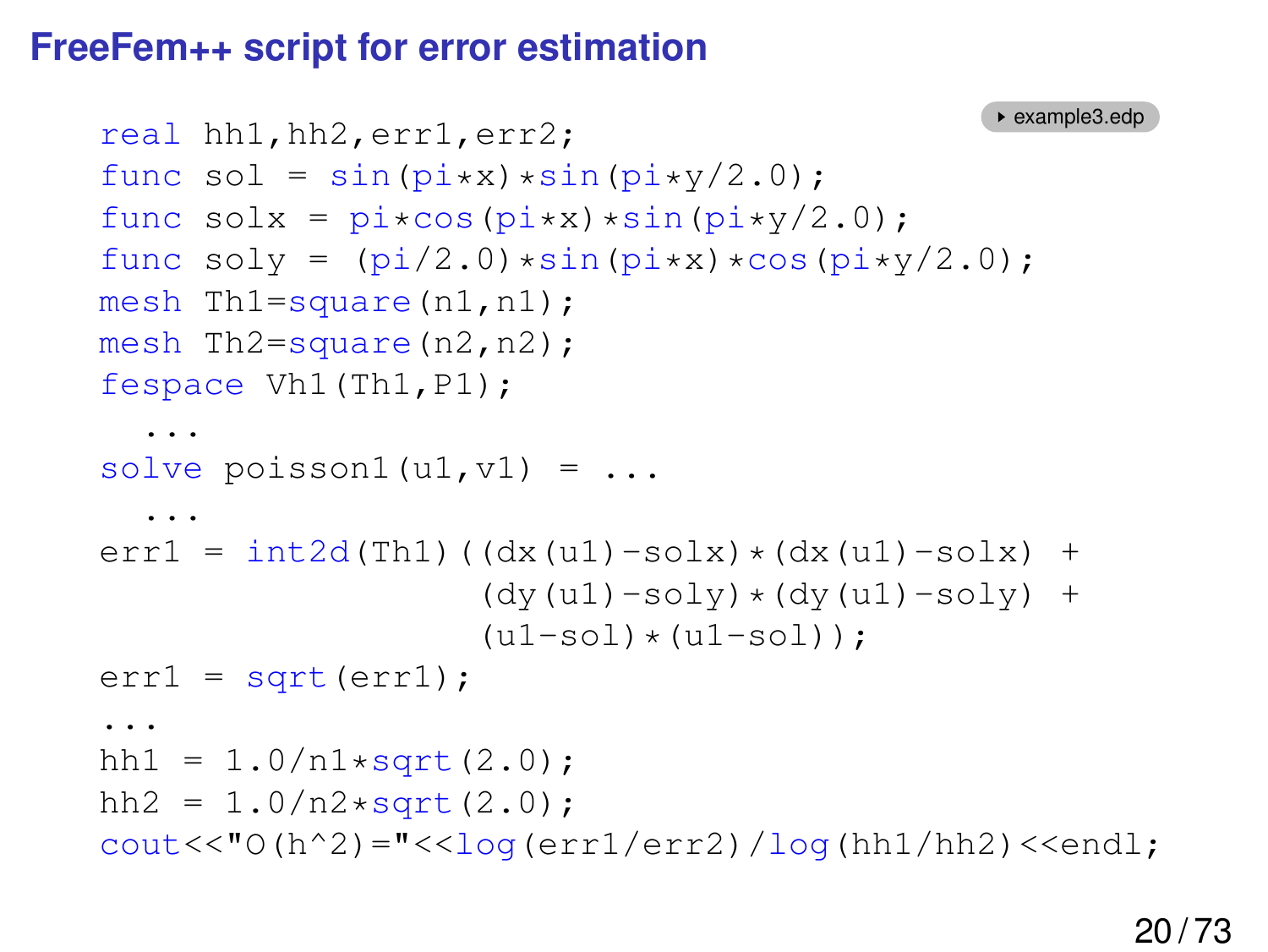### **error estimate on unstructured mesh**

### unstructured mesh is generated by Delaunay triangulation

```
nl = 20;border bottom(t=0,1){x=t; y=0; label=1;};
border right(t=0,1) {x=1;y=t; label=2; };
border top(t=0,1) {x=1-t; y=1; label=3; };
border left(t=0,1) {x=0; y=1-t; label=4; };
mesh Th1=buildmesh(bottom(n1)+right(n1)+top(n1)
                +left(n1);
...
```

```
fespace Vh10(Th1,P0);
Vh10 h1 = hTriangle;
hh1 = h1[].max;
...
```
### Remark

 $\min_K h_K, \sum_K h_K/\#\mathcal{T}_h, \max_K h_K,$  corresponding to mesh refinement are observed by following:

h1 $[$ ].min; hh1 = h1 $[$ ].sum / h1 $[$ ].n; h1 $[$ ].max;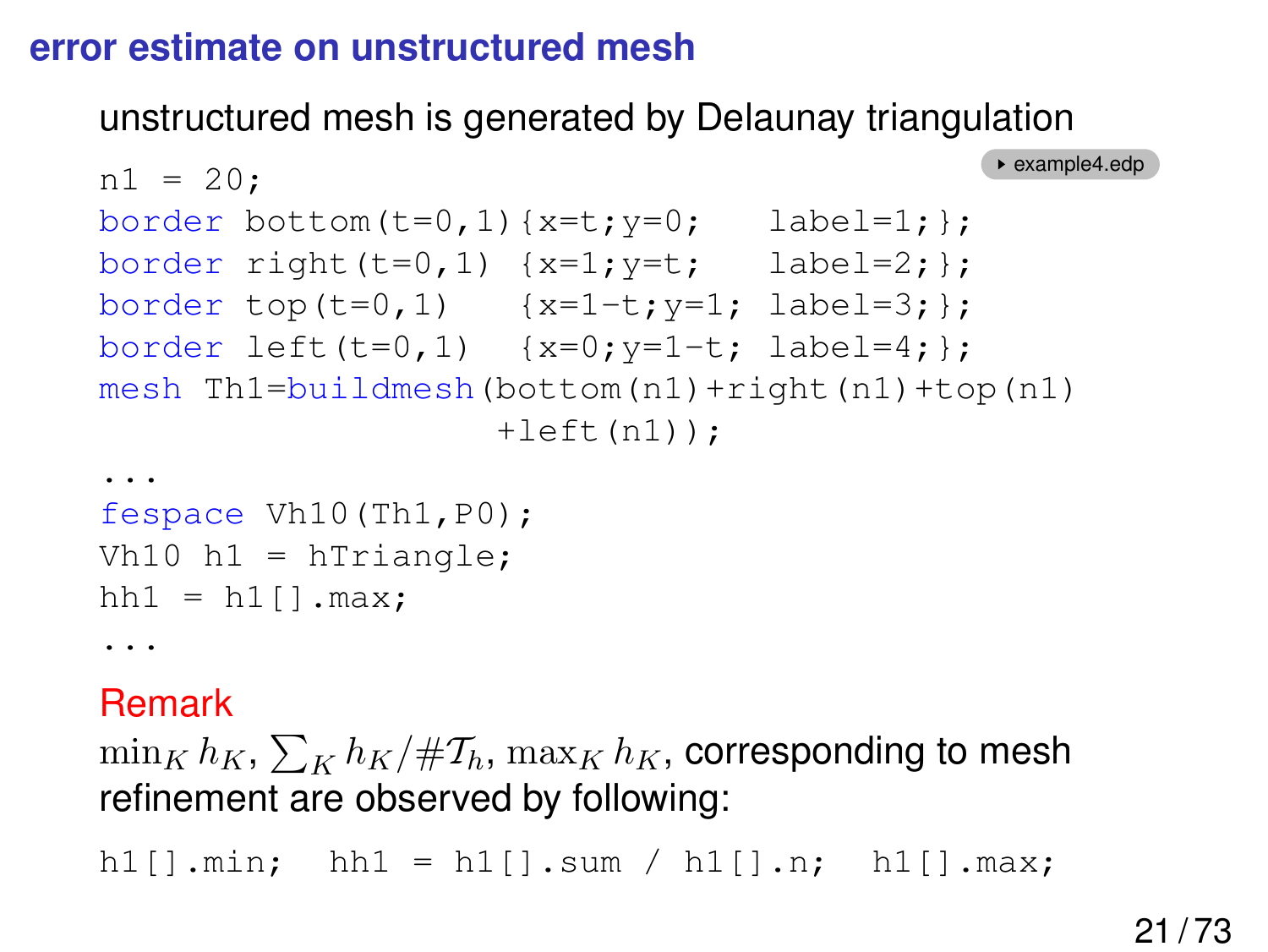# **P2 finite element**

 $\mathcal{T}_h$ : triangulation of a domain  $\Omega$ , triangular element  $K \in \mathcal{T}_h$ piecewise quadratic element : 6 DOF on element  $K$ .

 $\varphi_i|_K(x_1, x_2) = a_0 + a_1x_1 + a_2x_2 + a_3x_1^2 + a_4x_1x_2 + a_5x_2^2$  $\varphi_i|_K(P_j)=\delta_{i\,j}$ 1 3  $2$   $4$  $6$   $\sqrt{5}$ P3 P2 P1 λ1 λ2 λ3

by using area coordinates  $\{\lambda_1, \lambda_2, \lambda_3\}, \lambda_1 + \lambda_2 + \lambda_3 = 1$ .

$$
\begin{pmatrix} \varphi_1 \\ \varphi_2 \\ \varphi_3 \\ \varphi_4 \\ \varphi_5 \\ \varphi_6 \end{pmatrix} = \begin{pmatrix} 1 & & & & -1 & -1 \\ & 1 & & & -1 & -1 \\ & & 1 & -1 & -1 & \\ & & & 4 & \\ & & & & 4 & \\ & & & & 4 & \\ & & & & & 4 \end{pmatrix} \begin{pmatrix} \lambda_1^2 \\ \lambda_2^2 \\ \lambda_3^2 \\ \lambda_4^2 \\ \lambda_3 \lambda_1 \\ \lambda_1 \lambda_2 \end{pmatrix} = \begin{pmatrix} \lambda_1(2\lambda_1 - 1) \\ \lambda_2(2\lambda_2 - 1) \\ \lambda_3(2\lambda_3 - 1) \\ \lambda_4 \lambda_2 \lambda_3 \\ \lambda_3 \lambda_1 \\ \lambda_1 \lambda_2 \end{pmatrix}
$$

fespace Vh(Th,P2);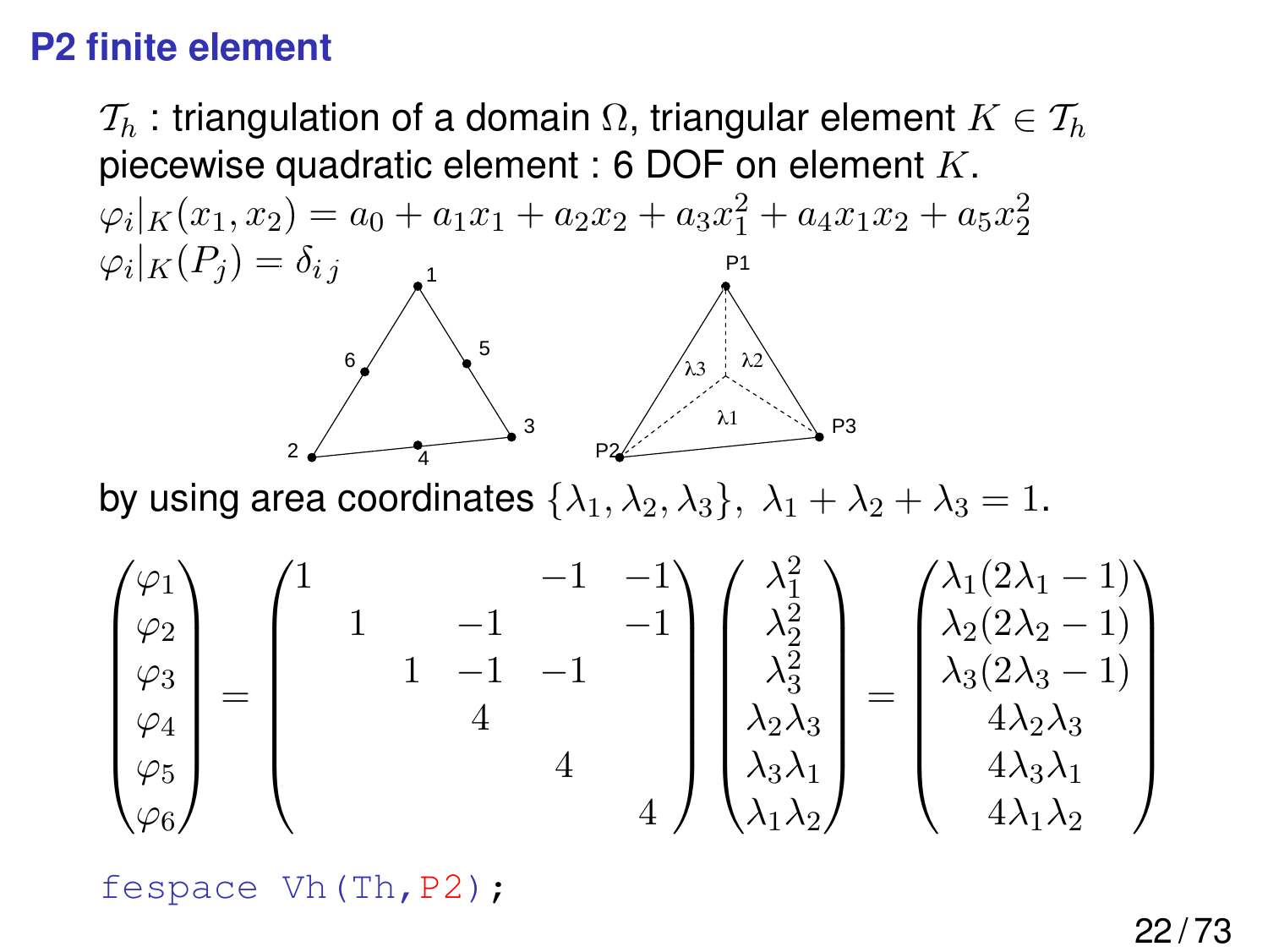### **treatment of Neumann data around mixed boundary**

Neumann data is evaluated by line integral with FEM basis  $\varphi_i.$ 



For given discrete Neumann data,  $h$  is interpolated in FEM space,  $h=\sum_j h_j\varphi_j|_{\Gamma_N},$ 

$$
\sum_j h_j \int_{\Gamma_N} \varphi_j \varphi_i \, ds.
$$

On the node  $Q \in \overline{\Gamma}_D \cap \overline{\Gamma}_N$ , both Dirichlet and Neumann are necessary.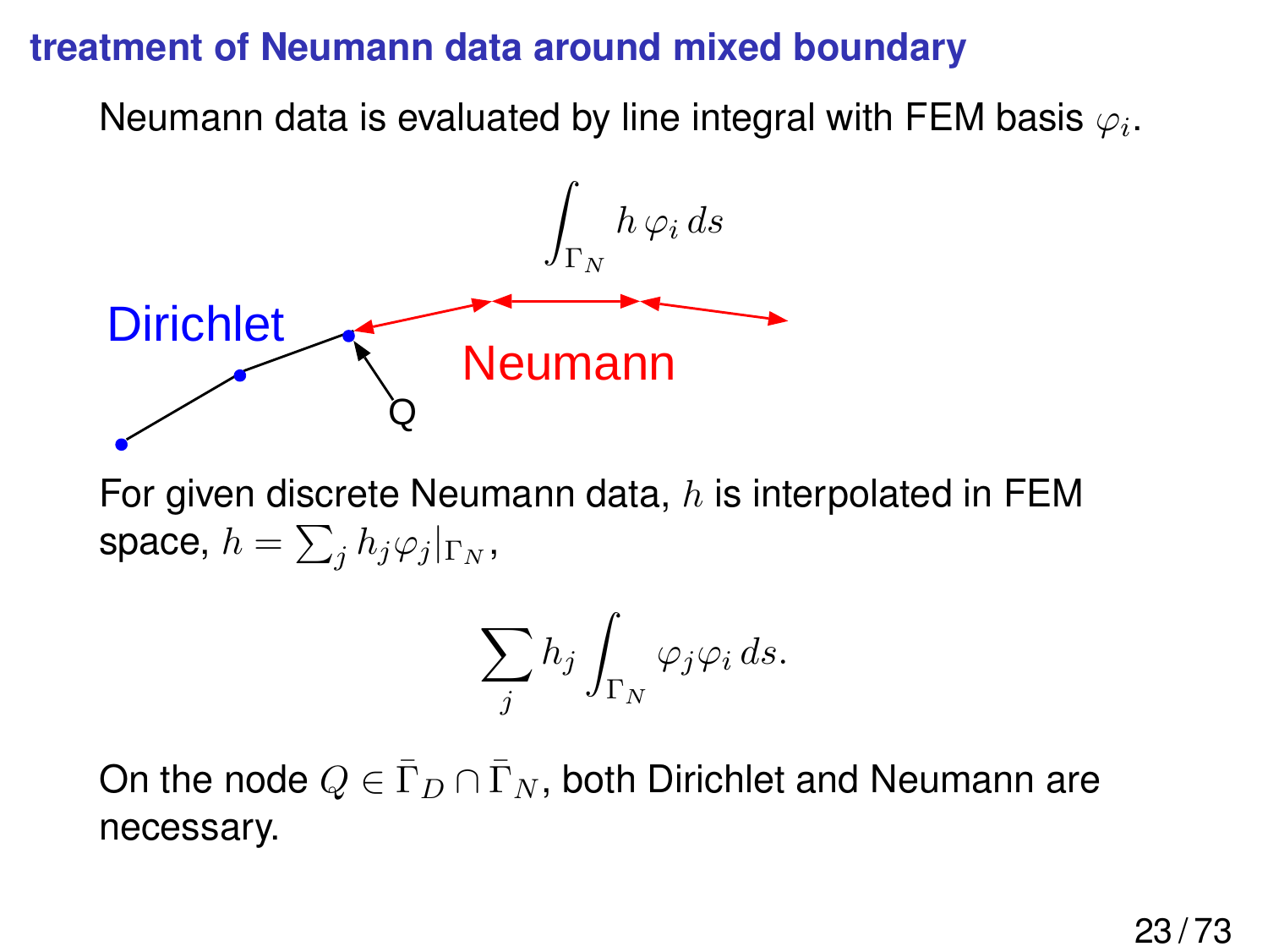# **advantages of finite element formulation**

- $\triangleright$  weak formulation is obtained by integration by part with clear description on the boudnary
- $\triangleright$  Dirichlet boundary condition is embedded in a functional space, called as essential boundary condition
- $\triangleright$  Neumann boundary condition is treated with surface/line integral by Gauss-Green's formula, called as natural boundary condition
- $\triangleright$  solvability of linear system is inherited from solvability of continuous weak formulation
- $\triangleright$  error of finite element solution is evaluated by approximation property of finite element space

#### better to learn for efficient computation

 $\triangleright$  treatment of Dirichlet boudary conditions in FreeFem $++$ with explicit usage of matrix and linear solver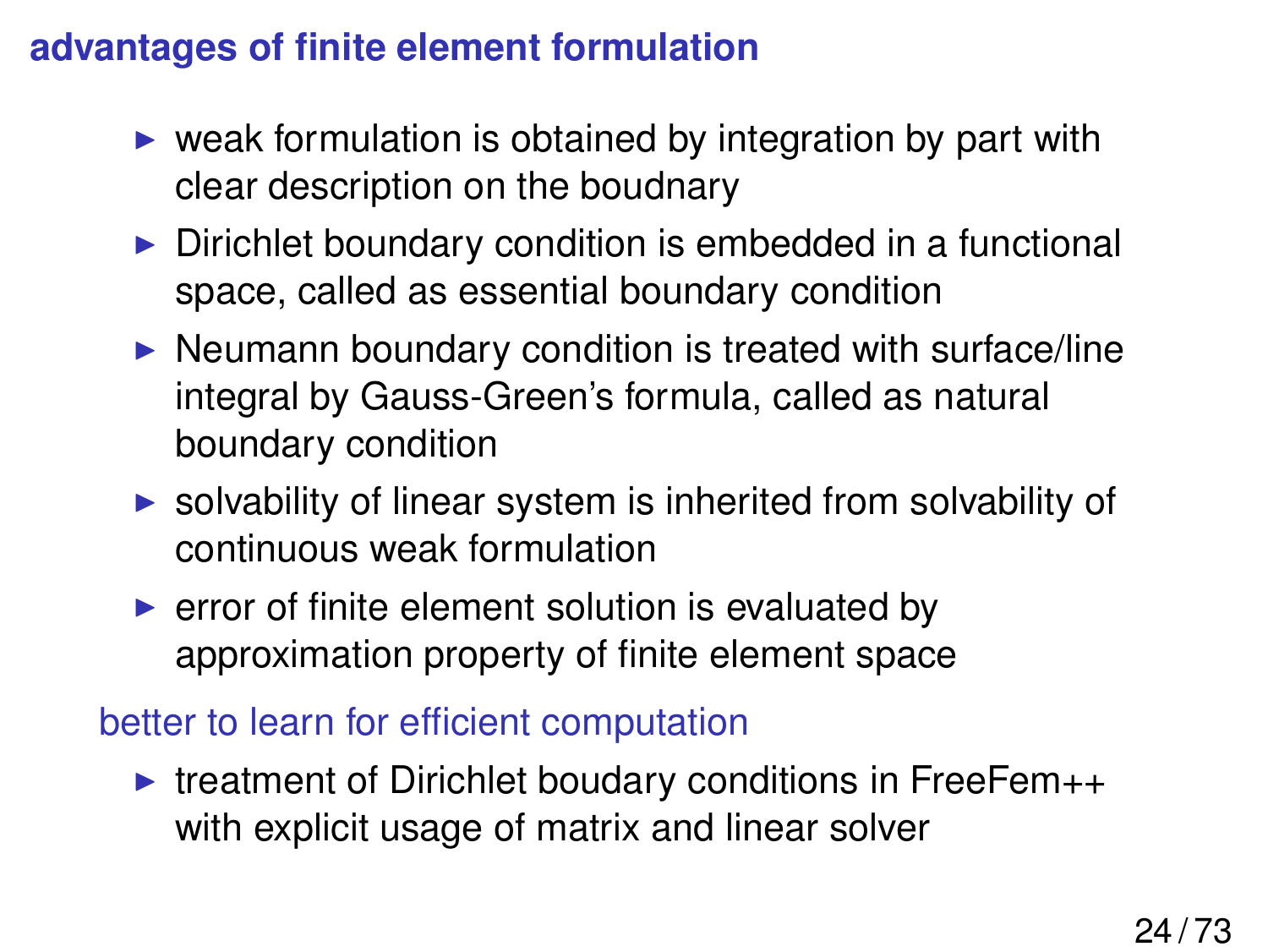## <span id="page-24-0"></span>**Stokes equations and a weak formulation : 1/3**

$$
\Omega = (0,1) \times (0,1)
$$
  
-2 $\nabla \cdot D(u) + \nabla p = f$  in  $\Omega$   
 $\nabla \cdot u = 0$  in  $\Omega$   
 $u = g$  on  $\partial\Omega$ 

strain rate tensor :  $[D(u)]_{i\,j}=\frac{1}{2}$  $\frac{1}{2}(\partial_i u_j + \partial_j u_i).$ 

► 
$$
V(g) = \{v \in H^1(\Omega)^2 : v = g \text{ on } \partial\Omega\}
$$
,  $V = V(0)$   
\n►  $Q = L_0^2(\Omega) = \{p \in L^2(\Omega) : \int_{\Omega} p \, dx = 0\}$   
\nbilinear form and weak formulation :

$$
a(u, v) = \int_{\Omega} 2D(u) : D(v) dx \quad u, v \in H^{1}(\Omega)^{2}
$$

$$
b(v, p) = -\int_{\Omega} \nabla \cdot v p dx \quad v \in H^{1}(\Omega)^{2}, \ p \in L^{2}(\Omega)
$$

Find  $(u, p) \in V(q) \times Q$  s.t.

$$
a(u, v) + b(v, p) = (f, v) \quad \forall v \in V,
$$
  

$$
b(u, q) = 0 \quad \forall q \in Q.
$$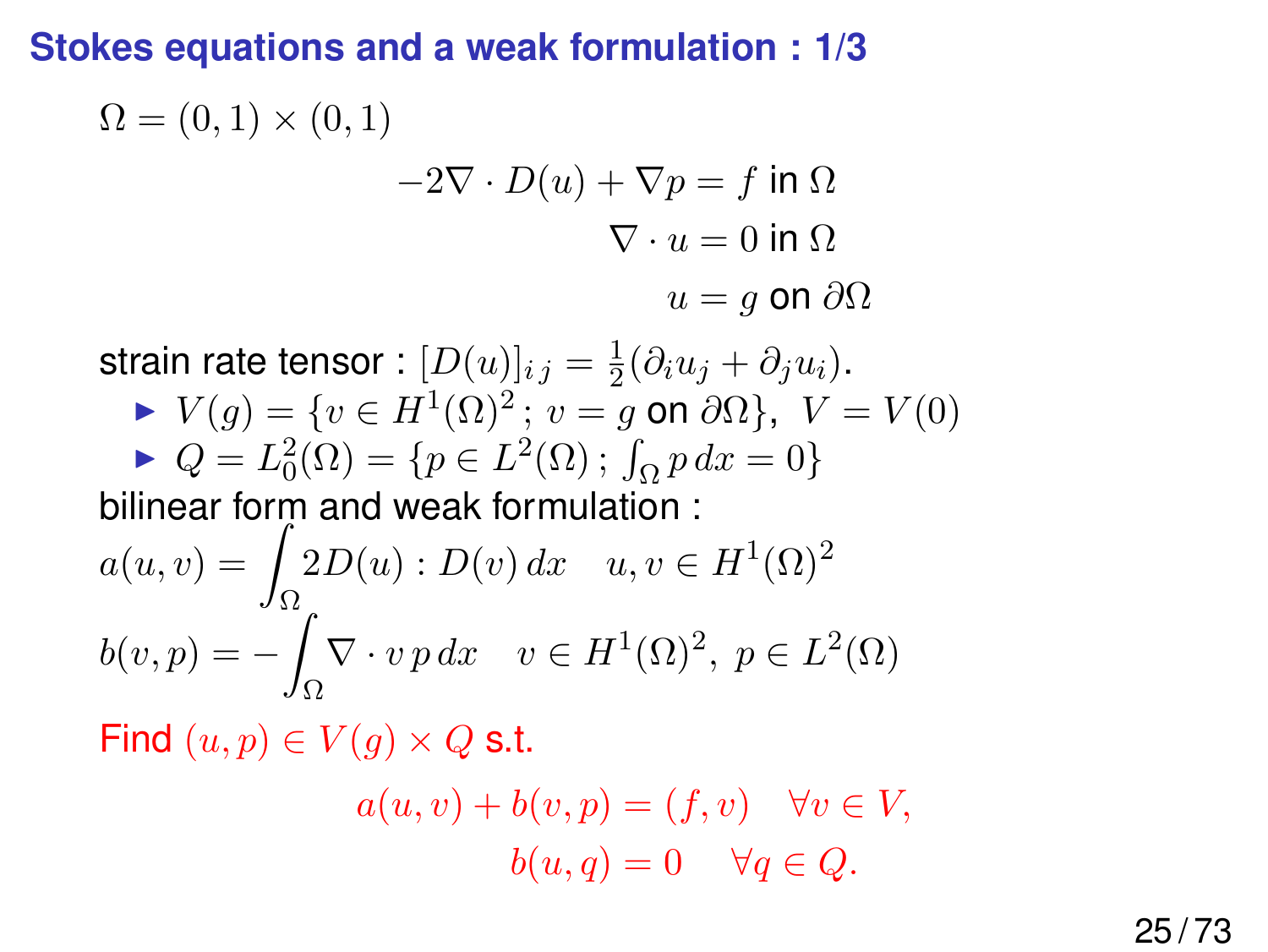### **Stokes equations and a weak formulation : 2/3**

Lemma (Gauss-Green's formula)  $u,v\in H^1(\Omega)$ ,  $n:$  outer normal to  $\partial\Omega$ Z Ω  $(\partial_i u)v dx = -$ Ω  $u\partial_i v\,dx +$ ∂Ω  $u \, n_i v \, ds$  .  $-2$ Ω  $(\nabla \cdot D(u)) \cdot v dx =$  $-2$ Ω  $\sum_i\sum_j \partial_j \frac{1}{2}$  $\frac{1}{2}(\partial_i u_j + \partial_j u_i)v_i dx =$ Ω  $\sum_{i,j} (\partial_i u_j + \partial_j u_i) \partial_j v_i dx$  $-\frac{1}{2}$ ∂Ω  $\sum_{i,j} (\partial_i u_j + \partial_j u_i) n_j v_i ds$  $=$ Ω  $2D(u): D(v) dx -$ ∂Ω  $2D(u)\, n\cdot v\, ds$ 

from the symmetry of  $D\!\left( u\right)$  $\sum_{i,j} (\partial_i u_j + \partial_j u_i) \partial_j v_i = \sum_{i,j} (\partial_i u_j + \partial_j u_i) (\partial_j v_i + \partial_i v_j)/2 = 2D(u)D(v).$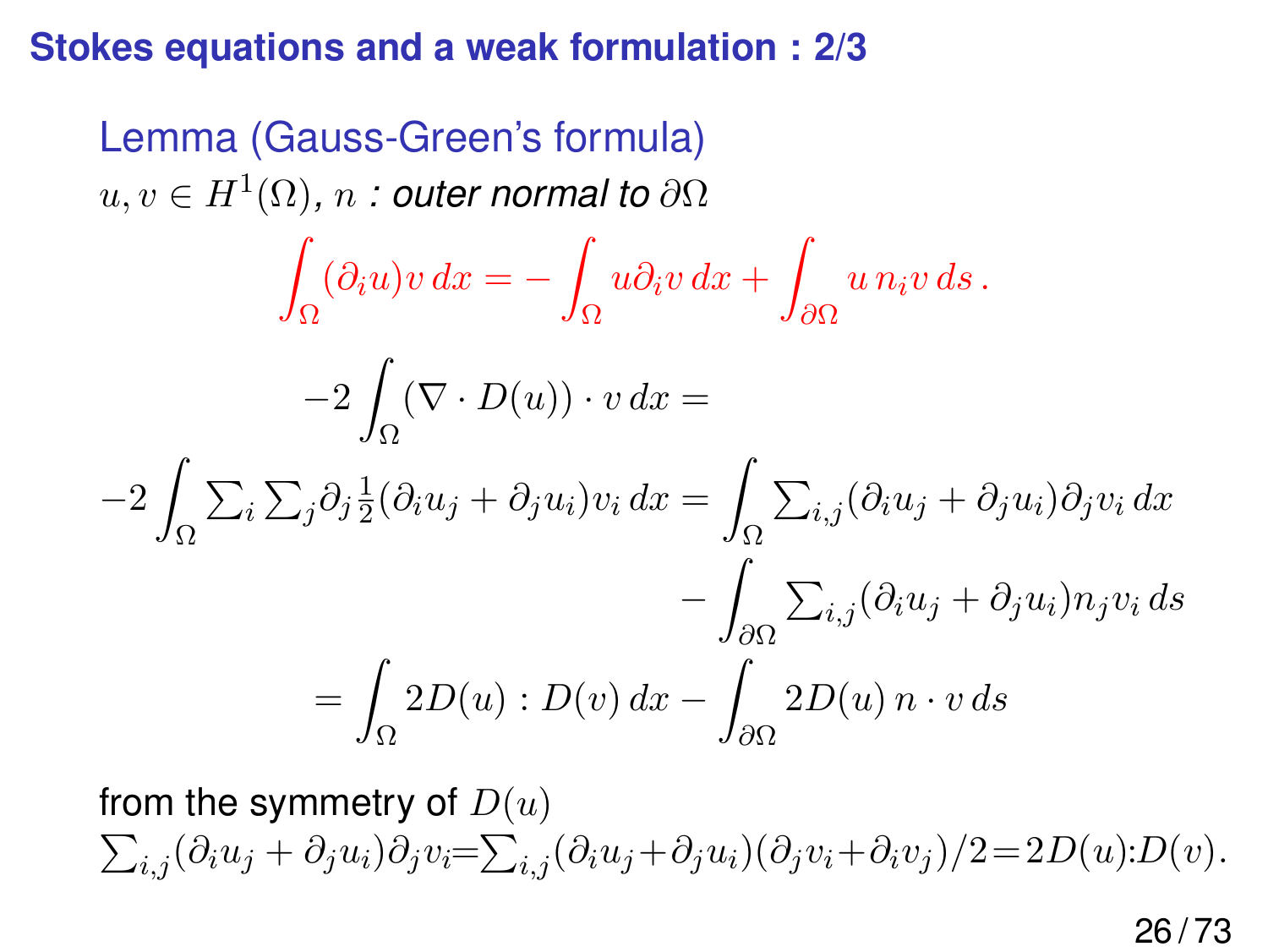## **Stokes equations and a weak formulation : 3/3**

$$
\int_{\Omega} \sum_{i} (\partial_{i} p) v_{i} dx = - \int_{\Omega} \sum_{i} p \partial_{i} v_{i} dx + \int_{\partial \Omega} \sum_{i} p n_{i} v_{i}
$$

$$
= - \int_{\Omega} p \nabla \cdot v + \int_{\partial \Omega} p n \cdot v
$$

On the boundary  $\partial\Omega$ ,

$$
\int_{\partial\Omega} (2D(u)n - n p) \cdot v \, ds = 0 \quad v \in V \Rightarrow v = 0 \text{ on } \partial\Omega.
$$

#### Remark

compatibility condition on Dirichlet data :

$$
0=\int_{\Omega} \nabla \cdot u = -\int_{\Omega} u \cdot \nabla 1 + \int_{\partial \Omega} u \cdot n \, ds = \int_{\partial \Omega} g \cdot n \, ds.
$$

Remark

$$
-2[\nabla \cdot D(u)]_i = -\sum_j \partial_j(\partial_i u_j + \partial_j u_i) = -\sum_j \partial_j^2 u_i = -[\Delta u]_i.
$$

27 / 73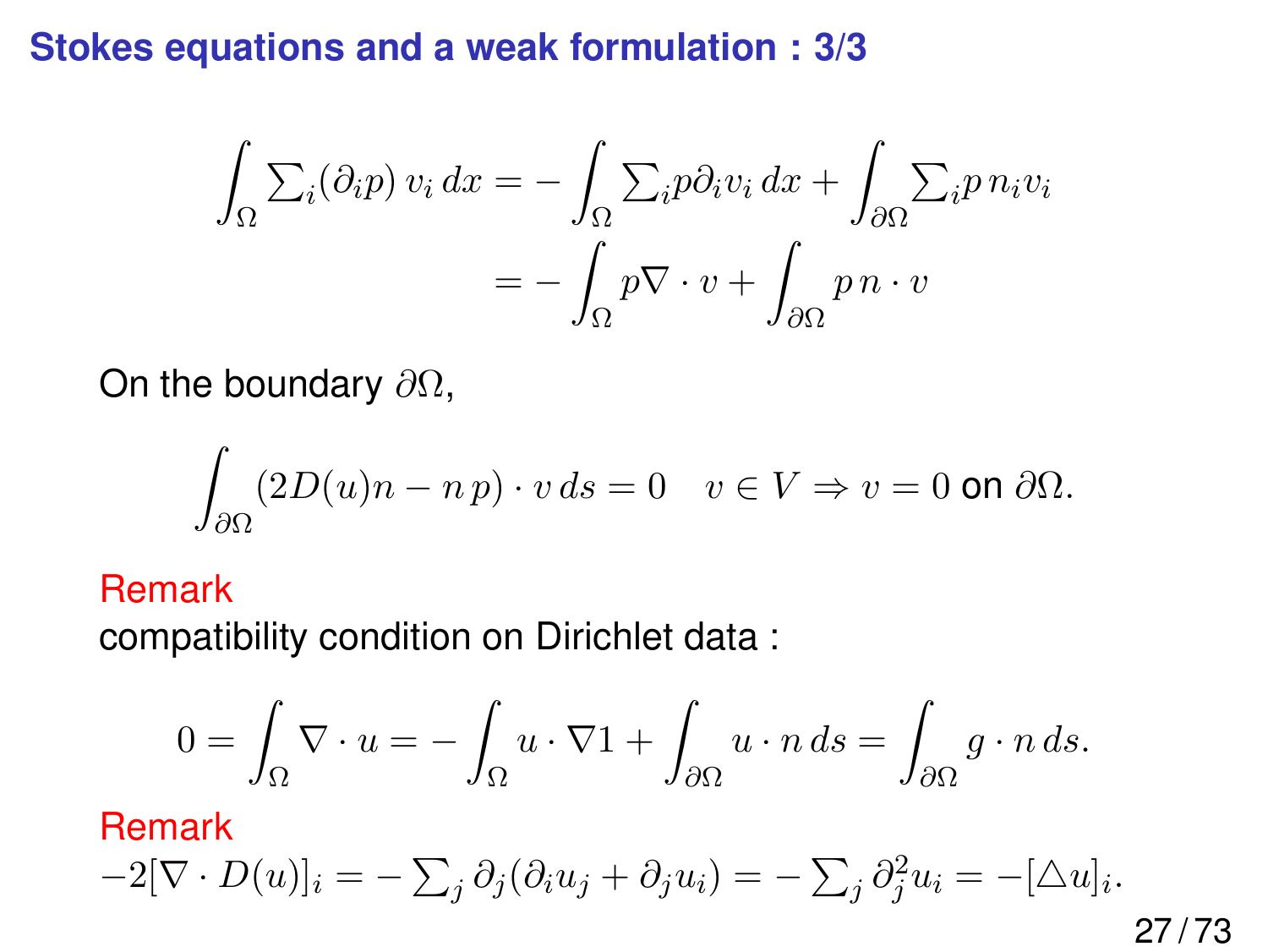### <span id="page-27-0"></span>**existence of a solution of the Stokes equations**

Find 
$$
(u, p) \in V(g) \times Q
$$
 s.t.  
\n $a(u, v) + b(v, p) = (f, v) \quad \forall v \in V,$   
\n $b(u, q) = 0 \quad \forall q \in Q.$ 

► coercivity :  $\exists \alpha_0 > 0 \quad a(u, u) \ge \alpha_0 ||u||_1^2 \quad \forall u \in V$ .

### $\blacktriangleright$  inf-sup condition :

$$
\exists \beta_0 > 0 \quad \sup_{v \in V, v \neq 0} \frac{b(v, q)}{||v||_1} \ge \beta_0 ||q||_0 \ \forall q \in Q.
$$

bilinear form :  $A(u, p; v, q) = a(u, v) + b(v, p) + b(u, q)$ 

#### Lemma

 $\exists \alpha > 0$  sup  $(u,p) \in V \times Q$  $A(u, p; v, q)$  $\frac{dP(x, p, v, q)}{||(u, p)||_{V \times Q}} \ge \alpha ||(v, q)||_{V \times Q} \ \ \forall (v, q) \in V \times Q.$ *Here,*  $||(u, p)||_{V \times Q}^2 = ||u||_1^2 + ||p||_0^2$ .

# Find  $(u, p) \in V(q) \times Q$  s.t.  $A(u, p; v, q) = (f, v) \quad \forall (v, q) \in V \times Q.$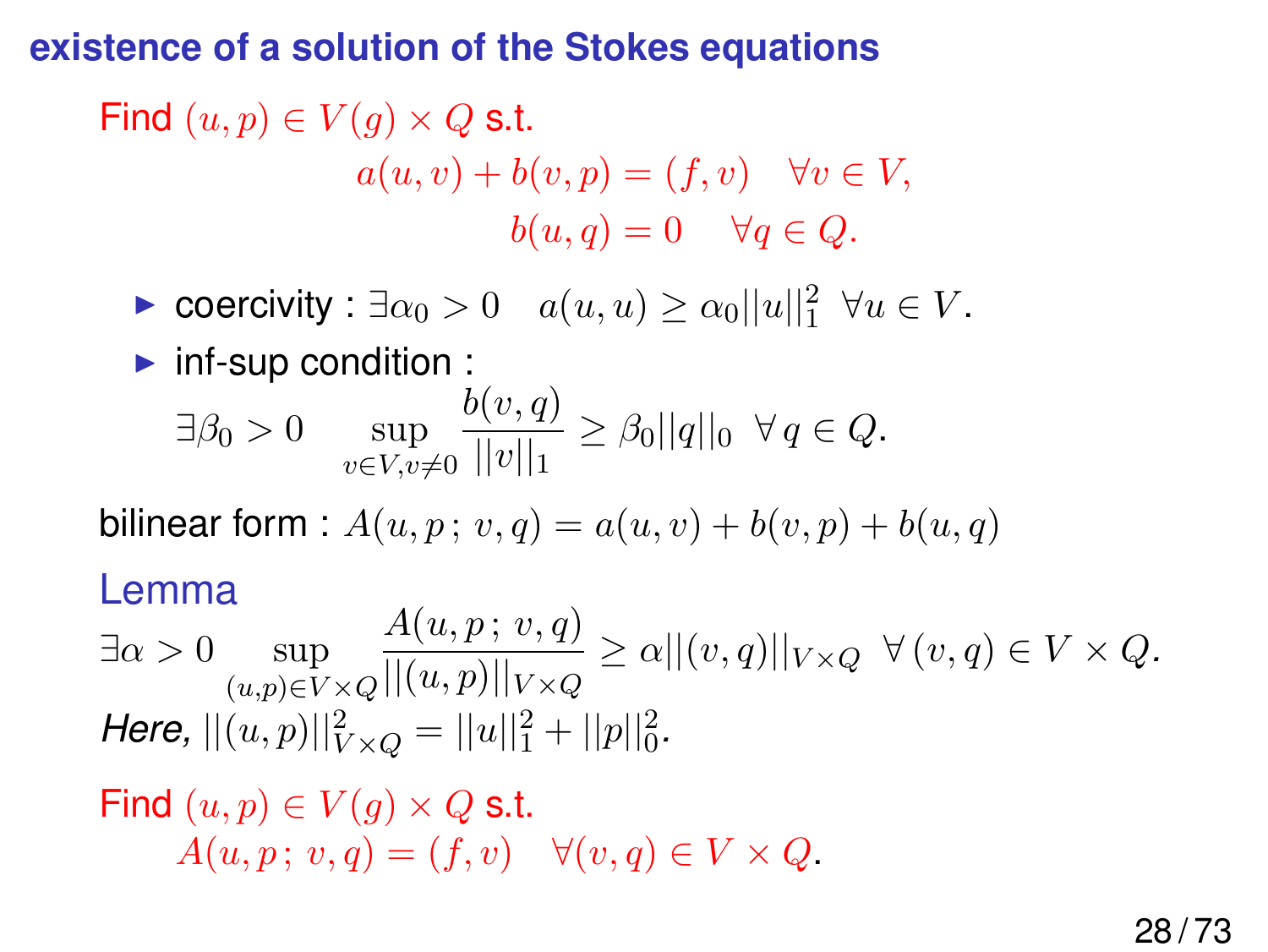#### <span id="page-28-0"></span>**mixed finite element method**

 $V_h \subset V$ : P2 finite element

 $Q_h \subset Q$  : P1 finite element +  $\int_{\Omega} p_h dx = 0$ .

- ► coercivity :  $\exists \alpha_0 > 0 \quad a(u_h, u_h) \ge \alpha_0 ||u_h||_1^2 \quad \forall u_h \in V_h$ .
- $\blacktriangleright$  uniform inf-sup condition :

$$
\exists \beta_0 > 0 \ \forall h > 0 \quad \sup_{v_h \in V_h, v_h \neq 0} \frac{b(v_h, q_h)}{||v_h||_1} \ge \beta_0 ||q_h||_0 \ \ \forall q_h \in Q_0.
$$

#### Lemma

$$
\exists \alpha > 0 \sup_{(u_h, p_h) \in V_h \times Q_h} \frac{A(u_h, p_h; v_h, q_h)}{||(u_h, p_h)||_{V \times Q}} \ge \alpha ||(v_h, q_h)||_{V \times Q} \qquad \forall (v_h, q)_h \in V_h \times Q_h.
$$

Find  $(u_h, p_h) \in V_h(q) \times Q_h$  s.t.  $A(u_h, p_h; v_h, q_h) = (f, v_h) \quad \forall (v_h, q_h) \in V_h \times Q_h.$ 

#### Lemma

 $||u-u_h||_1 + ||p-p_h||_0 \leq C(\inf_{v_h \in V} ||u-v_h||_1 + \inf_{a_h \in O} ||p-q_h||_0)$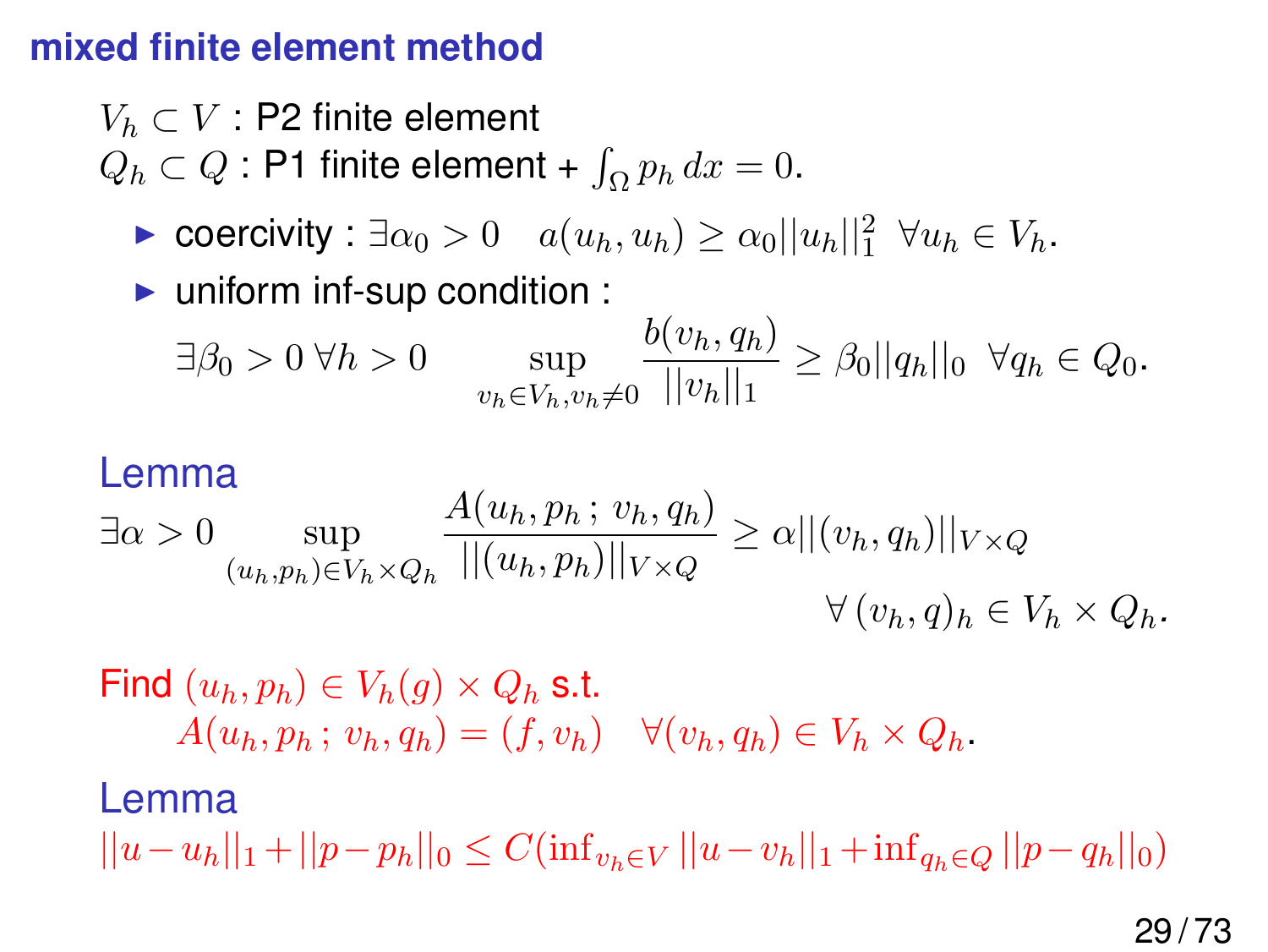```
FreeFem++ script to solve Stokes equations by P2/P1
   Find (u, p) \in V_h(q) \times Q_h s.t.
   a(u, v) + b(v, p) + b(u, q) - \epsilon \int_{\Omega} p q = (f, v) \quad \forall (v, q) \in V_h \times Q_h.fespace Vh(Th,P2),Qh(Th,P1);
   func f1=5.0/8.0*pi*pi*sin(pixx)*sin(pixy/2.0)+2.0*x;func f2=5.0/4.0*pi*pi*cos(pixx)*cos(pixy/2.0)+2.0*y;func q1=sin(pix)xsin(pixy/2.0)/2.0;func q2 = \cos(pix) * \cos(pix)/2.0;
   Vh u1,u2,v1,v2; Qh p,q;
   macro d12(u1,u2) (dy(u1) + dx(u2))/2.0 //
   real epsln=1.0e-6;
   solve stokes(u1, u2, p1, v1, v2, q1) =
   int2d(Th) ( 2.0*(dx(u1)*dx(v1)+2.0*d12(ul,u2)*d12(v1,v2)+dy(u2)*dy(v2))-p*dx(v1)-p*dy(v2)-dx(u1)*q-dy(u2)*q-p*q*epsln ) // penalization
   - int2d(Th)( f1 \times v1 + f2 \times v1)
   + on (1, 2, 3, 4, u1=q1, u2=q2);
   real meanp=int2d(Th)(p)/Th.area; //area=int2d(Th)(1.0)
   p = p - \text{mean}p;
   plot([u1,u2],p,wait=1,value=true,coef=0.1);30 / 73
```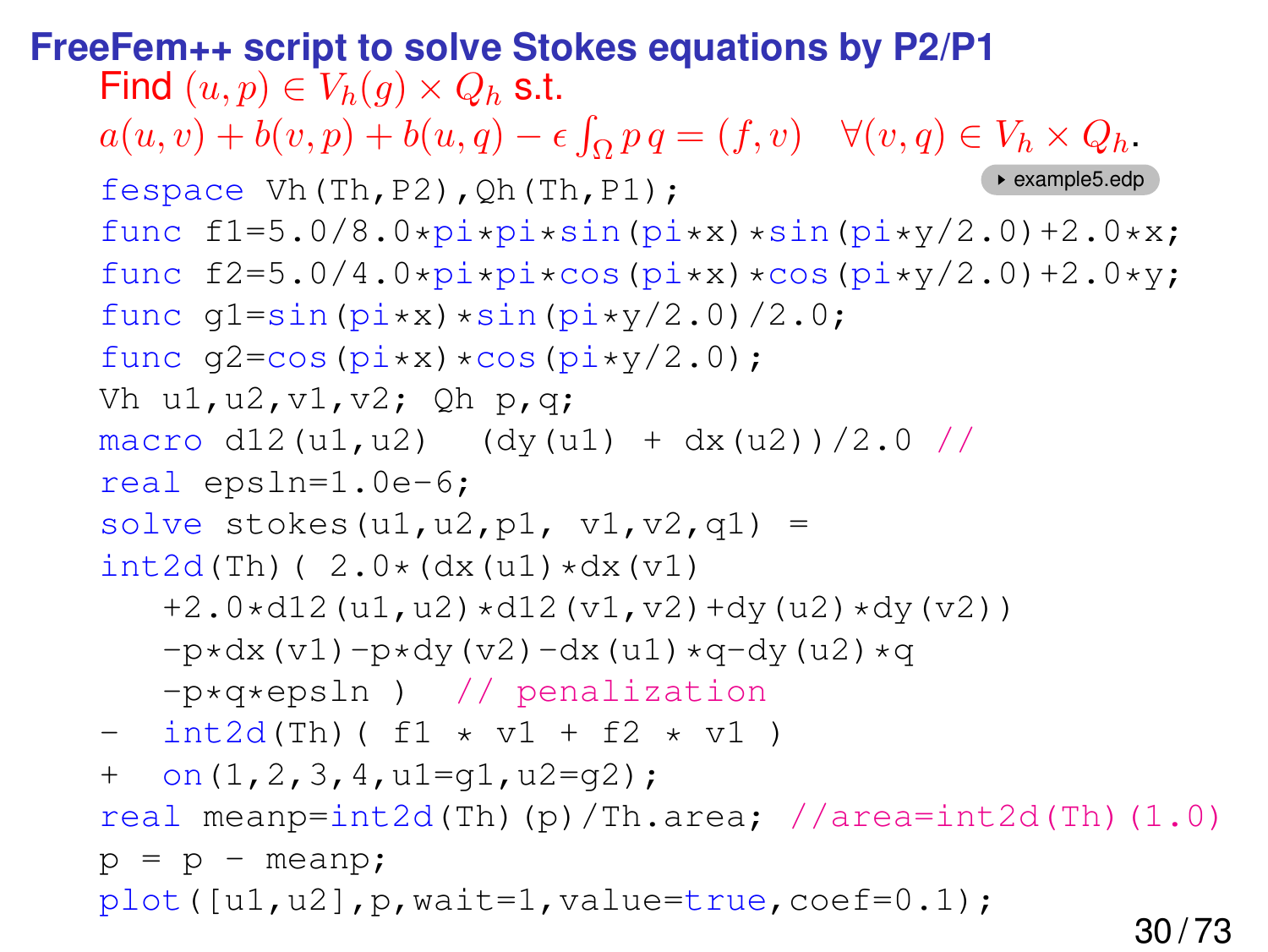### **stabilized (penalty type) finite element method**

 $V_h \subset V$  : P1 finite element  $Q_h \subset Q$ : P1 finite element +  $\int_{\Omega} p_h dx = 0$ . Find  $(u_h, p_h) \in V_h(q) \times Q_h$  s.t.  $a(u_h, v_h) + b(v_h, p_h) = (f, v_h) \quad \forall v_h \in V_h,$  $b(u_h, q_h) - \delta d(p_h, q_h) = 0 \quad \forall q_h \in Q_h.$ 

 $\delta>0$  : stability parameter,  $d(p_h,q_h)=\,\sum\,$ K∈T  $h_K^2$ Z K  $\nabla p_h \cdot \nabla q_h dx.$ 

 $|p_h|^2_h = d(p_h, p_h)$  : mesh dependent norm on  $Q_h$ .

► uniform weak inf-sup condition : Franca-Stenberg [1991]  $\exists \beta_0, \beta_1 > 0 \ \forall h > 0 \ \text{sup}$  $v_h \in V_h$  $b(v_h, q_h)$  $\frac{\partial (n, q_n)}{\partial |n|_1} \geq \beta_0 ||q_h||_0 - \beta_1 |q_h|_h \ \forall \, q_h \in Q_0.$ 

#### Lemma

$$
\exists \alpha > 0 \sup_{(u_h, p_h) \in V_h \times Q_h} \frac{A(u_h, p_h; v_h, q_h)}{||(u_h, p_h)||_{V \times Q}} \ge \alpha ||(v_h, q_h)||_{V \times Q} \qquad \forall (v_h, q)_h \in V_h \times Q_h.
$$

31 / 73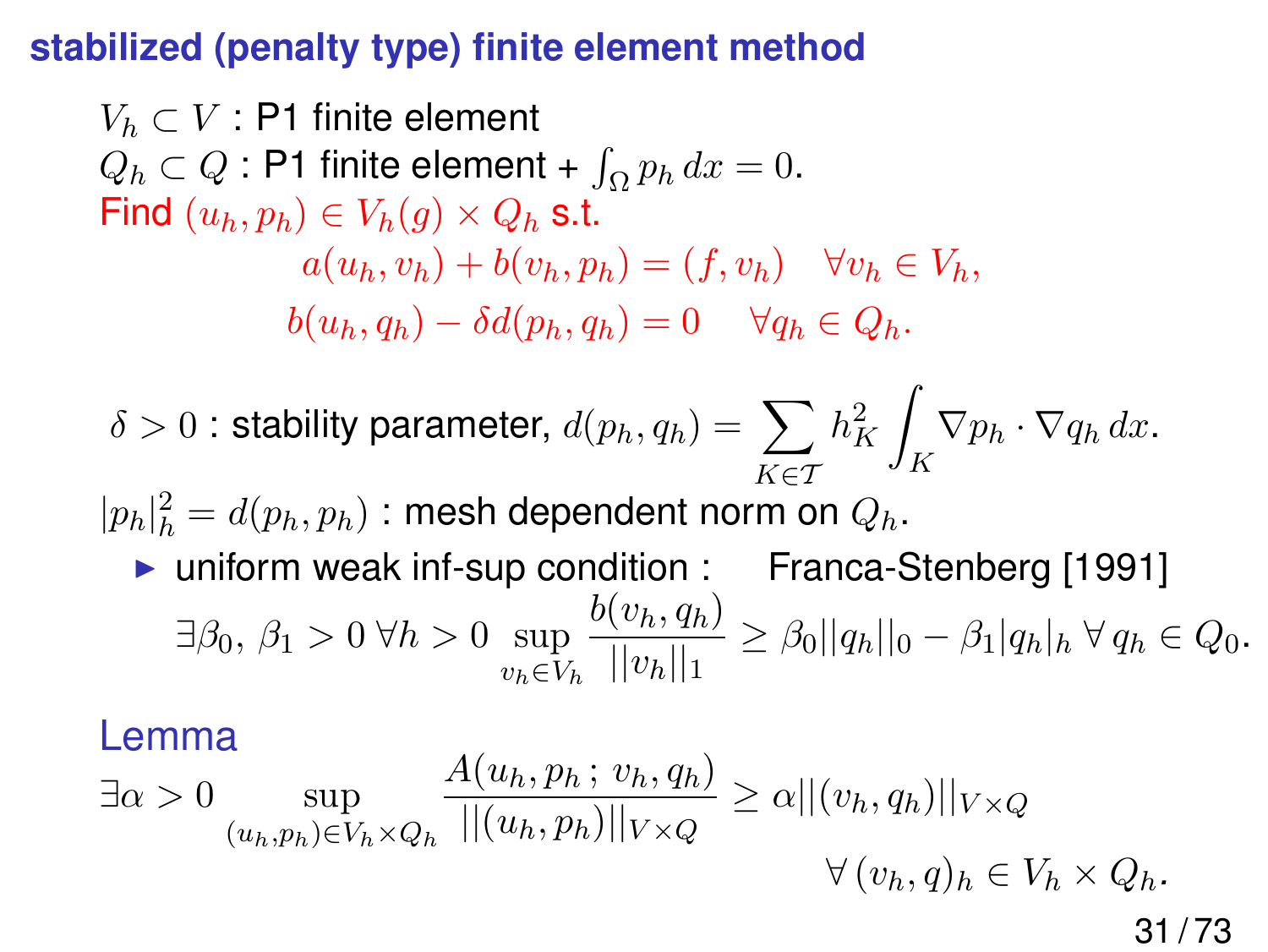#### **FreeFem++ script to solve Stokes eqs. by P1/P1 stabilized**

```
Find (u, p) \in V_h(q) \times Q_h s.t.
a(u, v)+b(v, p)+b(u, q)-\delta d(p, q)-\epsilon \int_{\Omega} p q = (f, v) \ \forall (v, q) \in V_h \times Q_h.fespace Vh(Th,P1),Qh(Th,P1);\qquad \qquad Pexample6.edp
....
Vh u1,u2,v1,v2;
Qh p,q;
macro d12(u1,u2) (dy(u1) + dx(u2))/2.0 //
real delta=0.01;
real epsln=1.0e-6;
solve stokes(u1, u2, p1, v1, v2, q1) =
int2d(Th) ( 2.0*(dx(u1)*dx(v1))+2.0*d12(ul,u2)*d12(v1,v2)+dy(u2)*dy(v2))-p*dx(v1)-p*dy(v2)-dx(u1)*q-dy(u2)*q-delta*hTriangle*hTriangle* // stabilization
            (dx (p) * dx (q) + dy (p) * dy (q))-p*q*epsln ) // penalization
- int2d(Th)( f1 \times v1 + f2 \times v1)
+ on (1, 2, 3, 4, u1=q1, u2=q2);
...
```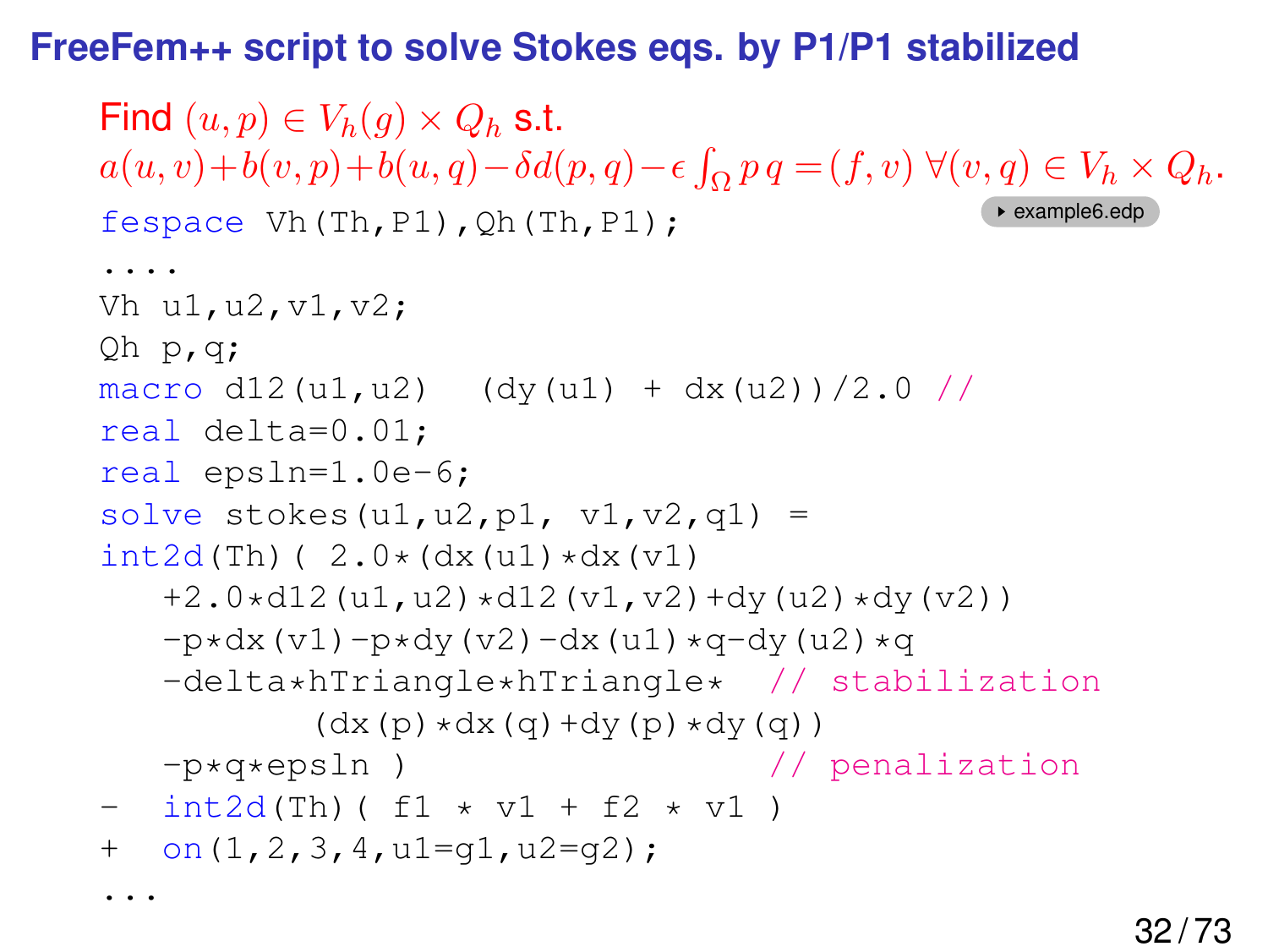#### **matrix formulation of discretized form : homogeneous Dirichlet**

Find 
$$
(u_h, p_h) \in V_h \times Q_h
$$
 s.t.  
\n
$$
a(u_h, v_h) + b(v_h, p_h) = (f, v_h) \quad \forall v_h \in V_h,
$$
\n
$$
b(u_h, q_h) = 0 \quad \forall q_h \in Q_h.
$$

finite element bases, span $[\{\phi_i\}] = V_h$ , span $[\{\psi_\mu\}] = S_h$ .

$$
[A]_{ij} = a(\phi_j, \phi_i)
$$

$$
K\begin{bmatrix} \vec{u} \\ \vec{p} \end{bmatrix} = \begin{bmatrix} A & B^T \\ B & 0 \end{bmatrix} \begin{bmatrix} \vec{u} \\ \vec{p} \end{bmatrix} = \begin{bmatrix} \vec{f} \\ \vec{0} \end{bmatrix}
$$

$$
K \in \mathbb{R}^{(N_V + N_S) \times (N_V + N_S)} : \text{symmetric, indefinite, } \text{Ker}K = \begin{bmatrix} \vec{0} \\ \vec{1} \end{bmatrix}.
$$

$$
B \in \mathbb{R}^{N_X \times N_S} : \text{on the whole FE nodes of velocity/pressive}
$$

$$
[B^T \vec{1}]_i = \sum_{\mu} b(\phi_i, \psi_{\mu}) = b(\phi_i, \sum_{\mu} \psi_{\mu})
$$

$$
= b(\phi_i, 1) = -\int_{\Omega} \nabla \cdot \phi_i \mathbf{1} = \int_{\Omega} \phi_i \cdot \nabla \mathbf{1} - \int_{\partial \Omega} \phi_i \cdot n \, ds
$$

$$
= 0 \text{ for } i \in \{1, \dots, N_X\} \setminus \Lambda_D.
$$

 $b(\cdot, \cdot)$  satisfies inf-sup condition on  $V_h \times S_h \Leftrightarrow \text{Ker} B^T = \{\vec{1}\}.$ 

33 / 73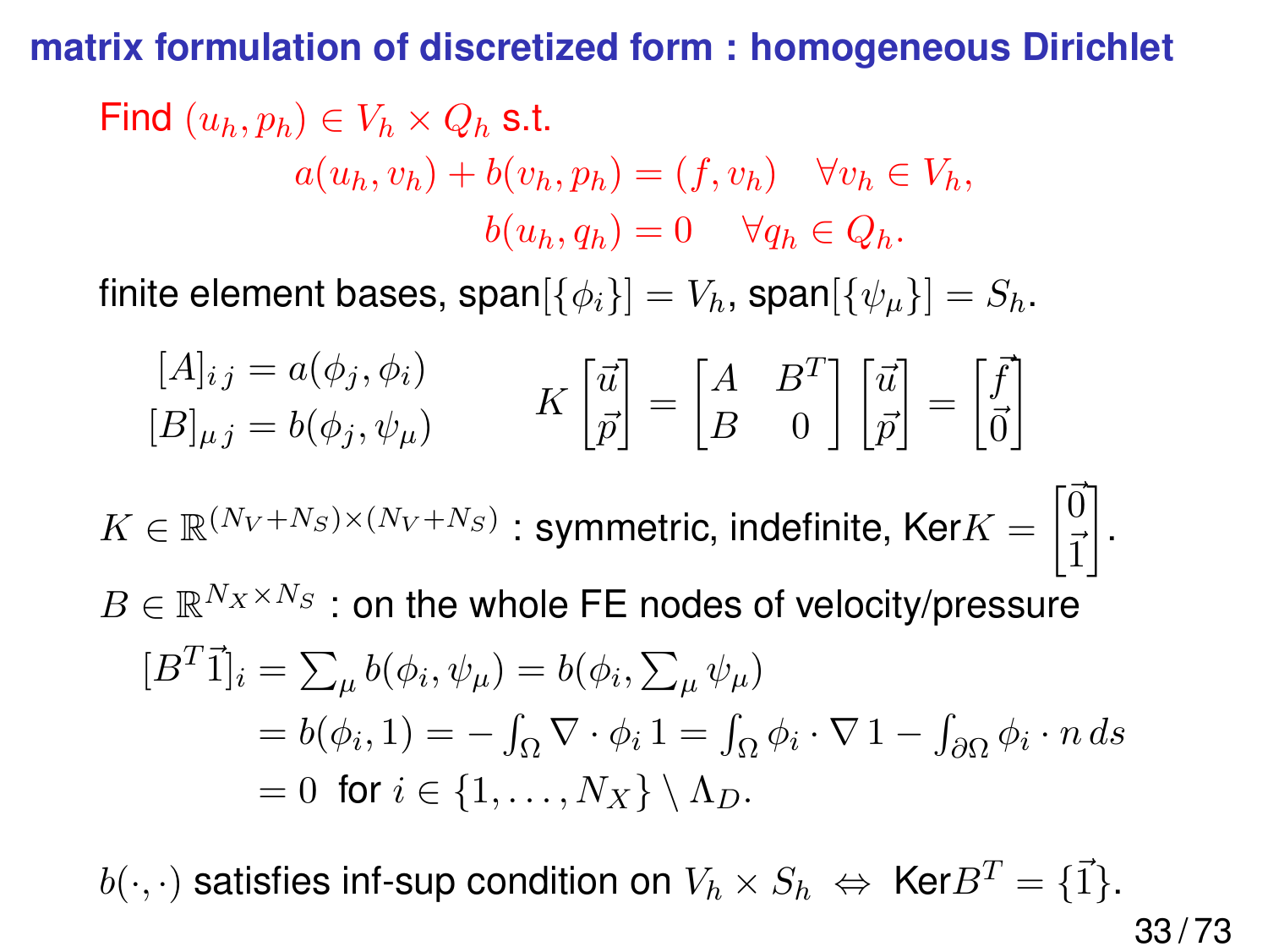# **how to solve linear system of indefinite matrix**

$$
\begin{bmatrix} A & B^T \ B & 0 \end{bmatrix}
$$
: symmetric, indefinite, singular :  
#{λ > 0} = N<sub>V</sub>, #{λ = 0} = 1, #{λ < 0} = N<sub>S</sub> - 1.  
\n▶ penalization + direct factorization : UMFPACK

 $\begin{bmatrix} A & B^T \ B & -\epsilon M \end{bmatrix}$ : symmetric, indefinite, nonsingular :  $\#\{\lambda > 0\} = N_V$ ,  $\#\{\lambda < 0\} = N_S$ .  $[M]_{\mu\nu} = \int_{\Omega} \psi_{\nu} \psi_{\mu} dx$ ,  $\epsilon > 0$  : penalization parameter.

 $\triangleright$  preconditioned CG method with orthogonal projection Schur complement on pressure (aka Uzawa method)

 $-BA^{-1}B^{T}\vec{p} = -BA^{-1}\vec{f}$ 

 $BA^{-1}B^T$  : sym. positive definite on  $\{\vec{q} \in \mathbb{R}^{N_S} \,;\, (\vec{q}, \vec{1}) = 0\}.$ orthogonal projection  $P:\mathbb{R}^{N_S}\rightarrow \mathsf{span}[\{\vec{1}\}]^{\perp},$  $P \vec{q} = \vec{q} - (\vec{q}, \vec{1})/(\vec{1}, \vec{1})\vec{1}$   $[\vec{q}]_i = [\vec{q}]_i - \sum_{1 \leq j \leq n} [\vec{q}]_j/n.$ preconditioner  $[M]_{\mu\nu} = \int_{\Omega} \psi_{\nu} \psi_{\mu} dx$ . [Uzawa-CG](#page-61-1)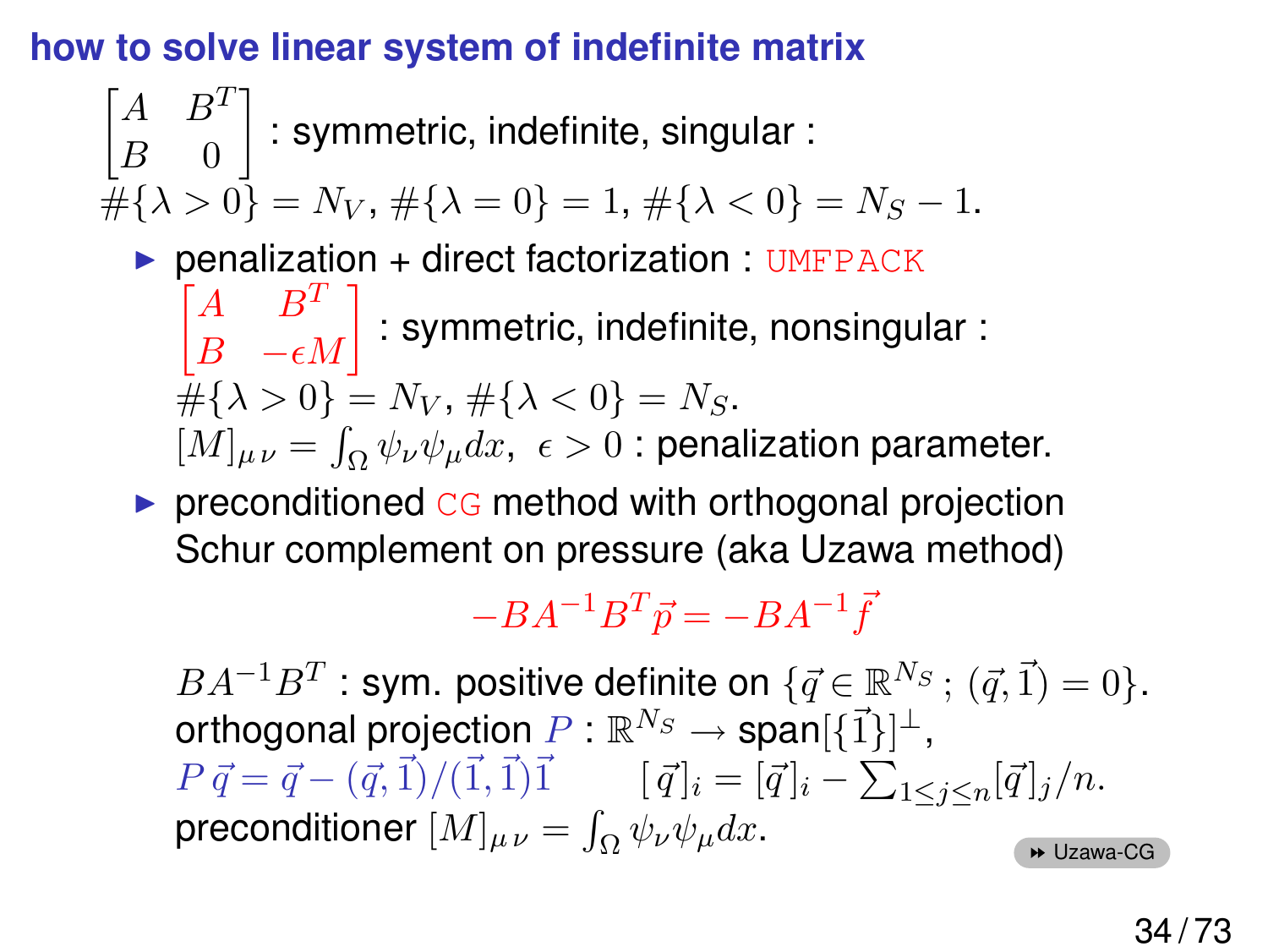```
FreeFem++ script to generate Stokes matrix
   Find (u, p) \in V_h(q) \times Q_h s.t.
   a(u, v) + b(v, p) + b(u, q) - \epsilon \int_{\Omega} p q = (f, v) \quad \forall (v, q) \in V_h \times Q_h.fespace VOh(Th, [P2, P2, P1]);
   \ldots // func f1, f2, g1, g2 etc
   Vh u1,u2,v1,v2; Qh p,q;
   macro d12(u1,u2) (dy(u1) + dx(u2))/2.0 //
   real epsln=1.0e-6;
   varf stokes([u1, u2, p], [v1, v2, q]) =
       int2d(Th) ( 2.0*(dx(u1)*dx(v1))+2.0*d12(ul,u2)*d12(v1,v1)+dy(u2)*dy(v2)-p*dx(v1)-p*dy(v2)-dx(u1)*q-dy(u2)*q-p*q*epsln ) // penalization
       + on(1,2,3,4,u1=1.0,u2=1.0);
   varf external ([ul, u2, p], [vl, v2, q]) =int2d(Th)(f1 * v1 + f2 *v2)+ on(1,2,3,4,u1=g1,u2=g2); // Dirichlet data here
   matrix A = stokes(VQh, VQh, solver=UMFPACK);real[int] bc = stokes(0, VQh);real[int] ff = external(0, V0h);u1[] = A^{\wedge} - 1 \star ff:
```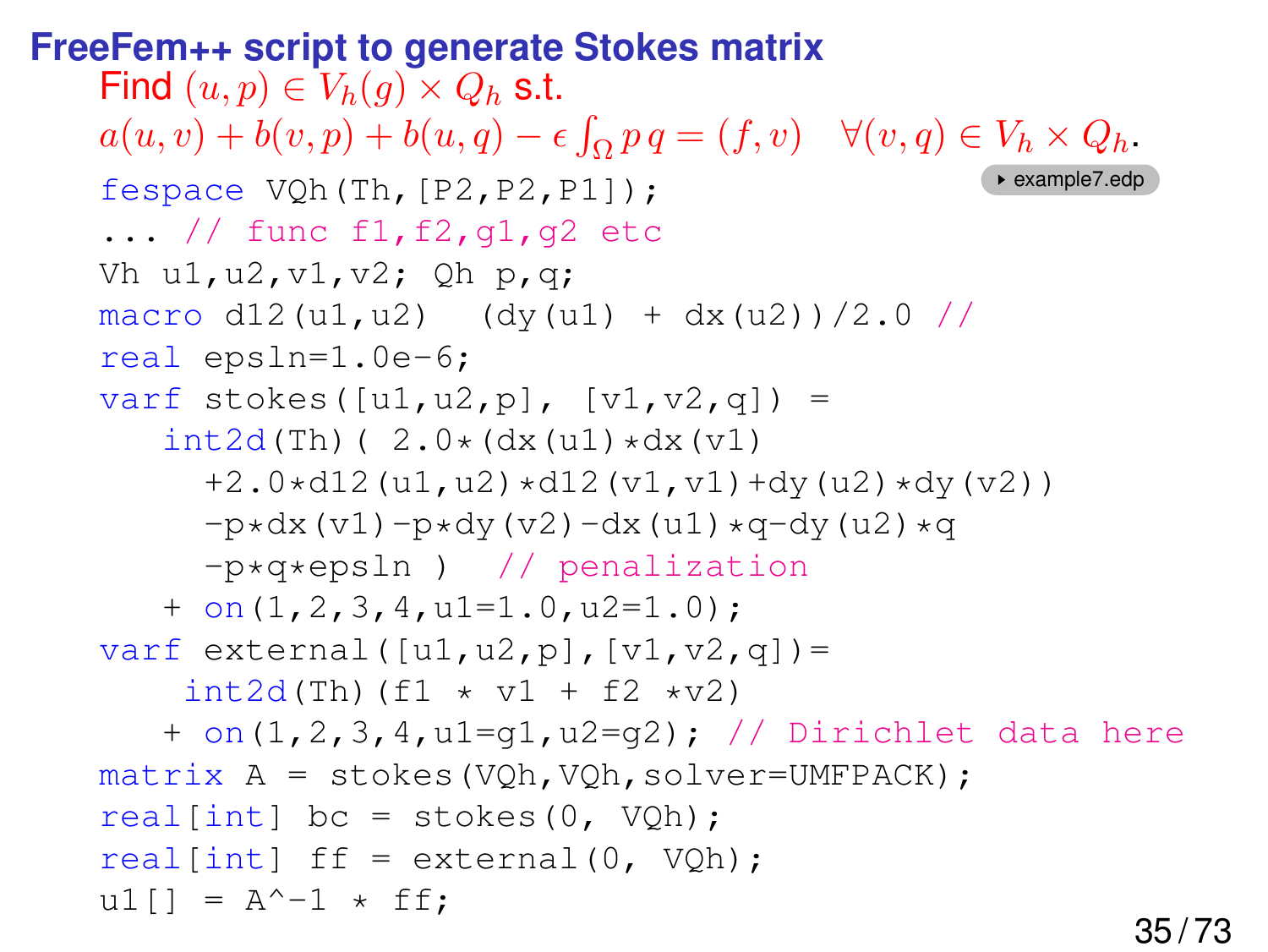```
FreeFem++ script to solve Stokes matrix by Dissection
   Find (u, p) \in V_h(q) \times Q_h s.t.
   a(u, v) + b(v, p) + b(u, q) = (f, v) \quad \forall (v, q) \in V_h \times Q_h.load "Dissection"; // loading dynamic module
   defaulttoDissection(); // sparsesolver=Dissection
   fespace VOh(Th, [P2, P2, P1]);
   Vh u1, u2, v1, v2; Oh p,q;
   macro d12(u1,u2) (dy(u1) + dx(u2))/2.0 //
   real epsln=1.0e-6;
   varf stokes([u1, u2, p], [v1, v2, q]) =
      int2d(Th) ( 2.0*(dx(u1)*dx(v1))+2.0*d12(ul,u2)*d12(v1,v2)+dy(u2)*dy(v2))-p*dx(v1)-p*dy(v2)-dx(u1)*q-dy(u2)*q)+ on(1,2,3,4,u1=1.0,u2=1.0); // no penalty term
   varf external([u1, u2, p], [v1, v2, q]) = p
       int2d(Th) (f1 \star v1 + f2 \starv2)
       + on(1,2,3,4,u1=q1,u2=q2); // Dirichlet data here
   matrix A=stokes(VQh, VQh, solver=sparsesolver,
             strategy=2,tolpivot=1.0e-2); //new parameters
   real[int] bc = stokes(0, VQh);
   real[int] ff = external(0, VQh);ul] = A^{\wedge} - 1 \star ff; 36/73
```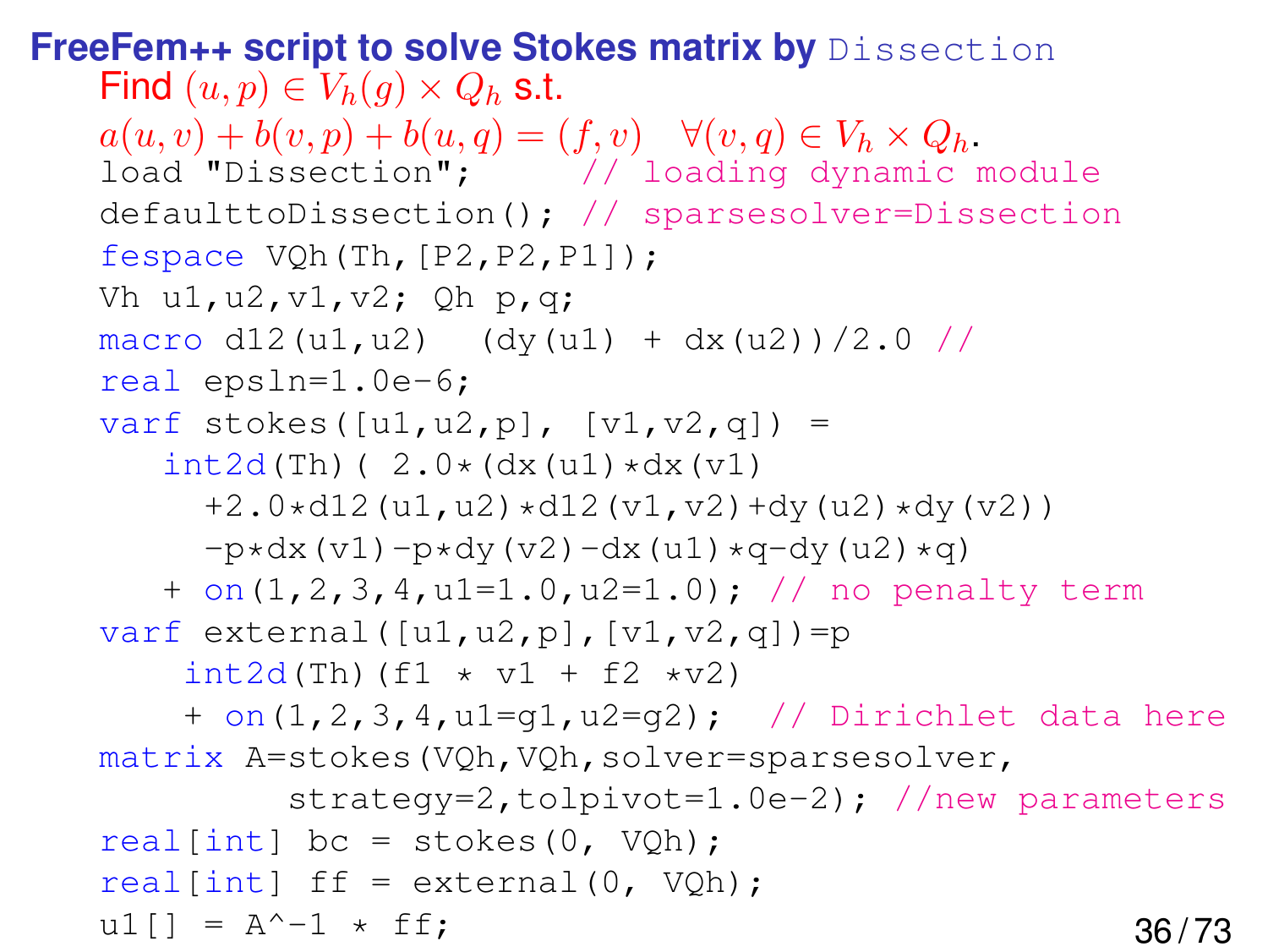## **stationary Navier-Stokes equations and a weak formulation**

$$
\Omega = (0,1) \times (0,1)
$$
  
\n
$$
-2\nu \nabla \cdot D(u) + u \cdot \nabla u + \nabla p = f \text{ in } \Omega
$$
  
\n
$$
\nabla \cdot u = 0 \text{ in } \Omega
$$
  
\n
$$
u = g \text{ on } \partial\Omega
$$
  
\n
$$
\blacktriangleright V(g) = \{v \in H^1(\Omega)^2; v = g \text{ on } \partial\Omega\}, V = V(0)
$$
  
\n
$$
\blacktriangleright Q = L_0^2(\Omega) = \{p \in L^2(\Omega); \int_{\Omega} p \, dx = 0\}
$$
  
\nbi/tri-linear forms and weak formulation :  
\n
$$
a(u, v) = \int_{\Omega} 2\nu D(u) : D(v) \, dx \quad u, v \in H^1(\Omega)^2
$$
  
\n
$$
a_1(u, v, w) = \frac{1}{2} \left( \int_{\Omega} (u \cdot \nabla v) \cdot w - (u \cdot \nabla w) \cdot v \, dx \right) u, v, w \in H^1(\Omega)^2
$$
  
\n
$$
b(v, p) = -\int_{\Omega} \nabla \cdot v \, p \, dx \quad v \in H^1(\Omega)^2, \ p \in L^2(\Omega)
$$
  
\nFind  $(u, p) \in V(g) \times Q$  s.t.  
\n
$$
a(u, v) + a_1(u, u, v) + b(v, p) = (f, v) \quad \forall v \in V,
$$

 $b(u, q) = 0 \quad \forall q \in Q.$ 

<span id="page-36-0"></span>37 / 73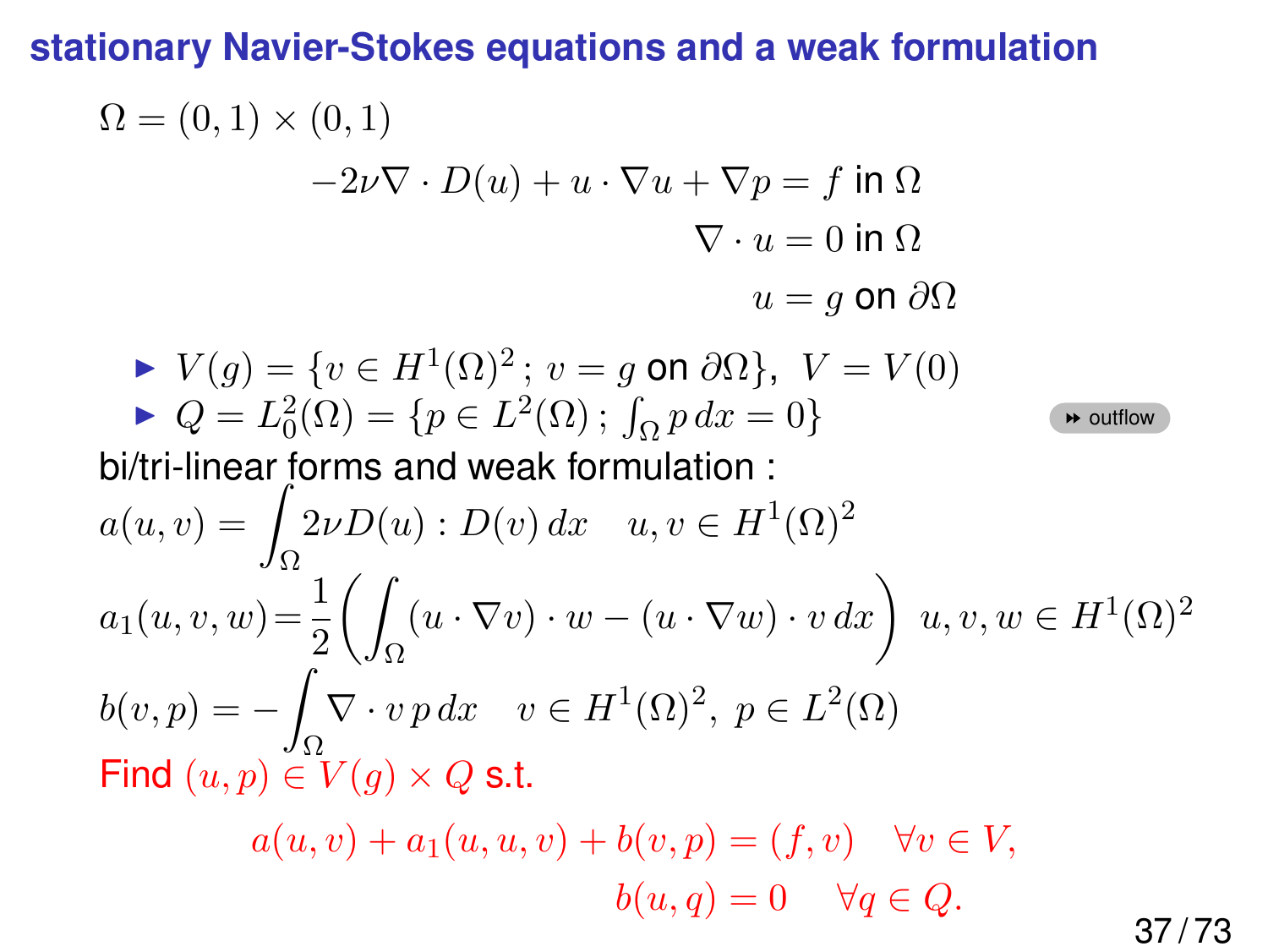## **trilinear form for the nonlinear term (Temam's trick)**

$$
\nabla \cdot u = 0, w \in H_0^1(\Omega) \text{ or } u \cdot n = 0 \text{ on } \partial\Omega \implies
$$
  
\n
$$
a_1(u, v, w) = \int_{\Omega} (u \cdot \nabla v) \cdot w \, dx = \frac{1}{2} \left( \int_{\Omega} (u \cdot \nabla v) \cdot w - (u \cdot \nabla w) \cdot v \, dx \right)
$$

$$
\int_{\Omega} (u \cdot \nabla) v \cdot w \, dx = \int_{\Omega} \sum_{i} \sum_{j} u_{j} (\partial_{j} v_{i}) w_{i} \, dx
$$
\n
$$
= - \int_{\Omega} \sum_{i,j} v_{i} \partial_{j} (u_{j} w_{i}) \, dx + \int_{\partial \Omega} \sum_{i,j} v_{i} n_{j} u_{j} w_{i} \, ds
$$
\n
$$
= - \int_{\Omega} \sum_{i,j} v_{i} (\partial_{j} u_{j}) w_{i} \, dx - \int_{\Omega} \sum_{i,j} v_{i} u_{j} \partial_{j} w_{i} \, dx
$$
\n
$$
= - \int_{\Omega} \sum_{i,j} u_{j} (\partial_{j} w_{i}) v_{i} \, dx
$$
\n
$$
= - \int_{\Omega} (u \cdot \nabla) w \cdot v \, dx.
$$

 $a_1(u, u, u) = 0 \Rightarrow$  corecivity :  $a(u, u) + a_1(u, u, u) \ge \alpha ||u||^2$ .

.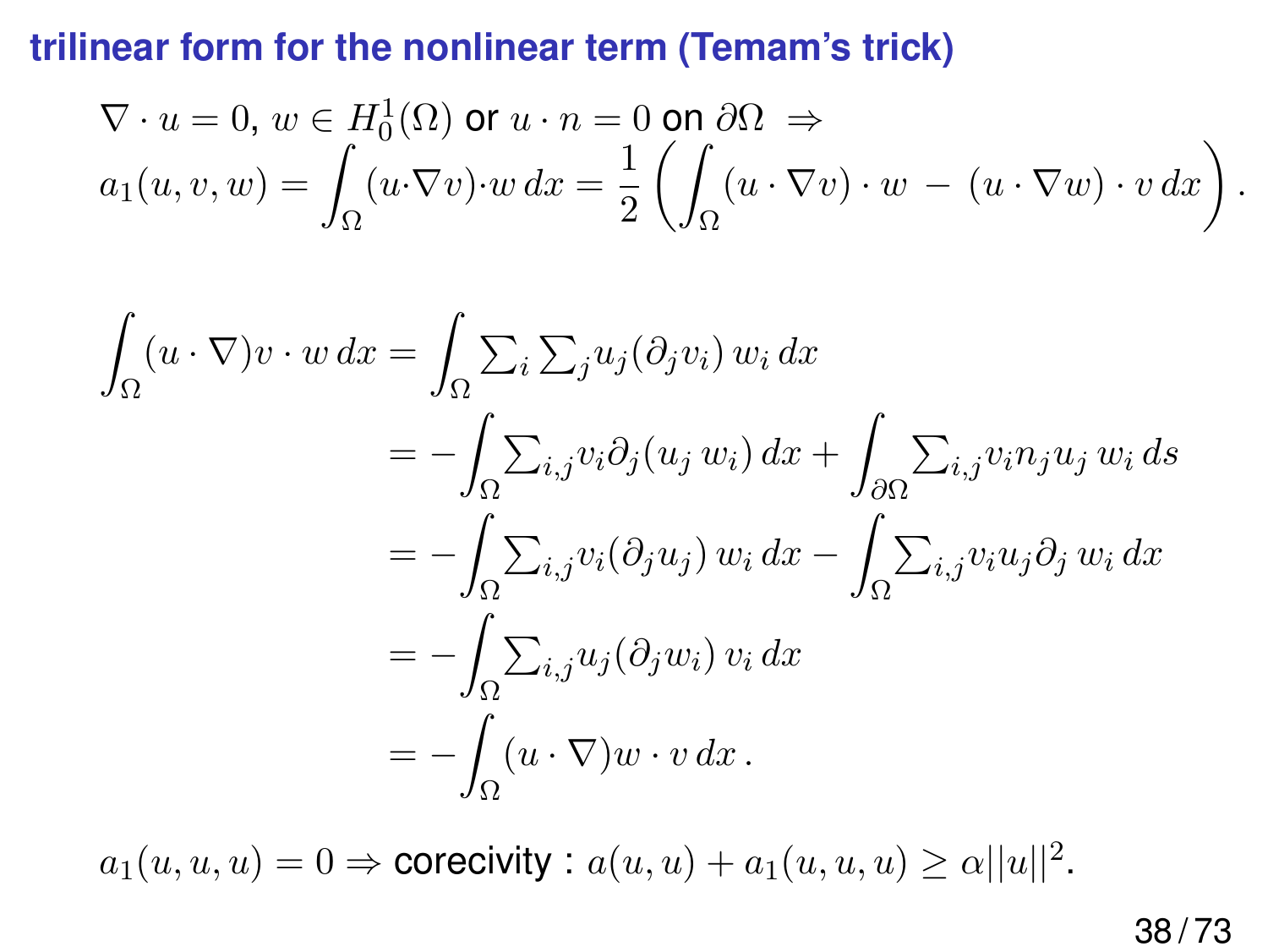#### **nonlinear system of the stationary solution**

 $A(u, p; v, q) = a(u, v) + a_1(u, u, v) + b(v, p) + b(u, q)$ nonlinear problem:

Find  $(u, p) \in V(q) \times Q$  s.t.  $A(u, p; v, q) = (f, v) \forall (v, q) \in V \times Q$ .  $a_1(\cdot,\cdot,\cdot)$ : trilinear form,

$$
a_1(u + \delta u, u + \delta u, v) = a_1(u, u + \delta u, v) + a_1(\delta u, u + \delta u, v)
$$
  
\n
$$
= a_1(u, u, v) + a_1(u, \delta u, v) + a_1(\delta u, u, v) + a_1(\delta u, \delta u, v)
$$
  
\n
$$
A(u + \delta u, p + \delta p; v, q) - A(u, p; v, q)
$$
  
\n
$$
= a(u + \delta u, v) - a(u, v)
$$
  
\n
$$
+ b(v, p + \delta p) - b(v, p) + b(u + \delta u, q) - b(u, q)
$$
  
\n
$$
+ a_1(u + \delta u, u + \delta u, v) - a_1(u, u, v)
$$
  
\n
$$
= a(\delta u, v) + b(v, \delta p) + b(\delta u, q) + a_1(\delta u, u, v) + a_1(u, \delta u, v) + O(||\delta u||^2)
$$
  
\nFind  $(\delta u, \delta p) \in V \times Q$  s.t.

 $a(\delta u, v) + b(v, \delta p) + b(\delta u, q) + a_1(\delta u, u, v) + a_1(u, \delta u, v) =$  $-A(u, p; v, q) \quad \forall (v, q) \in V \times Q$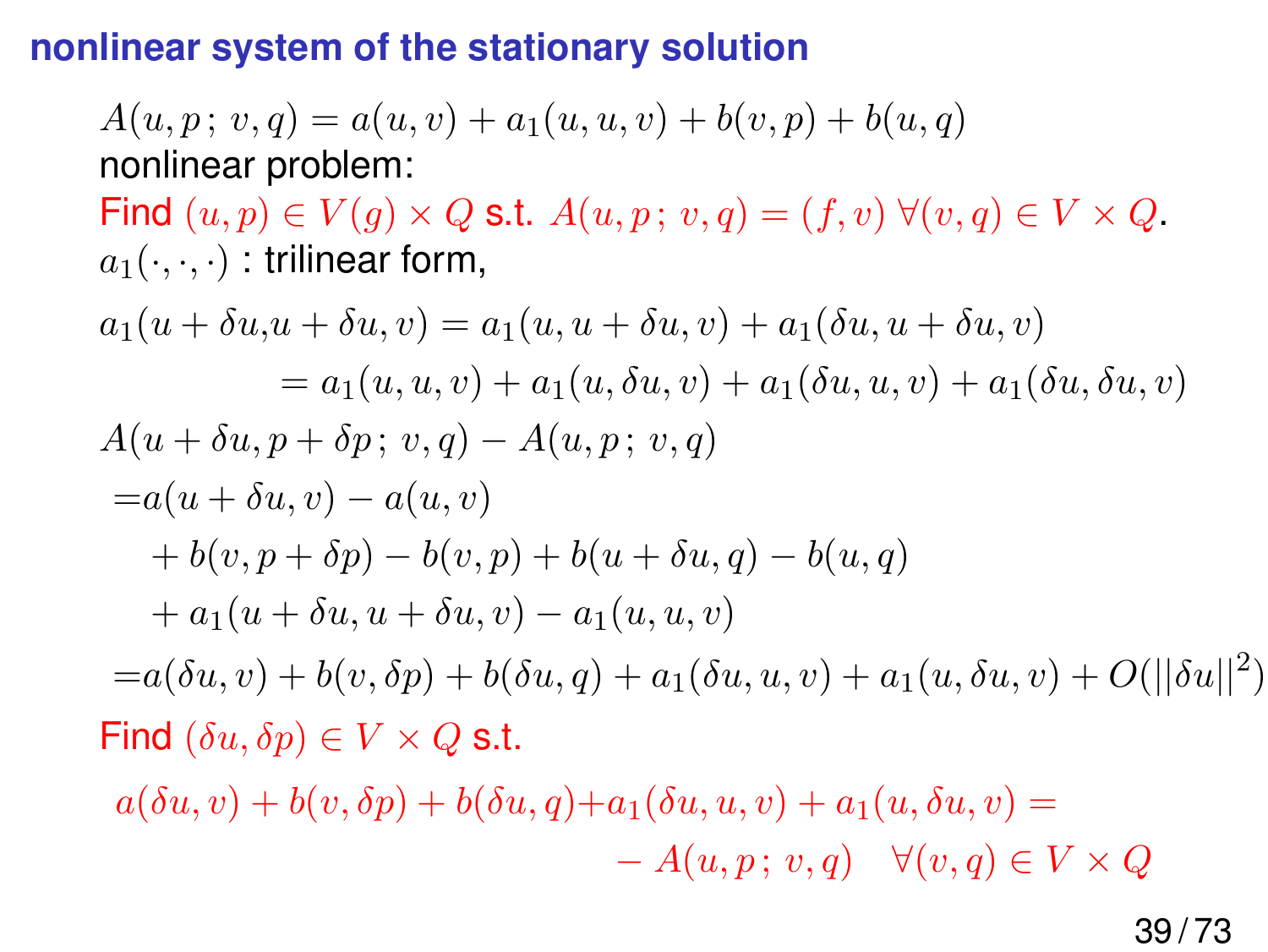## **Newton iteration**

$$
(u_0, p_0) \in V(g) \times Q
$$
  
\nloop  $n = 0, 1...$   
\nFind  $(\delta u, \delta p) \in V \times Q$  s.t.  
\n $a(\delta u, v) + b(v, \delta p) + b(\delta u, q) + a_1(\delta u, u_n, v) + a_1(u_n, \delta u, v) =$   
\nif  $||(\delta u, \delta p)||_{V \times Q} \le \varepsilon$  then break  
\n $u_{n+1} = u_n - \delta u$ ,  
\n $p_{n+1} = p_n - \delta p$ .  
\nloop end.

example8.edp

 $(u^{(0)}, p^{(0)}) \in V(g) \times Q$  : solution of the Stokes eqs.,  $\nu = 1.$ while ( $\nu > \nu_{\min}$ ) Newton iteration  $(u^{(k+1)}, p^{(k+1)}) \in V(g) \times Q$  from  $(u^{(k)}, p^{(k)})$ .  $\nu = \nu/2, k$ ++. while end. initial guess from the stationary state of lower Reynolds number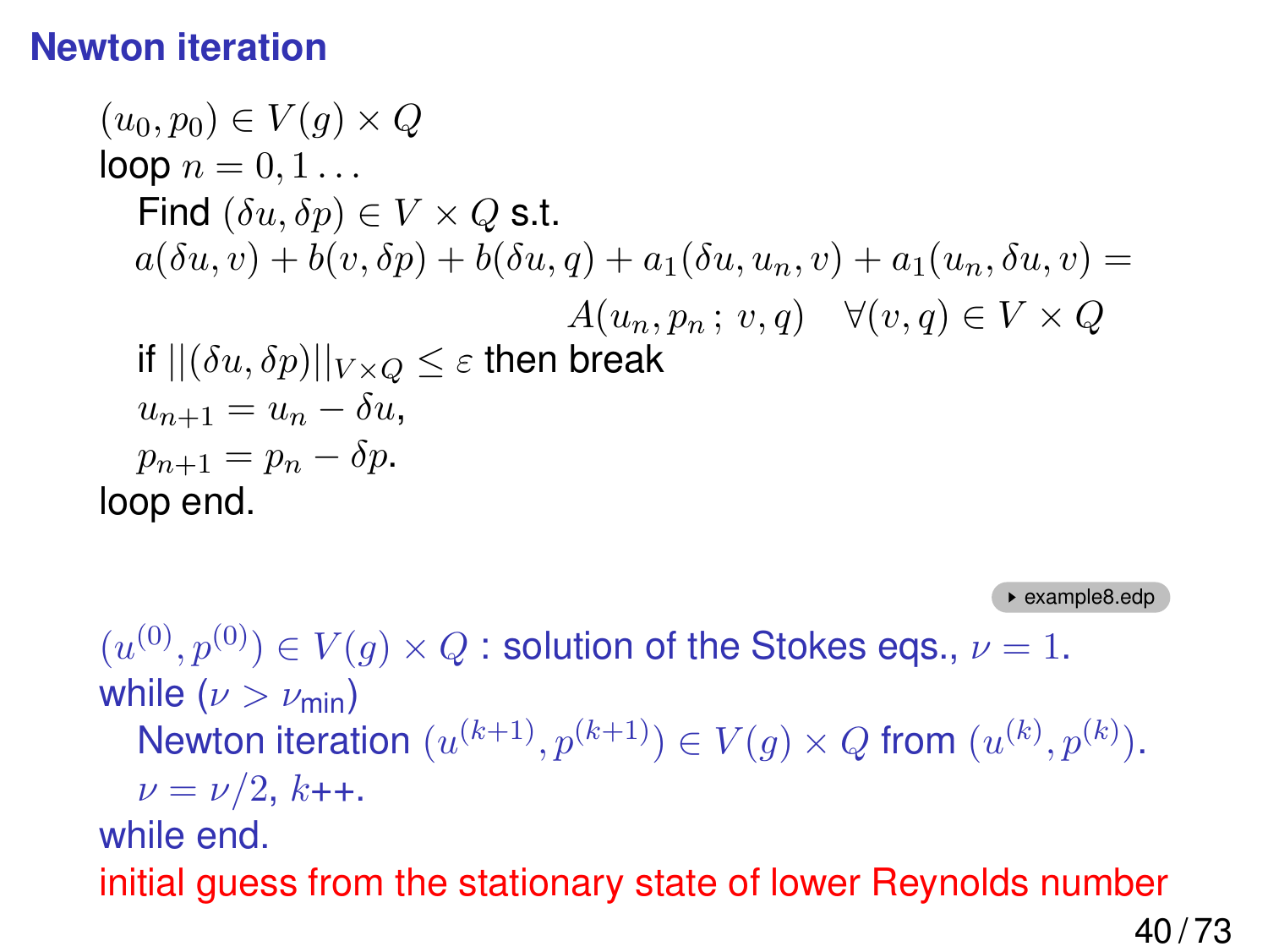# **mesh adaptation**

```
fespace XXMh(Th,[P2,P2,P1]);
XXMh [u1, u2, p];
real lerr=0.01;
Th=adaptmesh(Th, [u1,u2], p, err=lerr, nbvx=100000);
[u1, u2, p]=[u1, u2, p]; // interpolation on the new mesh
```




 $err: P<sub>1</sub>$  interpolation error level nbvx : maximum number of vertexes to be generated.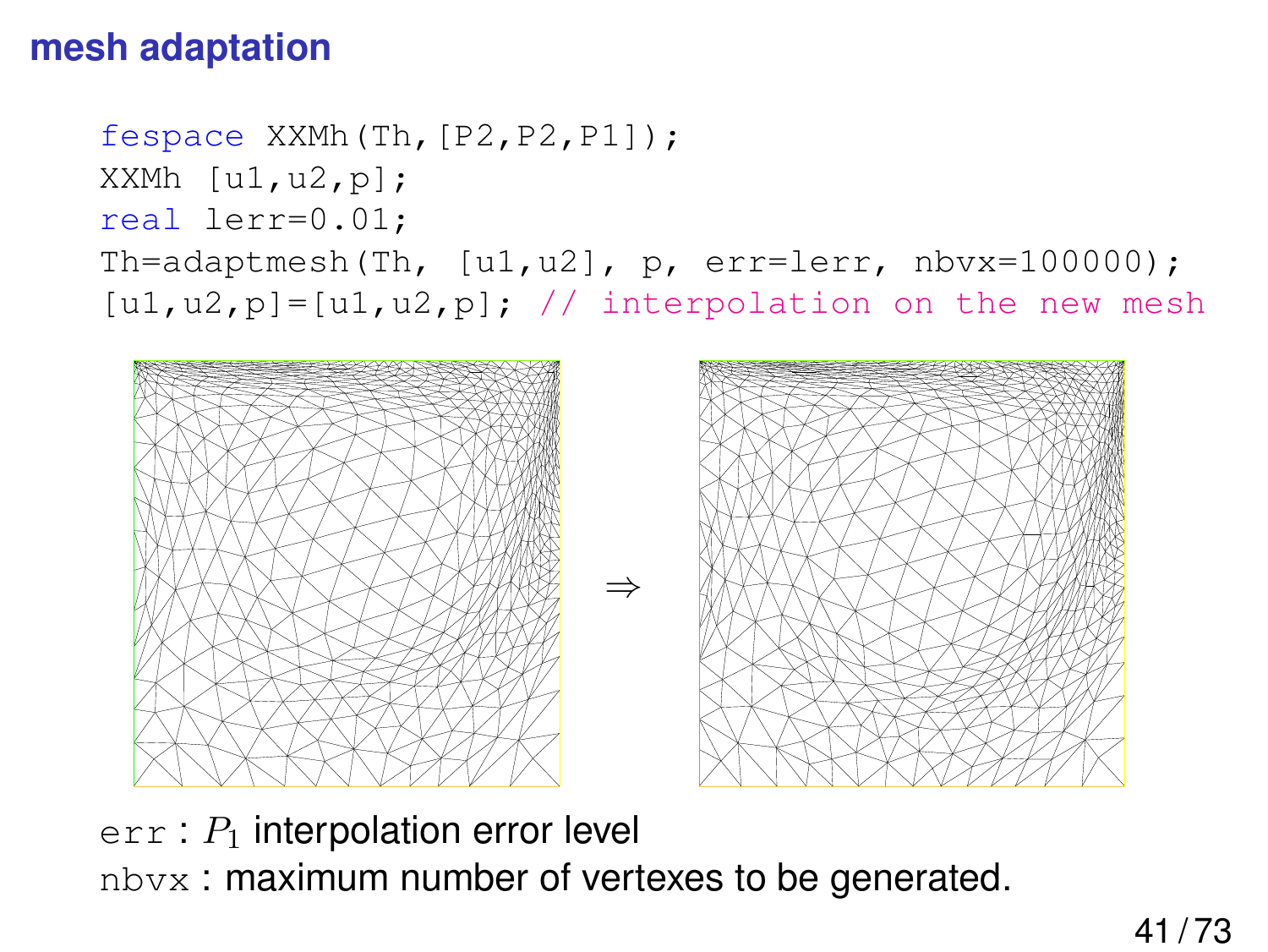# **stream line for visualization of 2D flow : 1/2**

$$
\text{stream function }\psi:\Omega\to\mathbb{R},\,u=\begin{bmatrix}\partial_2\psi\\-\partial_1\psi\end{bmatrix}\;\;\Leftrightarrow\;\;u\perp\nabla\psi.
$$

$$
-\nabla^2 \psi = \nabla \times u = \partial_1 u_2 - \partial_2 u_1 \quad \text{ in } \Omega
$$

boundary conditions for the stream line:

$$
0 = \int_0^x u_2(t,0)dt = \int_0^x -\partial_1\psi(t,0)dt = -\psi(x,0) + \psi(0,0)
$$
  

$$
\psi(x,0) = \psi(0,0).
$$
  

$$
0 = \int_0^y u_1(t,0)dt = \int_0^y \partial_2\psi(0,t)dt = \psi(0,y) + \psi(0,0)
$$
  

$$
\psi(0,y) = \psi(0,0).
$$
  

$$
0 = \int_0^x u_2(t,1)dt = \int_0^x -\partial_1\psi(t,1)dt = -\psi(x,1) + \psi(0,1)
$$
  

$$
\psi(x,1) = \psi(0,1) = \psi(0,0).
$$

 $\Rightarrow \quad \psi = 0$  on  $\partial \Omega$ .

42 / 73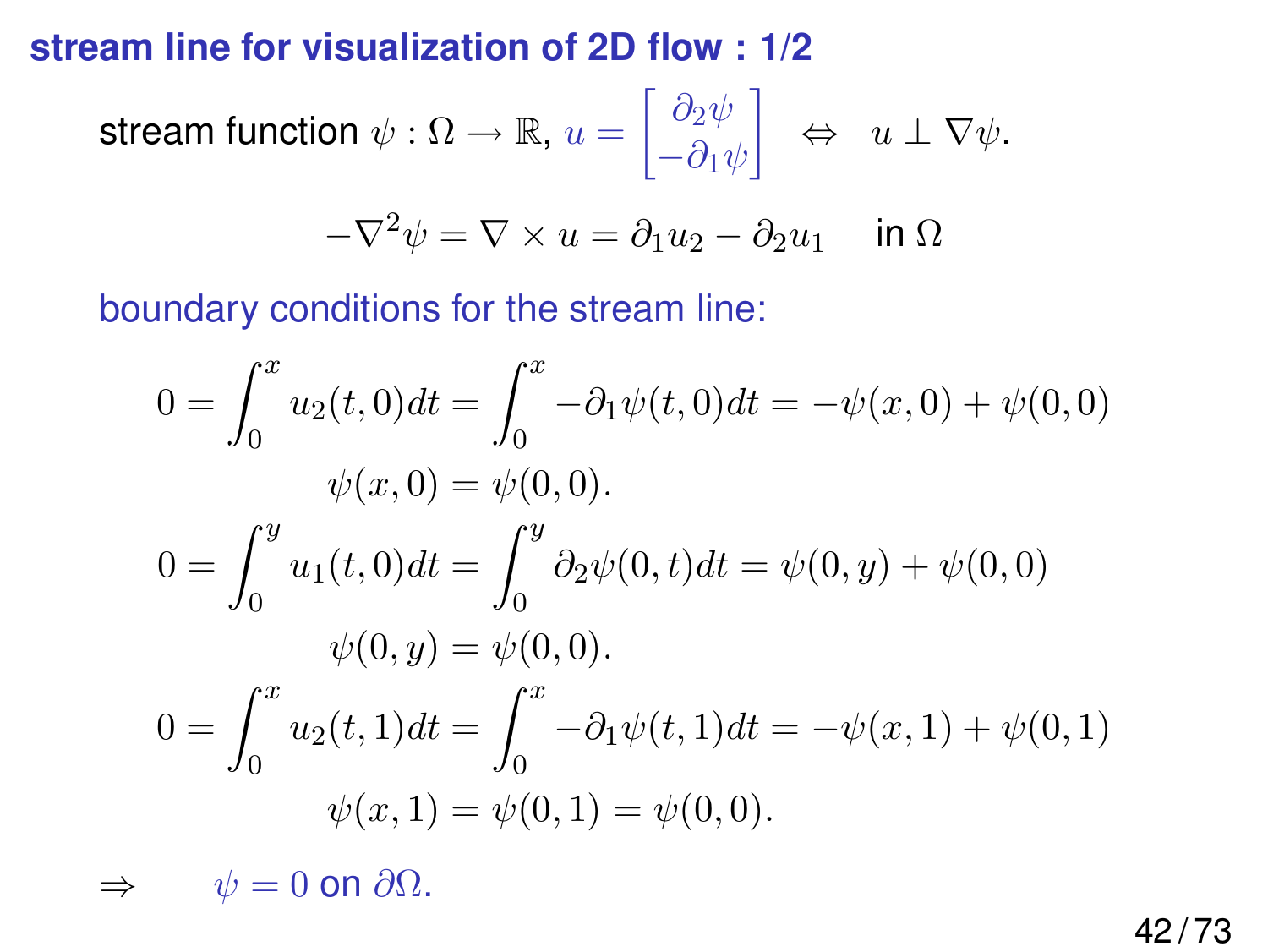# **stream line for visualization of 2D flow : 2/2**

$$
u = \begin{bmatrix} u_1 \\ u_2 \end{bmatrix} \in \mathsf{P2}
$$
 finite element space  $\Rightarrow (\partial_1 u_2 - \partial_2 u_1) \in \mathsf{P1}$ .

```
fespace Xh(Th,P2);
fespace Mh(Th,P1);
Xh u1, u2; // computed from Navier-Stokes solver
Mh psi, phi; \frac{1}{\frac{dy}{dx}} (u1), dx(u2) are polynomials of 1st
solve streamlines(psi, phi, solver=UMFPACK) =
      int2d(Th) (dx(psi) *dx(phi) + dy(psi) *dy(phi) )
   + int2d(Th)( (dx(uz) - dy(ul)) *phi)
   + on(1,2,3,4,psi=0);
plot(psi,nbiso=30);
```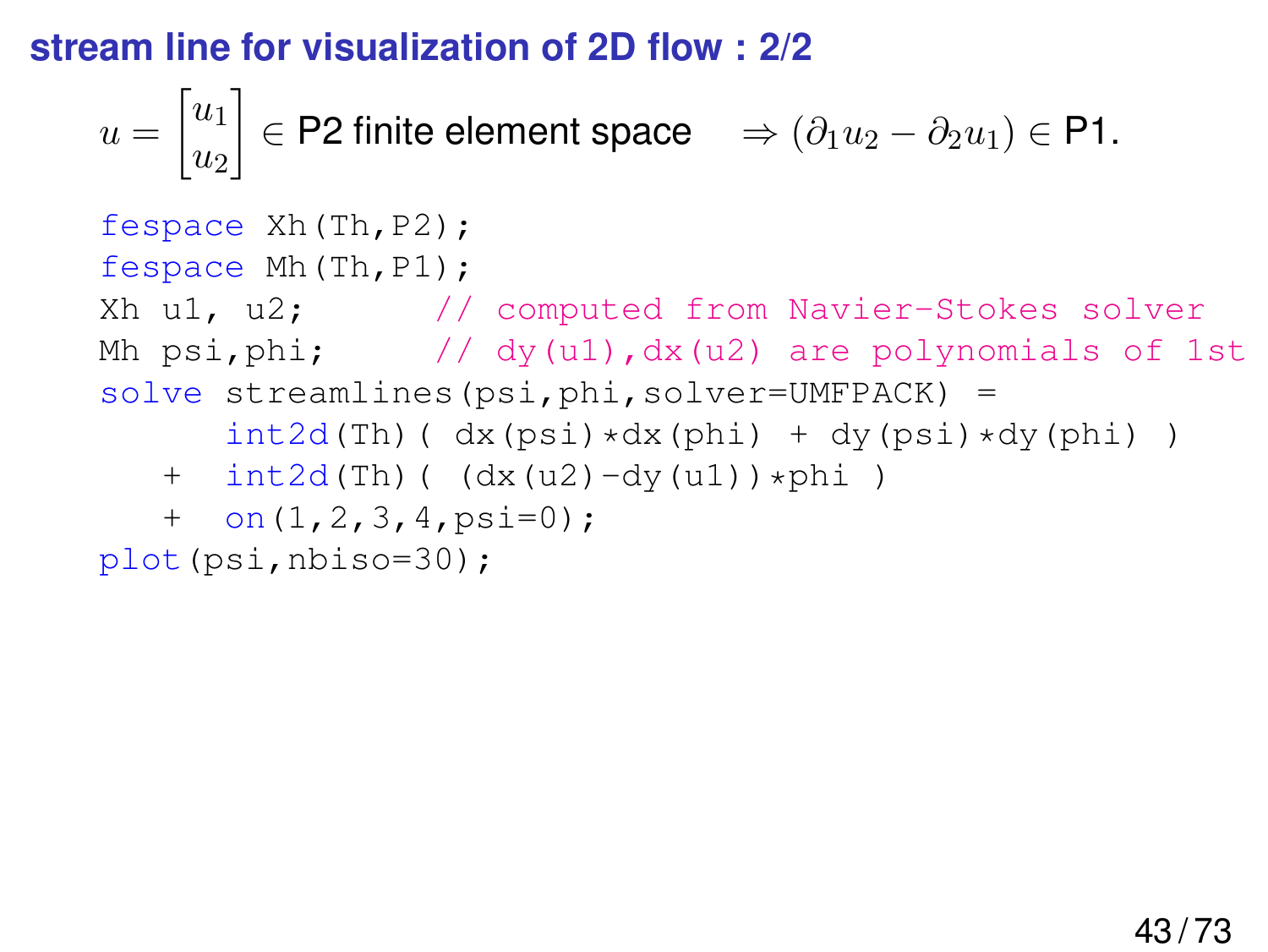# **Application of finite element method to fluid problems**

# Time-dependent Navier-Stokes equations

- $\triangleright$  material derivative is approximated by Characteristic Galerkin method
- $\triangleright$  functional space of pressure depends on boundary conditions of flow, e.g., inflow, non-slip, slip, and outflow.

# Thermal convection problem by Rayleigh-Bénard equations

- $\triangleright$  time-dependent problems for fluid and temperature by convection are solved by Characteristic Galerkin method
- $\triangleright$  stationary solution is obtained by Newton iteration using an initial value obtained from time-evolutionary solution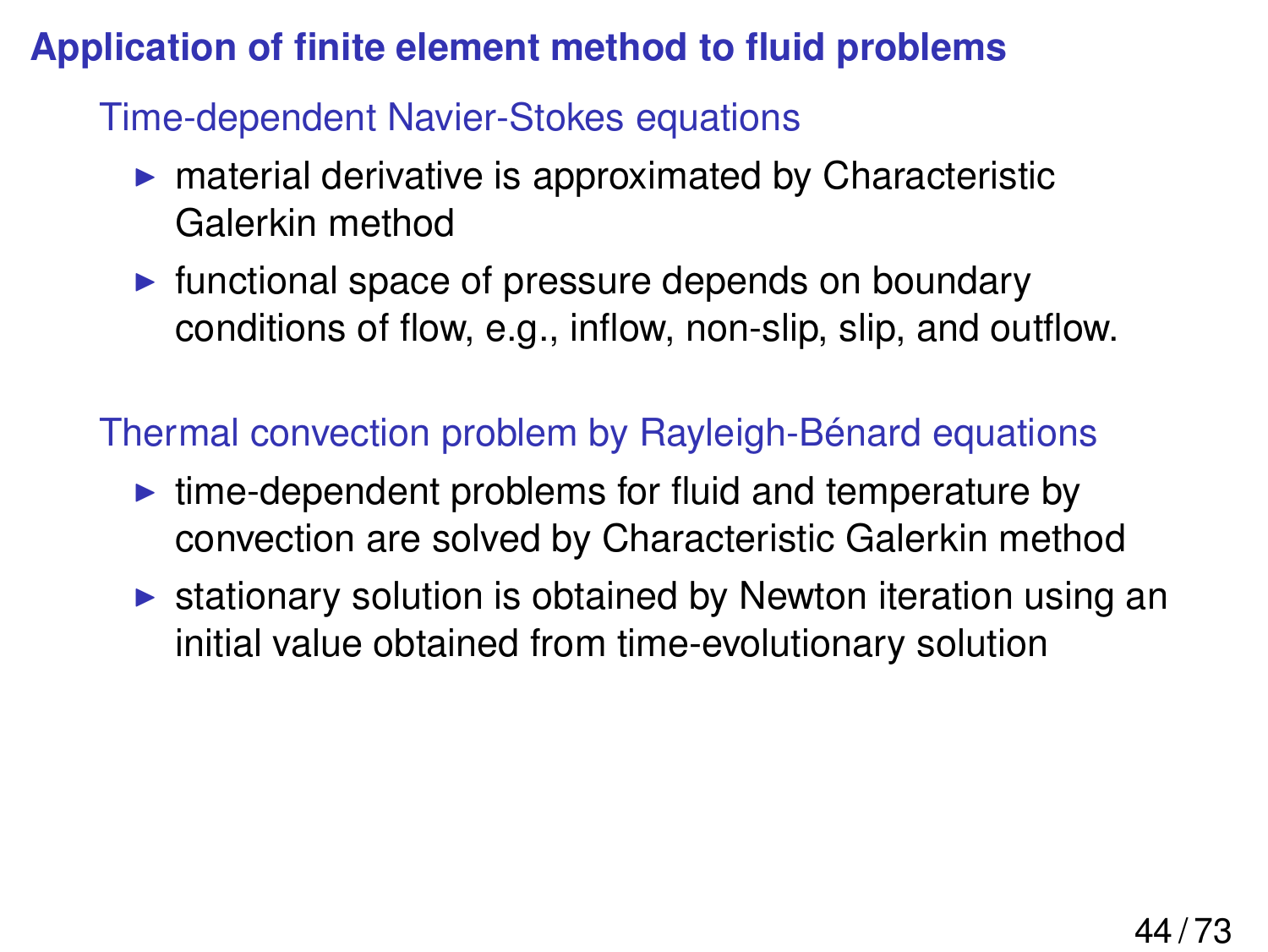# **incompressible flow around a cylinder : boundary conditions**

$$
\Omega = (-1,9) \times (-1,1) \quad \Gamma_3
$$
\n
$$
\Gamma_4
$$
\n
$$
\begin{array}{c}\n\Gamma_1 \\
\hline\n\frac{\partial u}{\partial t} + u \cdot \nabla u - 2\nu \nabla \cdot D(u) + \nabla p = 0 \text{ in } \Omega \\
\hline\n\vdots \\
\Omega = g \text{ on } \Omega\n\end{array}
$$
\n
$$
\begin{array}{c}\n\text{boundary conditions:} \\
\text{Poiseuille flow on } \Gamma_4 : u = (1 - y^2, 0).\n\end{array}
$$
\n
$$
\text{slip boundary condition on } \Gamma_1 \cup \Gamma_3 : \begin{cases}\nu \cdot n = 0 \\
(2\nu D(u)n - np) \cdot t = 0\n\end{cases}
$$
\n
$$
\text{notflow boundary condition on } \omega : u = 0
$$
\n
$$
\text{outflow boundary condition on } \Gamma_2 : 2\nu D(u)n - np = 0
$$

45 / 73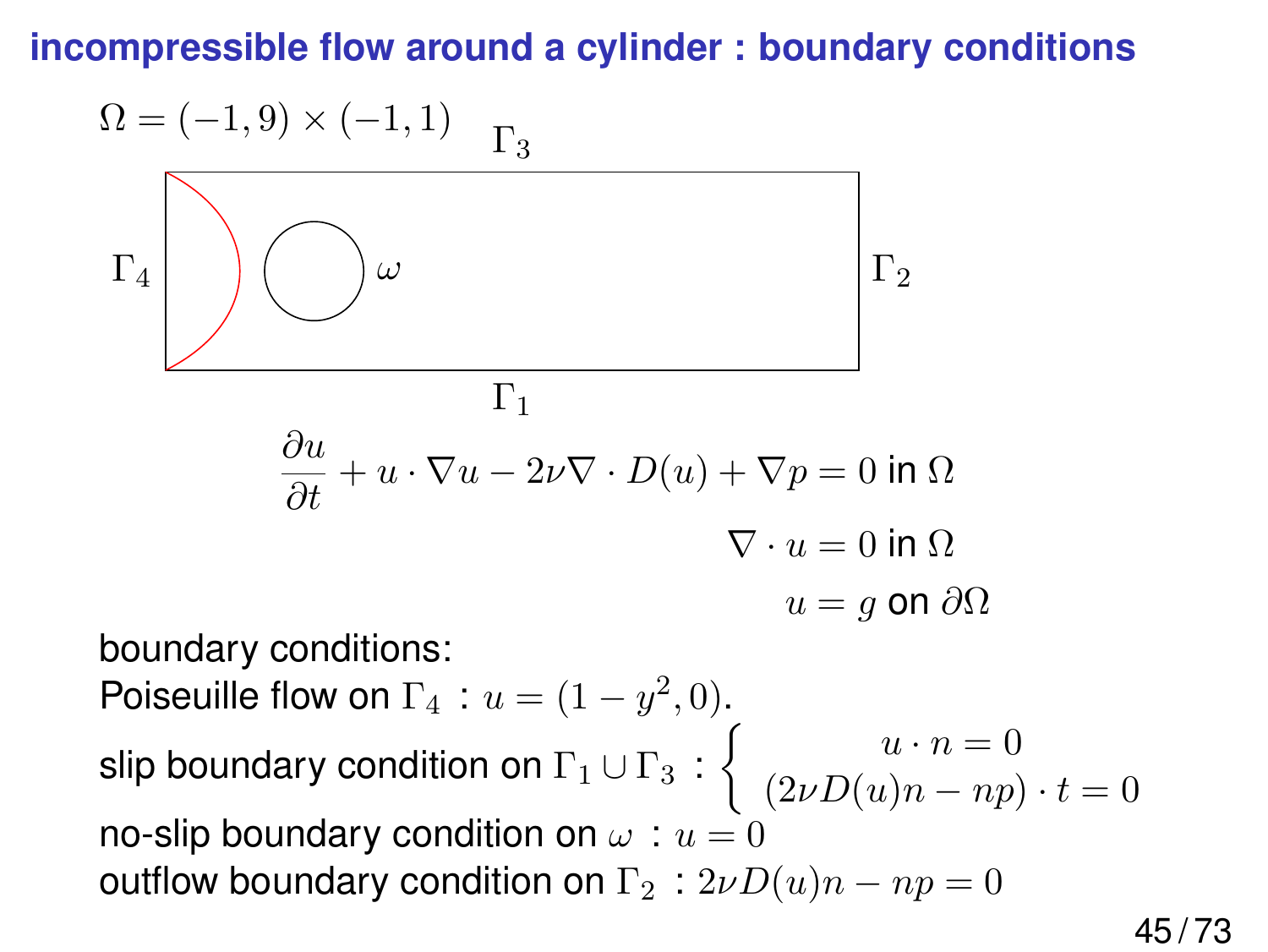## **slip boundary conditions and function space**

 $\Gamma_4$  $\Gamma_1$  $\Gamma_2$  $\Gamma_3$ ω slip boundary condition on  $\Gamma_1 \cup \Gamma_3$  :  $\left\{ \begin{array}{cc} u \cdot n = 0, & \omega \cdot n = 0, & \omega \cdot n \end{array} \right.$  $(2\nu D(u)n - n p) \cdot t = 0$  $V(g) = \{v \in H^1(\Omega)^2\, ; \, v = g \text{ on } \Gamma_4 \cup \omega, \ v \cdot n = 0 \text{ on } \Gamma_1 \cup \Gamma_3\},$  $Q = L^2(\Omega).$  $\Gamma_1 \cup \Gamma_3$  $(2\nu D(u)n - n p) \cdot vds =$  $\Gamma_1 \cup \Gamma_3$  $(2\nu D(u)n - n p) \cdot (v_n n + v_t t) ds$  $=$   $\overline{)}$  $\Gamma_1 \cup \Gamma_3$  $(2\nu D(u)n - n p) \cdot (v \cdot n)n ds$  $+$  |  $\Gamma_1 \cup \Gamma_3$  $(2\nu D(u)n - n p) \cdot tv_t ds = 0$ 

<span id="page-45-0"></span>46 / 73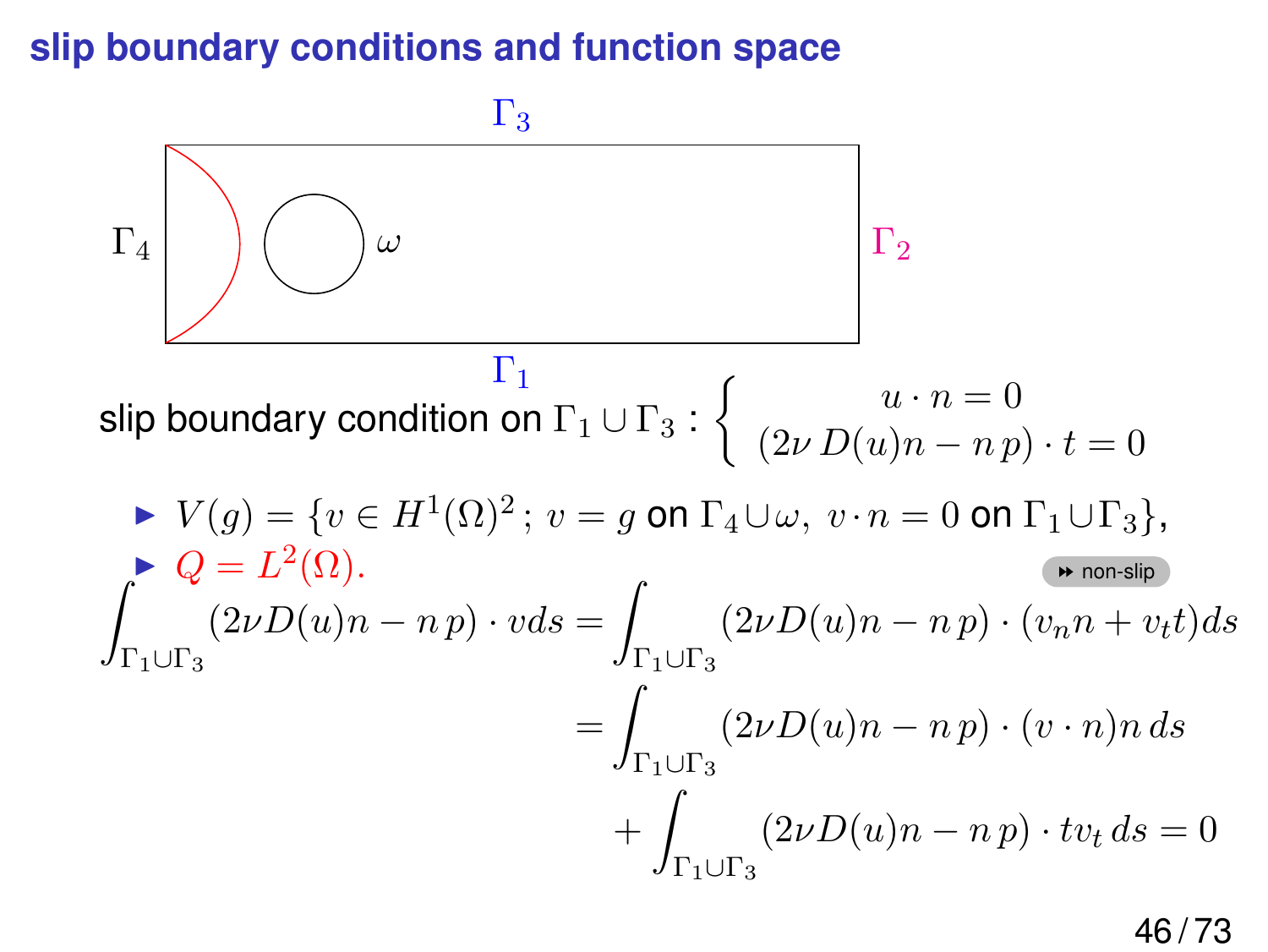#### **characteristic line and material derivative**

$$
u(x_1, x_2, t) : \Omega \times (0, T] \to \mathbb{R}^2
$$
, given velocity field.  
\n
$$
\phi(x_1, x_2, t) : \Omega \times (0, T] \to \mathbb{R}
$$
.  
\n
$$
X(t) : (0, T] \to \mathbb{R}^2
$$
, characteristic curve :  
\n
$$
\frac{dX}{dt}(t) = u(X(t), t), X(0) = X_0
$$

$$
\frac{d}{dt}\phi(X(t),t) = \nabla\phi(X(t),t) \cdot \frac{d}{dt}X(t) + \frac{\partial}{\partial t}\phi(X(t),t)
$$

$$
= \nabla\phi(X(t),t) \cdot u(X(t),t) + \frac{\partial}{\partial t}\phi(X(t),t)
$$

material derivative :  $\displaystyle{\frac{D\phi}{Dt}=\frac{\partial}{\partial t}\phi+u\cdot\nabla\phi}.$ 

approximation by difference  $\frac{D\phi(X(t),t)}{D} \sim \frac{\phi(X(t),t) - \phi(X(t-\Delta t),t-\Delta t)}{\Delta t}$ Dt ∆t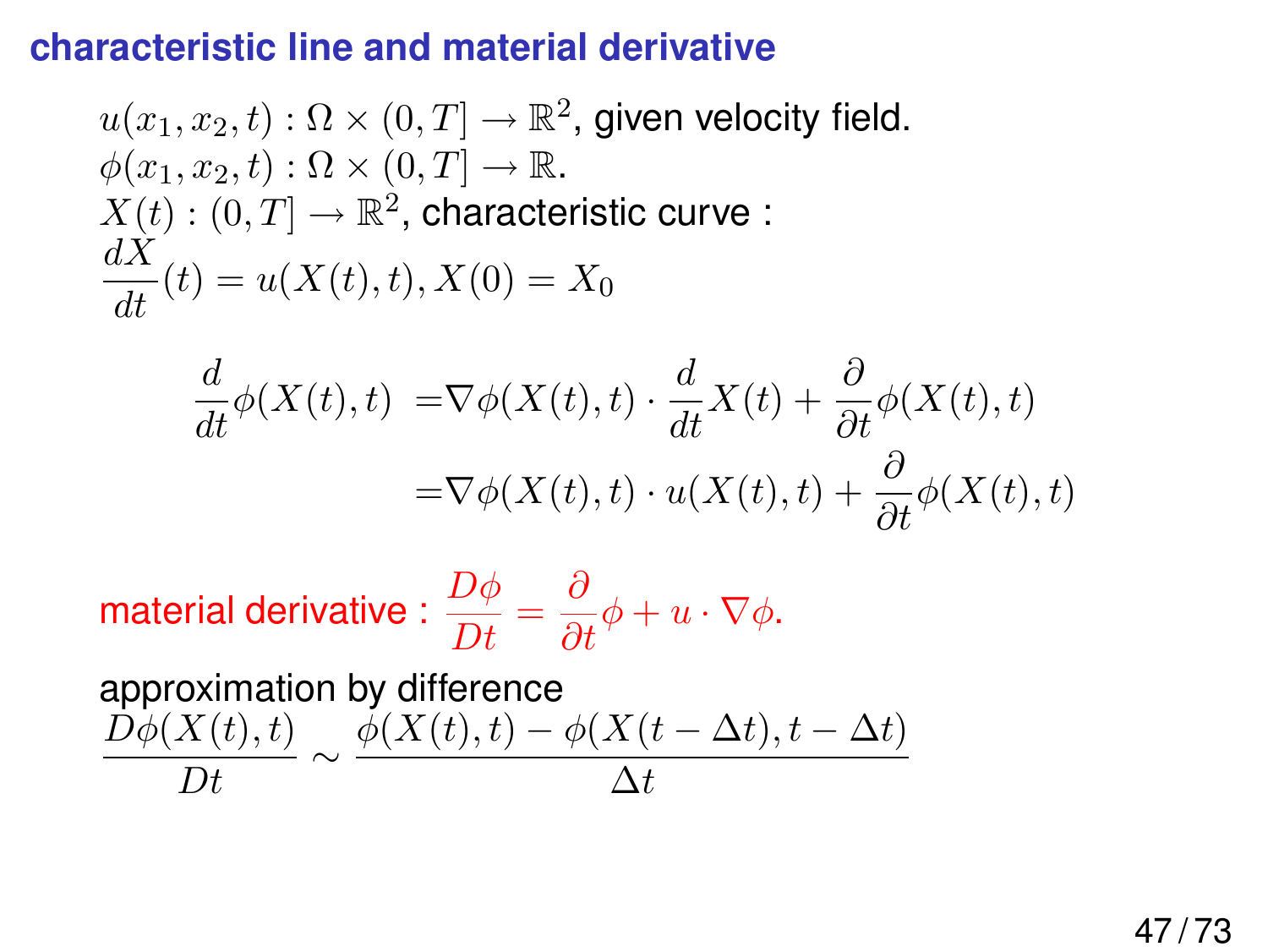# **characteristic Galerkin method to descretize material derivative**

approximation by Euler method :  
\n
$$
t_n < t_{n+1}, t_{n+1} = \Delta t + t_n
$$
.  
\n
$$
X(t_{n+1}) = x
$$
\n
$$
X(t_n) = X^n(x) + O(\Delta t^2)
$$
\n
$$
X^n(x) = x - u(x, t_n)
$$
\n
$$
\frac{D\phi(X(t_{n+1}), t_{n+1})}{Dt} = \frac{\phi(x, t_{n+1}) - \phi(X^n, t_n)}{\Delta t} + O(\Delta t)
$$
\n
$$
\sim \frac{\phi^{n+1} - \phi^n \circ X^n}{\Delta t}
$$

$$
u^{n}: \text{obtained in the previous time step.}
$$
\n
$$
\text{Find } (u^{n+1}, p^{n+1}) \in V(g) \times Q \text{ s.t.}
$$
\n
$$
\left(\frac{u^{n+1} - u^{n} \circ X^{n}}{\Delta t}, v\right) + a(u^{n+1}, v) + b(v, p^{n+1}) = 0 \quad \forall v \in V,
$$
\n
$$
b(u^{n+1}, q) = 0 \quad \forall q \in Q.
$$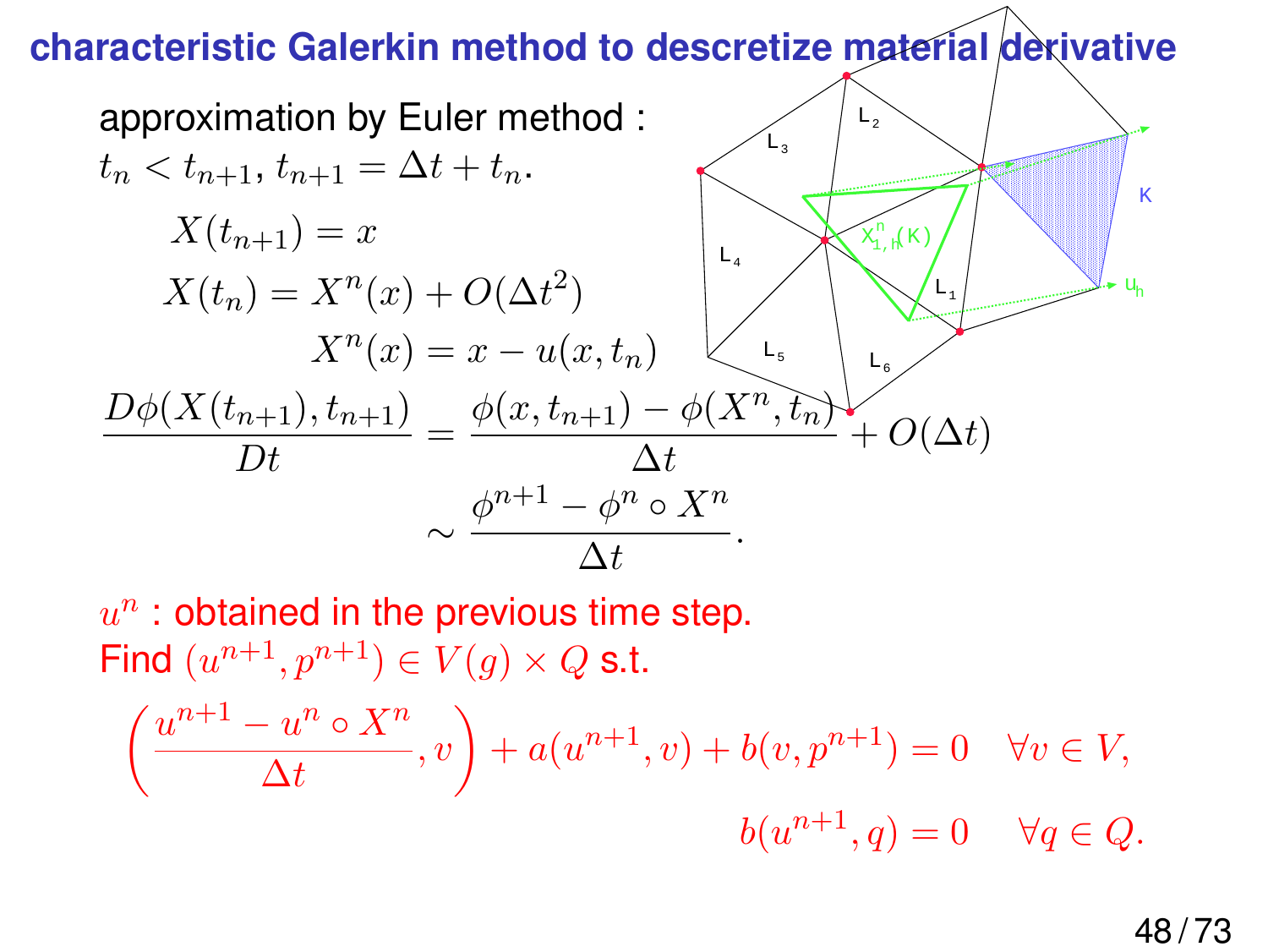# **FreeFem++ script using characteristic Galerkin method**

FreeFem++ provides convect to compute  $(u^n \circ X^n, \cdot).$ real nu=1.0/Re; example9.edp real alpha=1.0/dt; int i; problem NS( $[ul,ul,pl, [vl,v2,q]$ , solver=UMFPACK, init=i) =  $int2d(Th)(alpha*(u1*v1 + u2*v2))$  $+2.0*nu*(dx(u1)*dx(v1)+2.0*dl2(u1,u2)*dl2(v1,v2)$  $+dy(uz) *dy( v2) )$  $- p * div(v1, v2) - q * div(u1, u2)$  $-$  int2d(Th)(alpha\*( convect([up1,up2],-dt,up1)\*v1 +convect( $[up1,up2]$ ,-dt, $up2)*v2)$ )  $+$  on(1,3,u2=0)+on(4,u1=1.0-y\*y,u2=0)+on(5,u1=0,u2=0); for  $(i = 0; i \le i$  timestepmax;  $i++)$  {  $up1 = ul; up2 = ul; pp = p;$ NS;  $\frac{1}{2}$  // factorization is called when i=0 plot([up1,up2],pp,wait=0,value=true,coef=0.1); }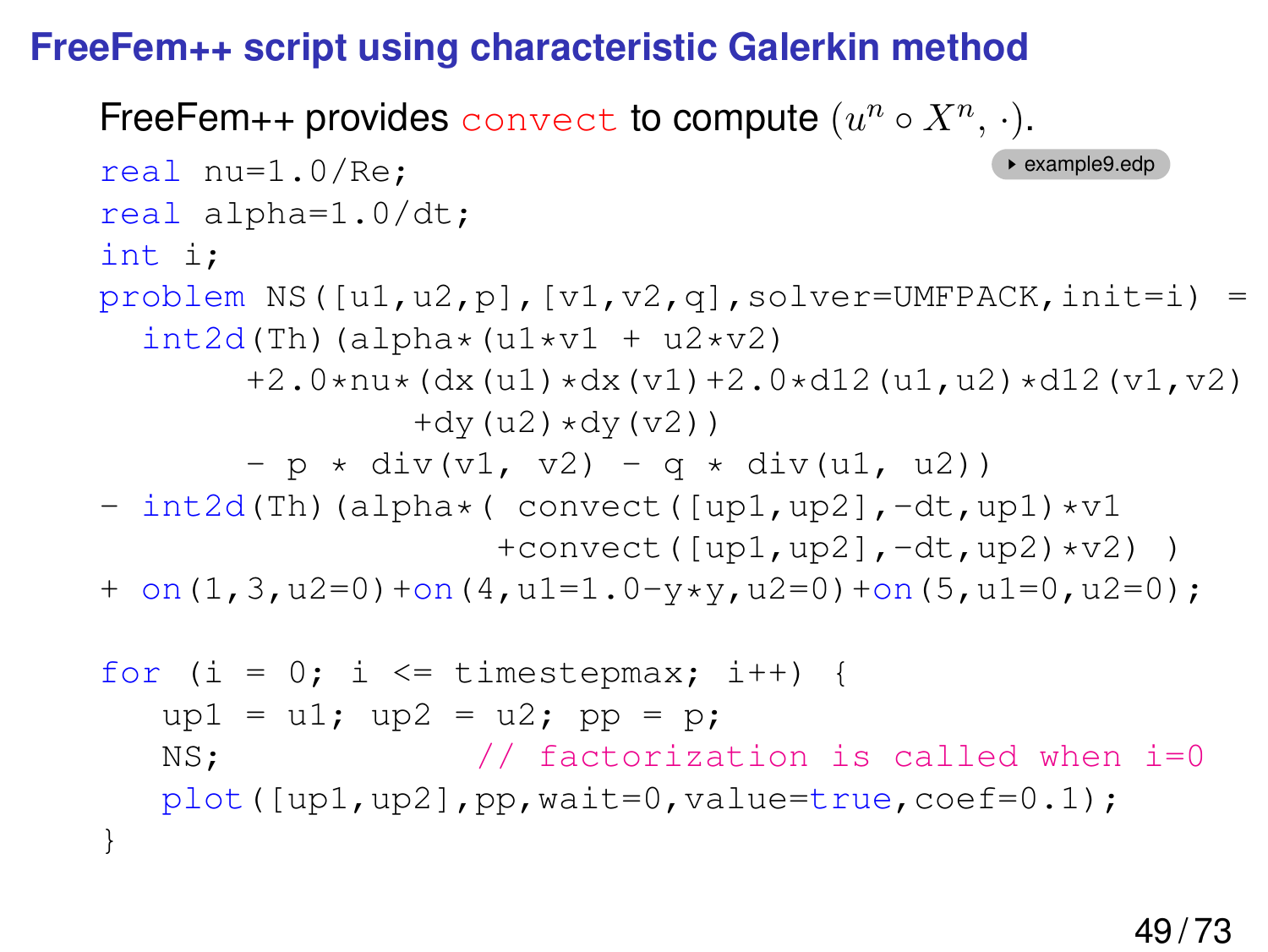## **FreeFem++ script for mesh generation around a cylinder**

plot(Th);

Delaunay triangulation from nodes given on the boundary boundary segments are oriented and should be connected.

int n1 = 30; int n2 = 60; border ba(t=0,1.0){x=t\*10.0-1.0;y=-1.0;label=1;}; border bb(t=0,1.0){x=9.0;y=2.0\*t-1.0;label=2;}; border bc(t=0,1.0){x=9.0-10.0\*t;y=1.0;label=3;}; border bd(t=0,1.0){x=-1.0;y=1.0-2.0\*t;label=4;}; border cc(t=0,2\*pi){x=cos(t)\*0.25+0.75; y=sin(t)\*0.25;label=5;}; mesh Th=buildmesh(ba(n2)+bb(n1)+bc(n2)+bd(n1)+cc(-n1));

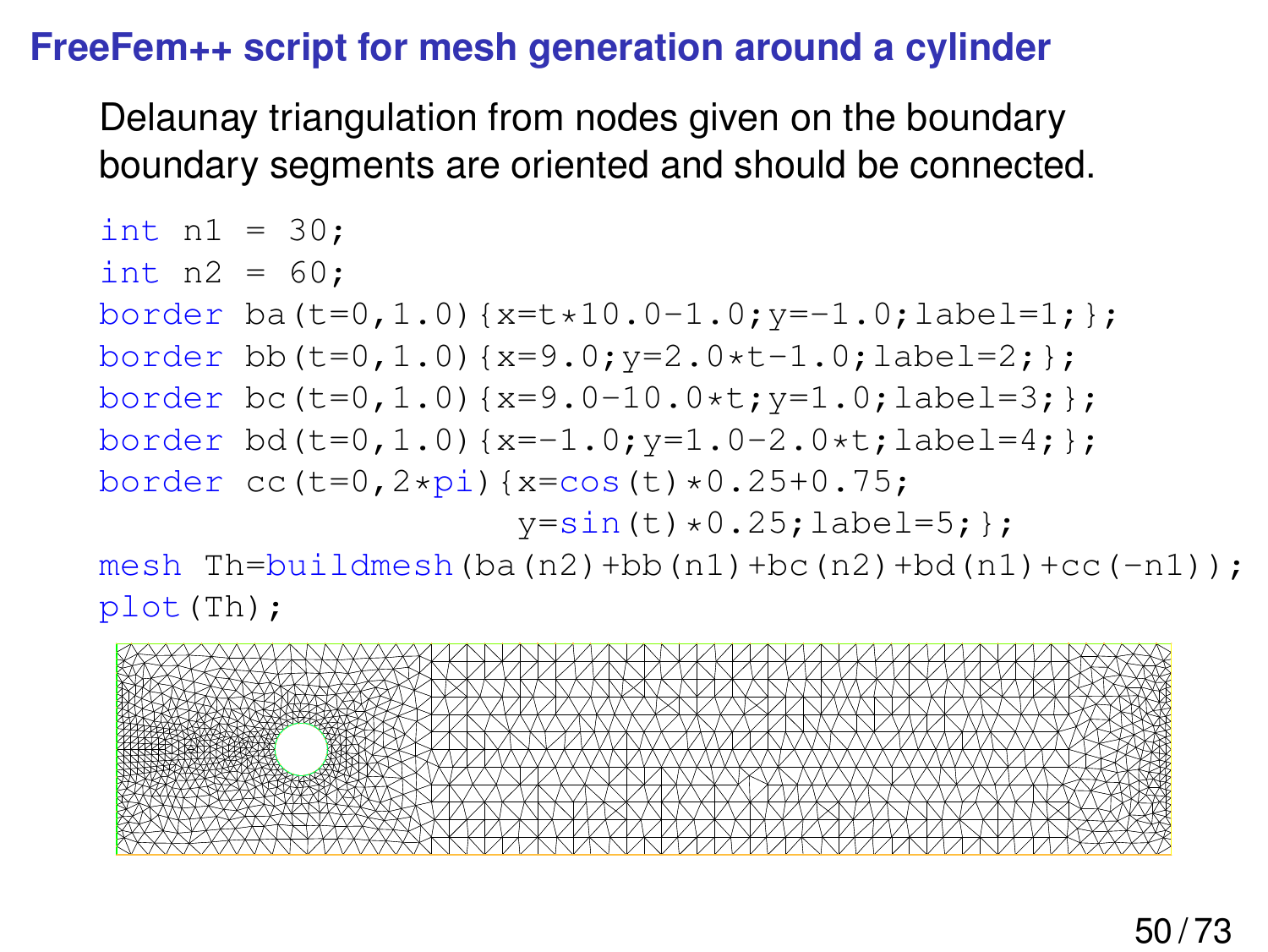#### **stream line for visualization of flow around a cylinder : 1/2**

stream function  $\psi : \Omega \rightarrow \mathbb{R}, \, u = \left[ \begin{array}{c} \partial_2 \psi \ \partial_3 \psi \end{array} \right]$  $-\partial_1\psi$  . boudnary conditions for the stream line:

inlet: 
$$
y - \frac{y^3}{3} = \int_0^y u_1(x_1, t)dt = \int_0^y \partial_2 \psi(x_1, t)dt = \psi(x_1, y) - \psi(x_1, 0)
$$
  
\n $\psi(x_1, y) = \psi(x_1, 0) + y - \frac{y^3}{3} = y - \frac{y^3}{3}$ .  
\nslip:  $0 = \int_{x_1}^x u_2(t, \pm 1)dt = \int_{x_1}^x -\partial_1 \psi(t, \pm 1)dt = \psi(x_1, \pm 1) - \psi(x, \pm 1)$   
\n $\psi(x, \pm 1) = \psi(x_1, \pm 1) = \psi(x_1, 0) \pm 2/3 = \pm 2/3$ .  
\ncylinder:  $0 = \int_{-\pi}^{\theta} u \cdot n \, d\theta = \int_{-\pi}^{\theta} -\partial_1 \psi \, r \sin \theta + \partial_2 \psi \, r \cos \theta$   
\n $= \int_{-\pi}^{\theta} \frac{\partial}{\partial \theta} \psi(r, \theta) d\theta$ .

center from inlet:  $u_2 = 0 \Rightarrow$  same as slip wall,

$$
\psi|_{\omega} = \psi(x_1, 0) = 0. \tag{51/73}
$$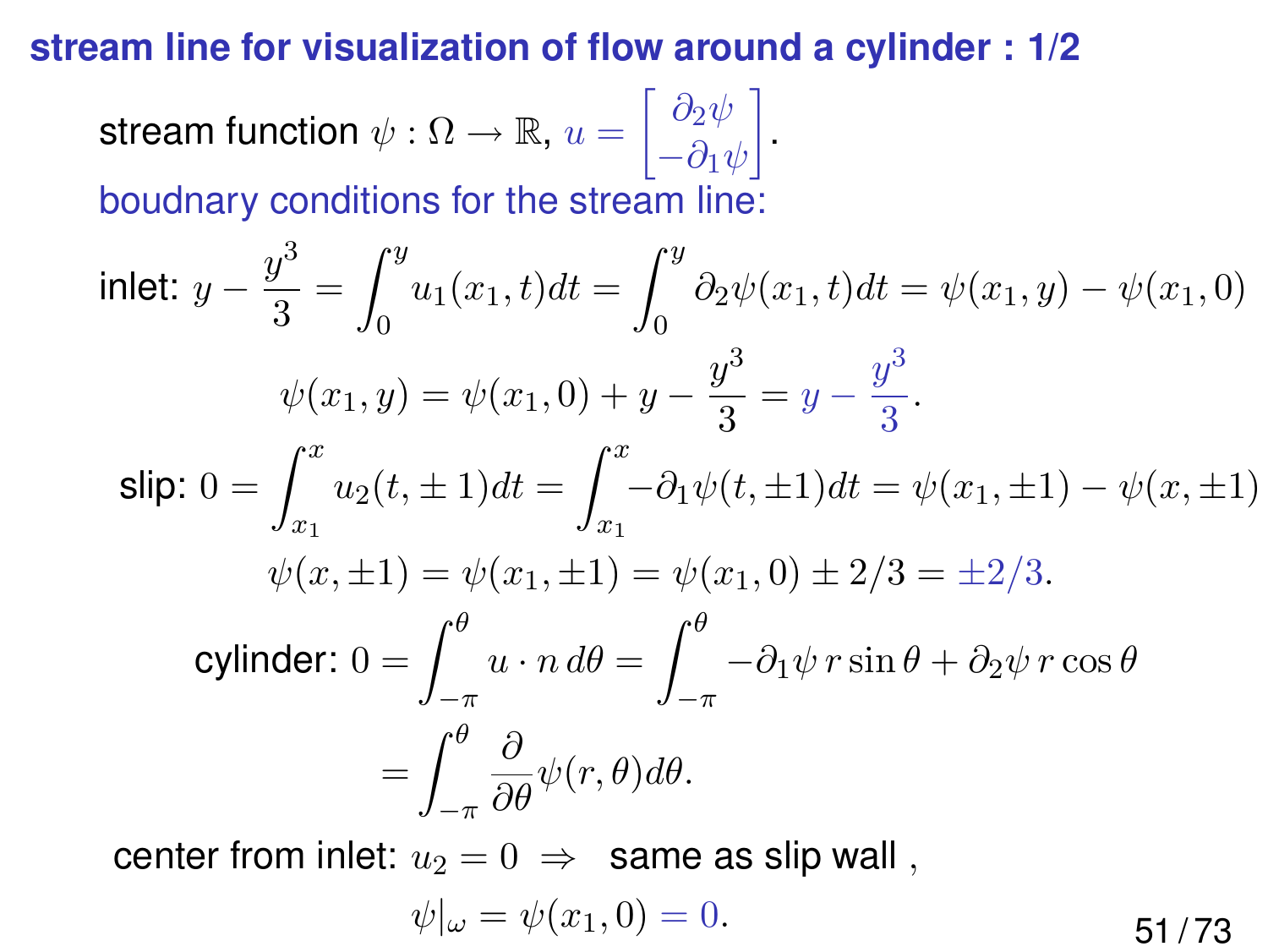# **stream line for visualization of flow around a cylinder : 2/2**

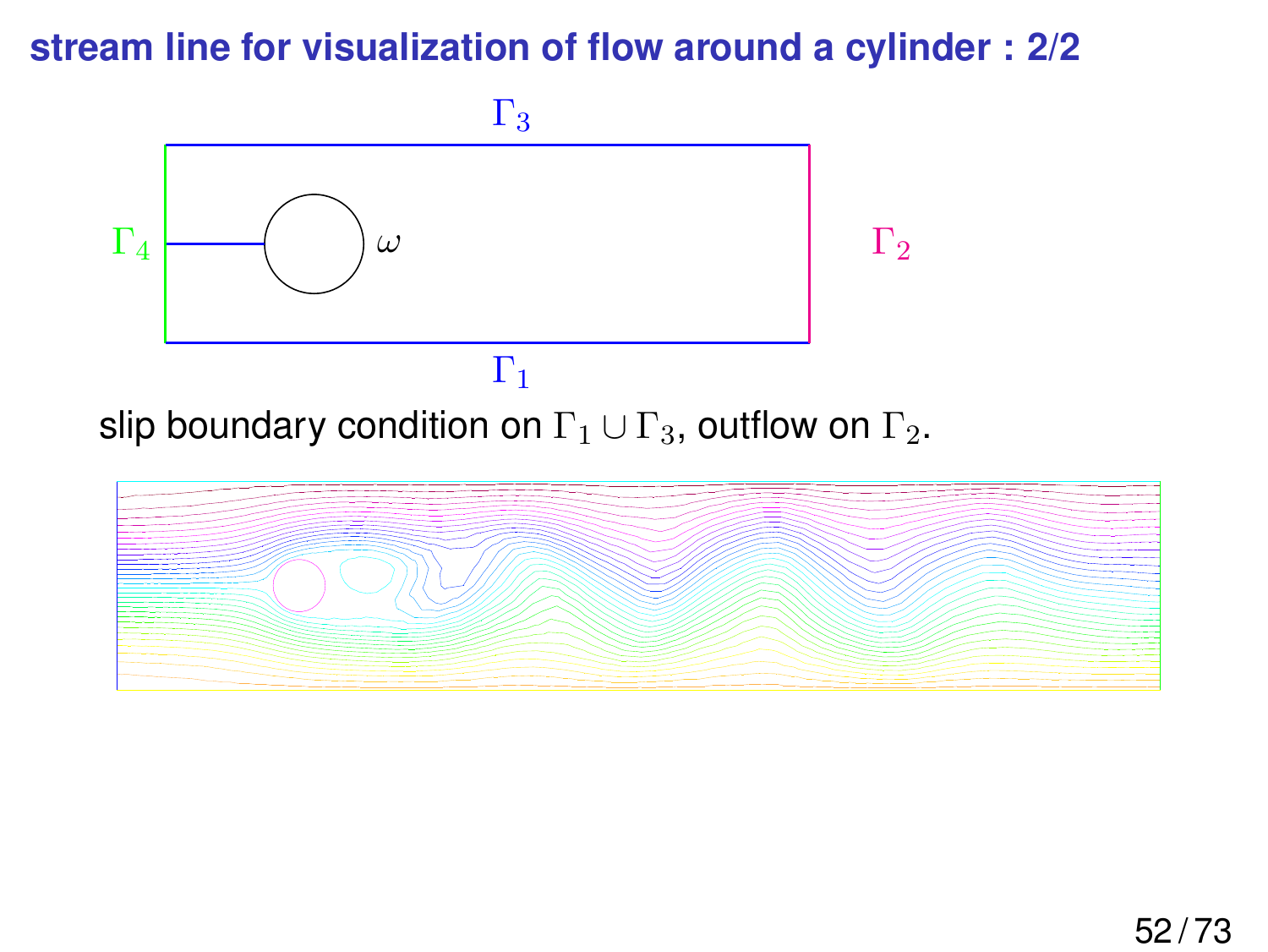# **thermal convection in a box : 1/2**

$$
\Gamma_3: \theta = \theta_0, u_2 = 0
$$

$$
\Gamma_2: \partial_n \theta = 0, u_1 = 0
$$

$$
\Gamma_1: \theta = \theta_0 + \Delta \theta, u_2 = 0
$$

Rayleigh-Bénard equations

$$
\rho \left( \frac{\partial u}{\partial t} + u \cdot \nabla u \right) - 2 \nabla \cdot \mu_0 D(u) + \nabla p = -\rho g \vec{e}_2 \text{ in } \Omega ,
$$
  

$$
\nabla \cdot u = 0 \text{ in } \Omega ,
$$
  

$$
\frac{\partial \theta}{\partial t} + u \cdot \nabla \theta - \nabla \cdot (\kappa \theta) = 0 \text{ in } \Omega .
$$

- $\vec{e}_2$  : unit normal of y-direction
- $d$ : height of the box,  $q$ : gravity acceleration,
- $\kappa$  : thermal diffusivity,  $\mu_0$  : viscosity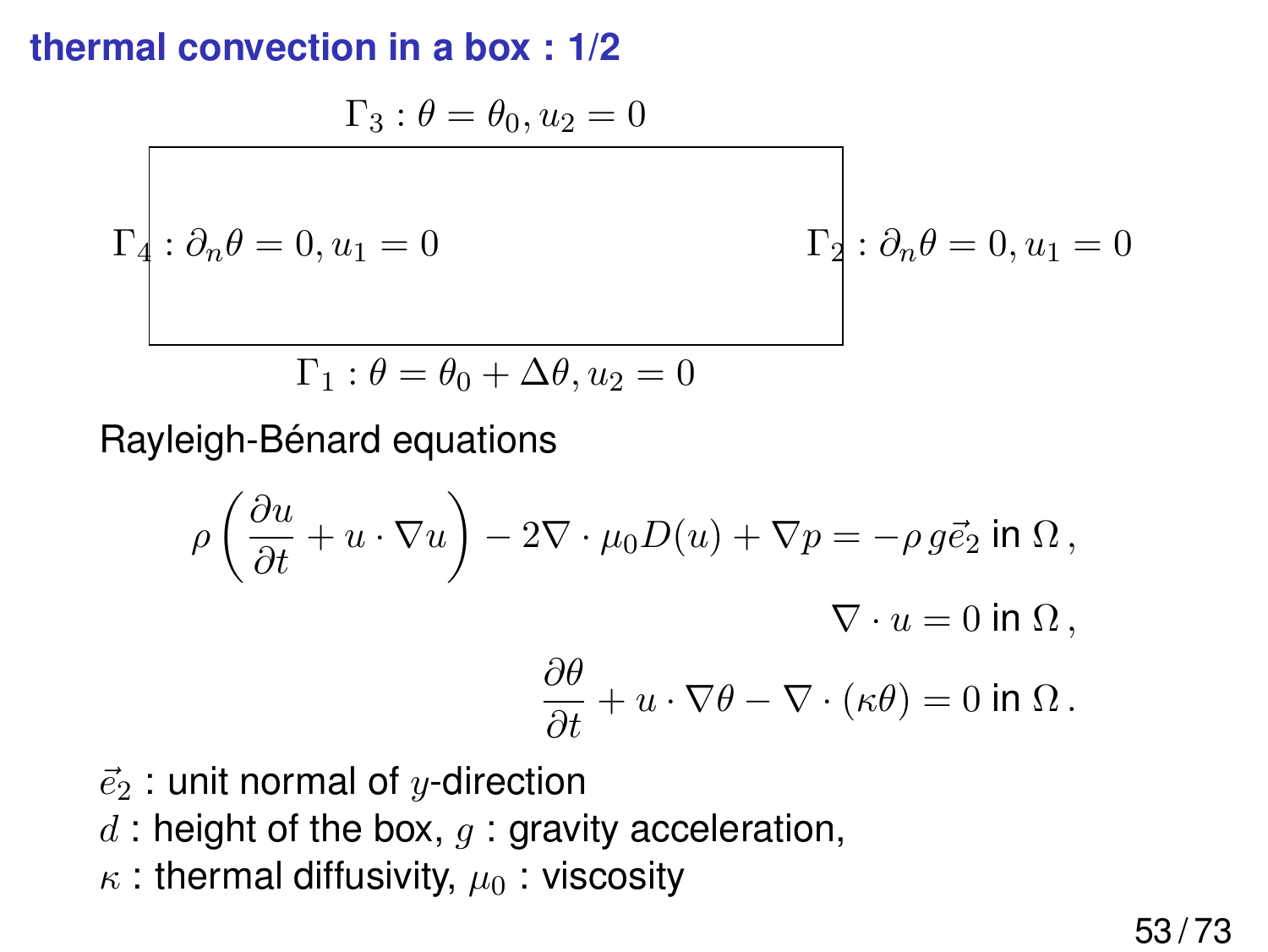#### **thermal convection in a box : 2/2**

Boussinesq approximation :  $\rho = \rho_0 \{1 - \alpha(\theta - \theta_0)\}, \theta_0 = 0.$  $\rho_0$ : representative density,  $\alpha$ : thermal expansion coefficient. non-dimensional Rayleigh-Bénard equations

$$
\frac{1}{Pr} \left( \frac{\partial u}{\partial t} + u \cdot \nabla u \right) - 2\nabla \cdot D(u) + \nabla p = Ra\theta \vec{e}_2 \text{ in } \Omega,
$$
  

$$
\nabla \cdot u = 0 \text{ in } \Omega,
$$
  

$$
\frac{\partial \theta}{\partial t} + u \cdot \nabla \theta - \Delta \theta = 0 \text{ in } \Omega
$$
  

$$
u \cdot n = 0 \text{ on } \partial \Omega,
$$
  

$$
\theta = 1 \text{ on } \Gamma_1,
$$
  

$$
\theta = 0 \text{ on } \Gamma_3,
$$
  

$$
\lambda \mathbf{P}r = \frac{\mu_0}{\kappa \rho_0} \text{: Prandtl number,}
$$
  

$$
\mathbf{R}a = \frac{\rho_0 g \alpha \Delta \theta d^3}{\kappa \mu_0} \text{: Rayleigh number.}
$$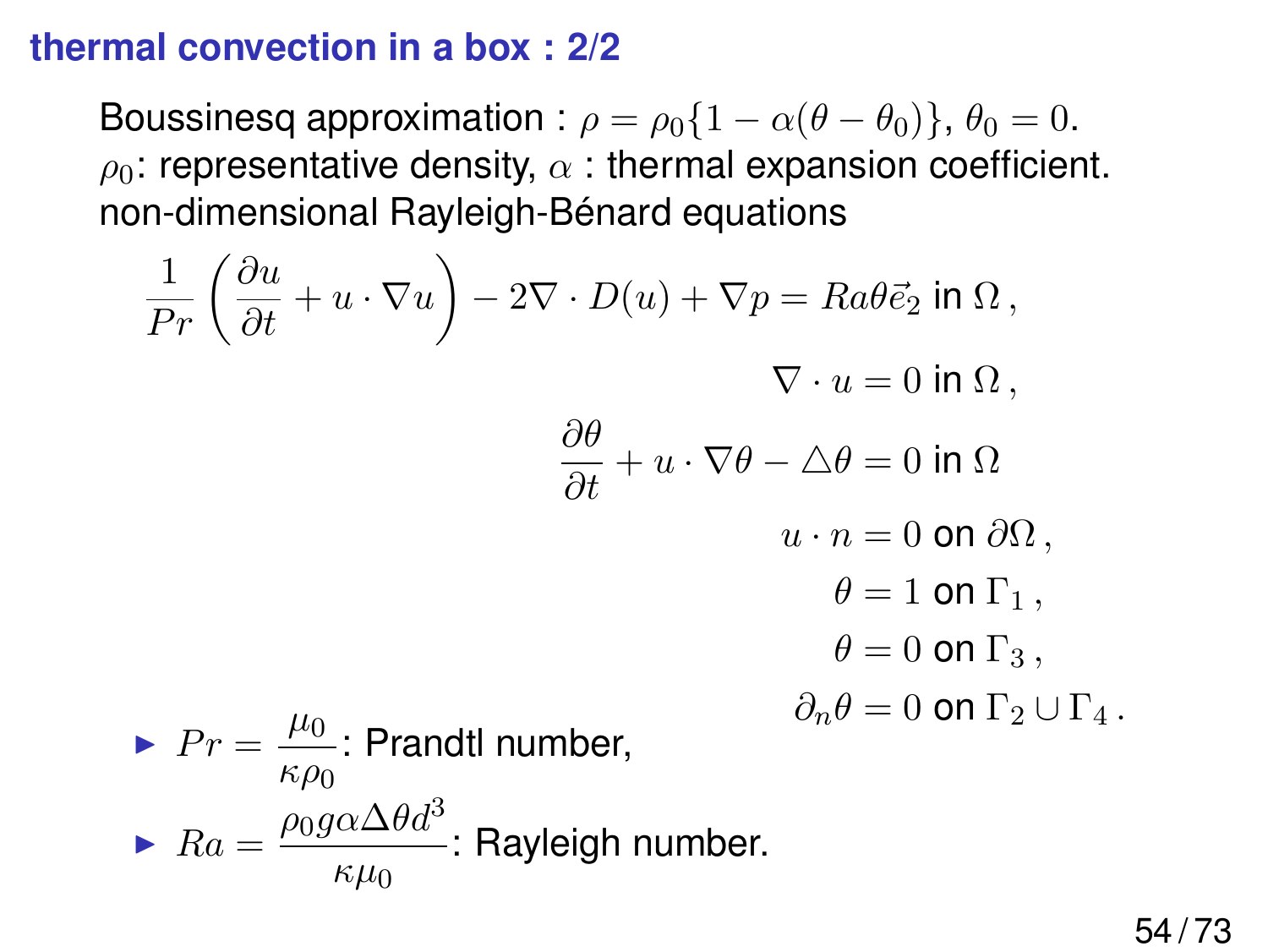#### **a weak form to solve time-dependent Rayleigh-Bénard eqs.**

▶ velocity : 
$$
V = \{v \in H^1(\Omega)^2
$$
;  $v \cdot n = 0$  on  $\partial \Omega\}$ ,

► pressure :  $Q = L_0^2(\Omega) = \{p \in L^2(\Omega) ; \int_{\Omega} p \, dx = 0\},\$ 

For temperature :  $\Psi_D = {\theta \in H^1(\Omega)$ ;  $\theta = 1$  on  $\Gamma_1, \theta = 0$  on  $\Gamma_0$ .

bilinear forms:

 $a_0(u, v) = \int_{\Omega} 2D(u) : D(v), \quad b(v, p) = -\int_{\Omega} \nabla \cdot v p,$  $c_0(\theta, \psi) = \int_{\Omega} \nabla \theta \cdot \nabla \psi.$ 

using Characteristic Galerkin method: example10.edp  $(u^n,\theta^n) \in V \times \Psi_D$  : from previous time step Find  $(u^{n+1}, p^{n+1}, \theta^{n+1}) \in V \times Q \times \Psi_D$  s.t.  $\frac{1}{Pr}\left(\frac{u^{n+1}-u^n\circ X^n}{\Delta t}\right)$  $\left( \frac{u^{n} \circ X^{n}}{\Delta t}, v \right) + a_{0}(u^{n+1}, v) + b(v, p^{n+1}) = Ra(\theta^{n} \vec{e}_{2}, v)$  $\forall v \in V,$  $b(u^{n+1}, q) = 0 \quad \forall q \in Q,$  $\int \theta^{n+1} - \theta^n \circ X^n$  $\left( \frac{\partial^n \circ X^n}{\Delta t}, \psi \right) + c_0(\theta^{n+1}, \psi) = 0 \quad \forall \psi \in \Psi_0.$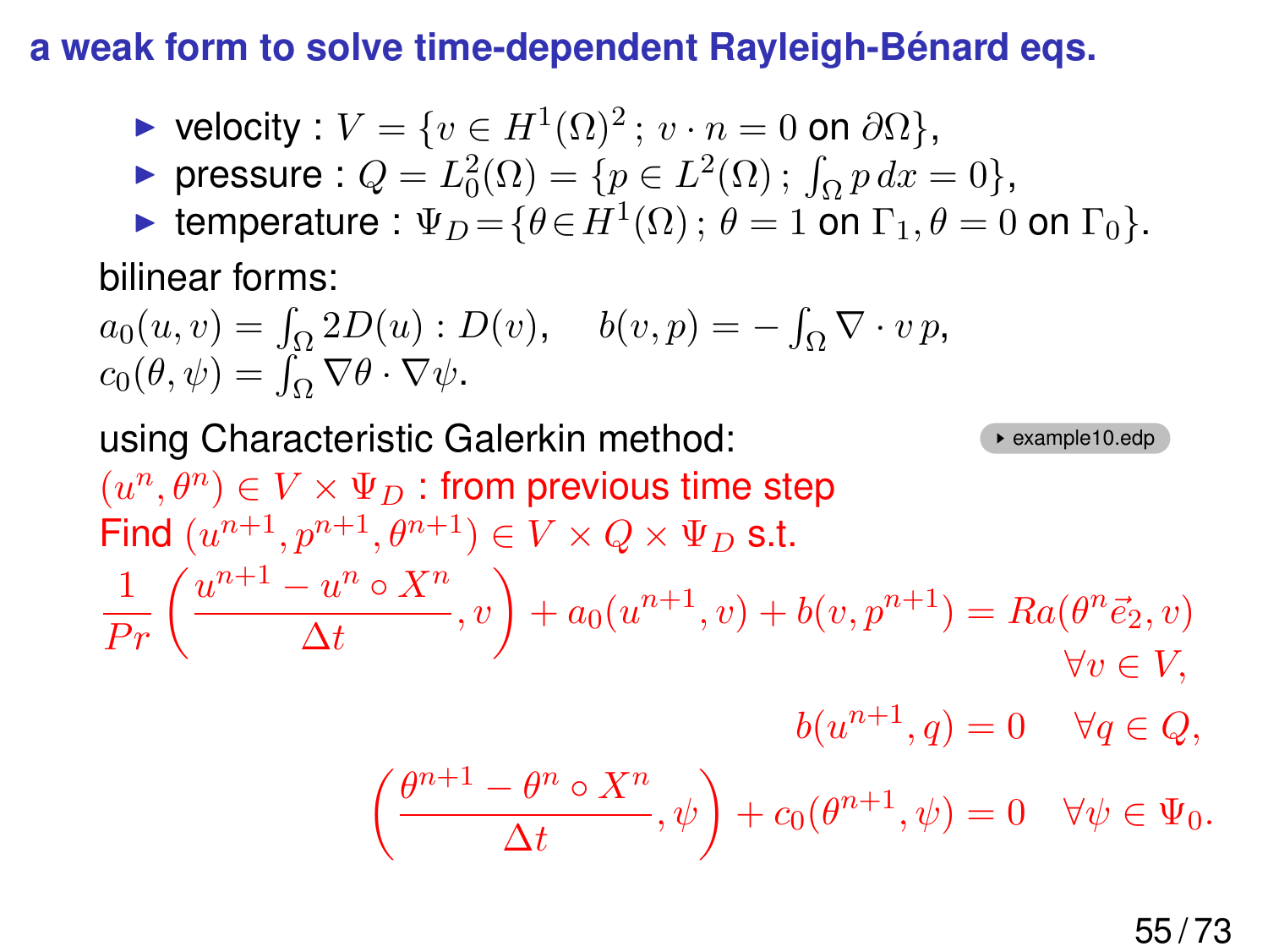## **a weak form to solve stationary Rayleigh-Bénard eqs.**

trilinear forms and bilinear form for the Navier-Stokes eqs.

► 
$$
a_1(u, v, w) = \frac{1}{2Pr} \left( \int_{\Omega} (u \cdot \nabla v) \cdot w - (u \cdot \nabla w) \cdot v \right)
$$
  
\n►  $c_1(u, \theta, \psi) = \frac{1}{2} \left( \int_{\Omega} (u \cdot \nabla \theta) \cdot \psi - (u \cdot \nabla \psi) \cdot \theta \right)$   
\n►  $A(u, p; v, q) = a_0(u, v) + a_1(u, u, v) + b(v, p) + b(u, q)$   
\nNewton iteration  $(u_0, p_0, \theta_0) \in V \times Q \times \Psi_D$  (example1.eq)  
\nloop  $n = 0, 1...$   
\nFind  $(\delta u, \delta p, \delta \theta) \in V \times Q \times \Psi_0$  s.t.  
\n $a_0(\delta u, v) + b(v, \delta p) + b(\delta u, q) + a_1(\delta u, u_n, v) + a_1(u_n, \delta u, v)$   
\n $-Ra(\delta \theta \vec{e}_2, v) = A(u_n, p_n; v, q) - Ra(\theta_n \vec{e}_2, v) \quad \forall (v, q) \in V \times Q$   
\n $c_0(\delta \theta, \psi) + c_1(u_n, \delta \theta, \psi) + c_1(\delta u, \theta_n, \psi) = c_0(\theta_n, \psi) + c_1(u_n, \theta_n, \psi)$   
\n $\forall \psi \in \Psi_0$ 

if 
$$
||(\delta u, \delta p, \delta \theta)||_{V \times Q \times \Psi} \leq \varepsilon
$$
 then break  
\n $u_{n+1} = u_n - \delta u$ ,  $p_{n+1} = p_n - \delta p$ ,  $\theta_{n+1} = \theta_n - \delta \theta$ .  
\nloop end.

initial data  $\Leftarrow$  stationary solution by time-dependent problem.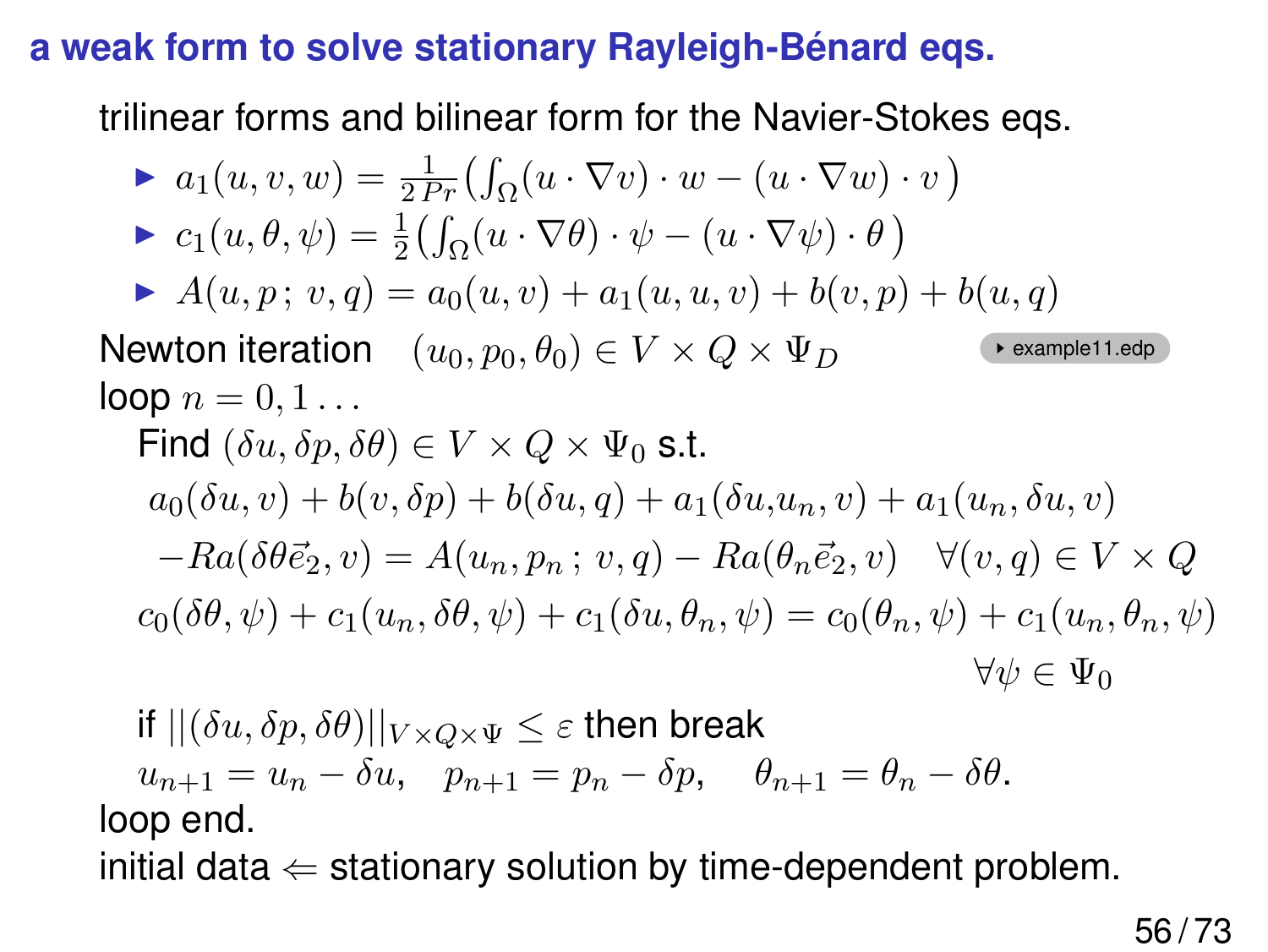# **Details on iterative linear solver**

FreeFem++ provides iterative solvers for symmetric positive definite matrix and general unsymmetric invertible matrix.

- $\triangleright$  Conjugate Gradient method LinearCG src/femlib/MatriceCreuse.hpp::ConjuguedGradient2()
- $\triangleright$  Generalized Minimal Residual method LinearGMRES src/femlib/gmres.hpp::GMRES()

They are useful to get solution with less memory consumption.

- $\blacktriangleright$  treatment of boundary condition is somewhat different from penalization technique for direct solver
- $\triangleright$  definition of SpMV (Sparse matrix vector multiplication) operator:  $y = Ax$ , and preconditioning operator by func real[int] SpMV(real[int] &x);

To use good preconditioner is very important for faster convergence.

 $\triangleright$  preconditioner for time-dependent generalized Stokes equations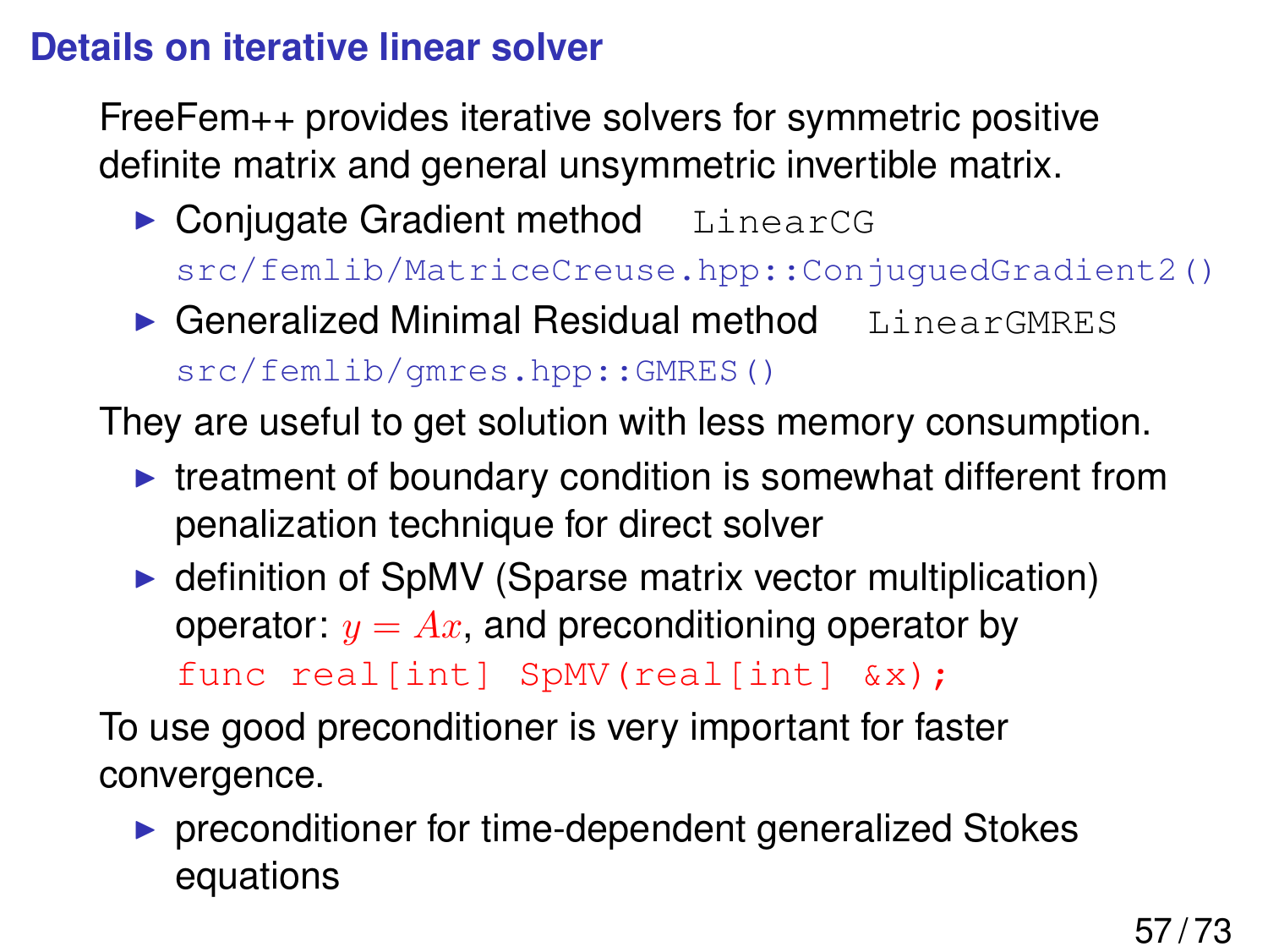#### **conjugate gradient method**

 $A_{\tau}\vec{u} = \vec{f}_{\tau}$ ,  $[A_{\tau}]_{k,k} = \tau$ ,  $[f_{\tau}]_{k} = \tau g_{k}$  for  $k \in \Lambda_{D}$ . preconditioner  $Q \sim A_{\tau}^{-1}$ Krylov subsp. :  $K_n(Q\vec{r}^{\,0},QA_\tau)=$  span $[Q\vec{r}^{\,0},QA_\tau Q\vec{r}^{\,0},\ldots,(QA_\tau)^n Q\vec{r}^{\,0}]$ Find  $\vec{u}^{\,n} \in K_n(Q\vec{r}^{\,0},QA_\tau) + \vec{u}^{\,0}$  s.t.  $(A\vec{u}^n - \vec{f}_{\tau}, \vec{v}) = 0 \ \ \vec{v} \in K_n(Q\vec{r}^0, QA_{\tau}).$ Preconditioned CG method  $\vec{u}^{\,0}$  : initial step for CG.  $\vec{r}^0 = \vec{f}_\tau - A_\tau \vec{u}^0$  $\vec{p}^0 = Q \vec{r}^0.$ loop  $n = 0, 1, \ldots$  $\alpha_n = (Q\vec{r}^n, \vec{r}^n)/(A_{\tau}\vec{p}^n, \vec{p}^n),$  $\vec{u}^{n+1} = \vec{u}^n + \alpha_n \vec{p}^n$ ,  $\vec{r}^{n+1} = \vec{r}^n - \alpha_n A_\tau \vec{p}^n,$ if  $||\vec{r}^{n+1}|| < \epsilon$  exit loop.  $\beta_n = (Q\vec{r}^{n+1}, \vec{r}^{n+1})/(Q\vec{r}^n, \vec{r}^n),$  $\vec{p}^{n+1} = Q \vec{r}^{n+1} + \beta_n \vec{p}^n.$ 

LinearCG(opA,  $u$ , f, precon=opQ, nbiter=100, eps=1. $\frac{0}{58}$ / $\frac{10}{23}$ )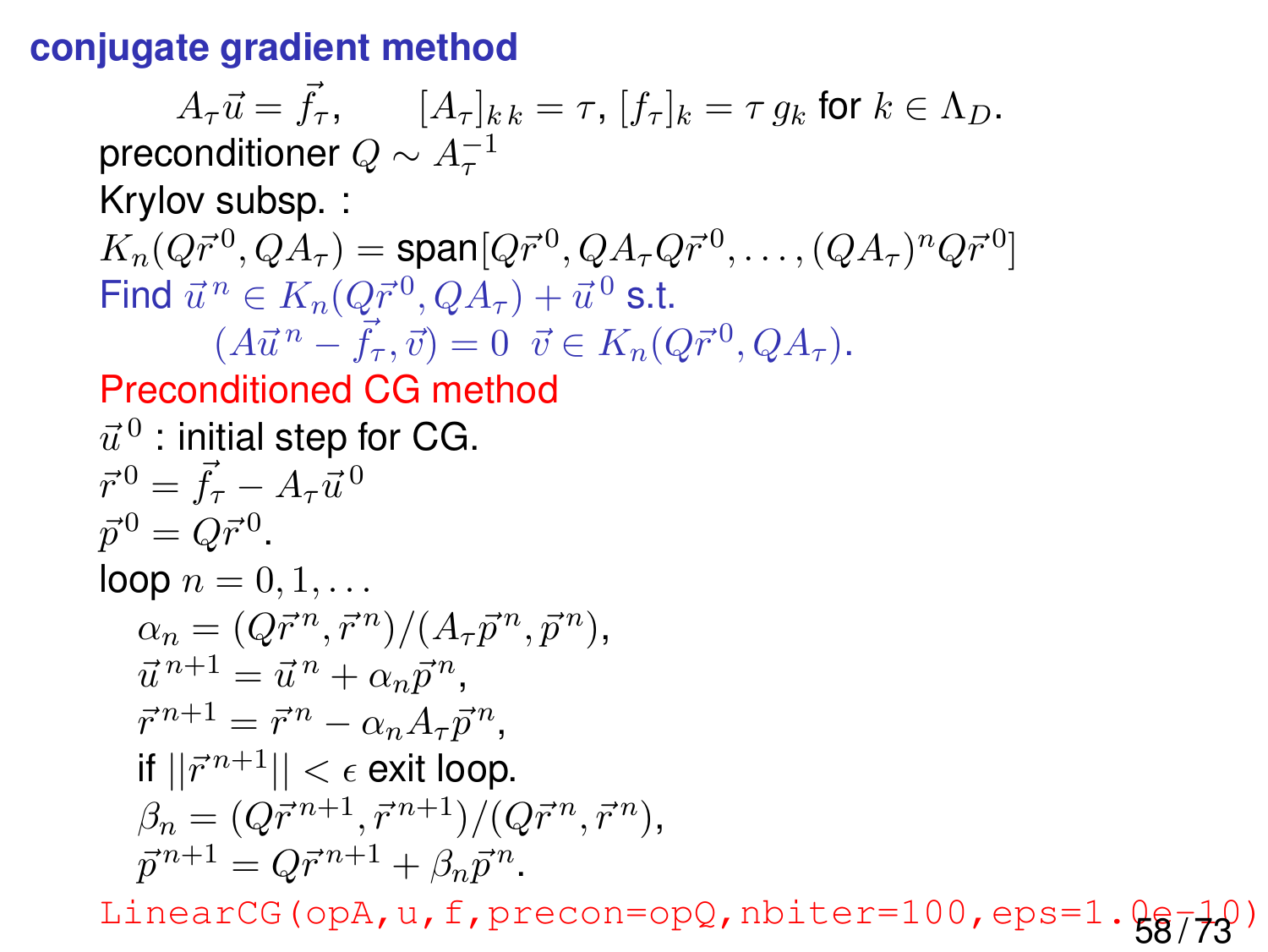```
FreeFem++ script for CG, diagonal preconditioner example12.edg
   Vh u,v;
   varf aa(u,v)=int2d(Th)( dx(u)*dx(v)+dy(u)*dy(v) )
               +on(2,3,4,u=1.0);
   varf external(u,v)=int2d(Th)(f*v)+int1d(Th,1)(h*v)
   real tgv=1.0e+30; matrix A;
   real[int] bc = aa(0, Vh, tqv=tqv);func real[int] opA(real[int] &pp) {//SpMV operation with
     pp = bc ? 0.0 : pp; //homogeneous data
     real[int] qq=A*pp;
     pp = bc ? 0.0 : qq; return pp; //qq: locally allocated
   func real[int] opQ(real[int] &pp) {
     for (int i = 0; i < pp.n; i++)pp(i)=pp(i)/A(i,i);pp = bc ? 0.0 : pp; return pp;A=aa(Vh, Vh, tqv=tqv, solver=sparsesolver);
   real[int] ff = external(0, Vh);u = bc ? v[] : 0.0; // v : Dirichlet data without tgv
   v[] = A * u[]; ff -= v[]; // Dirichlet data goes to RHS
   \text{ff} = \text{bc} ? 0.0 : \text{ff}; // CG works in zero-Dirichlet
   LinearCG(opA,u[],ff,precon=opQ,nbiter=100,eps=1.0e-10);
```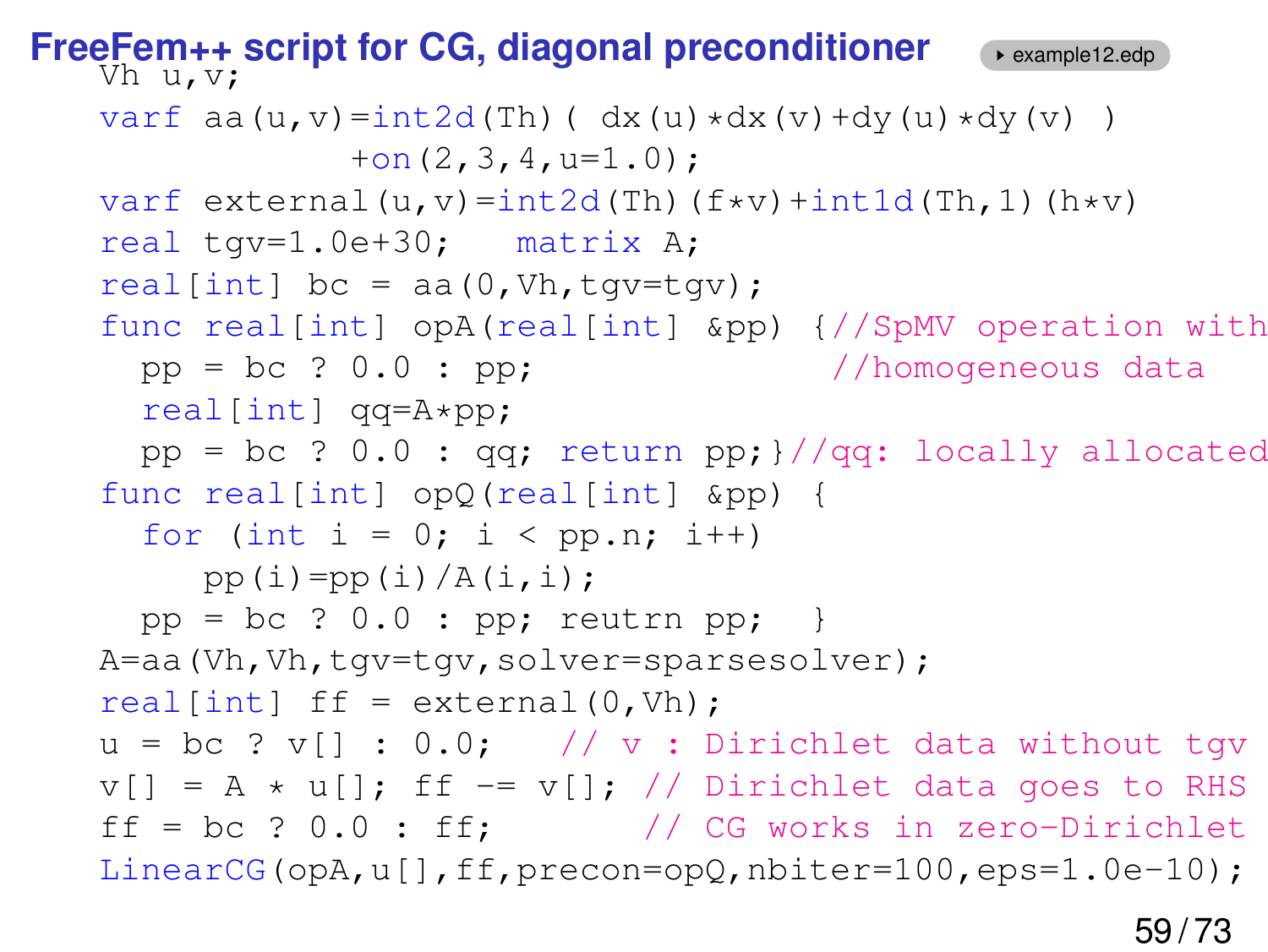# **conjugate gradient method on the image space**

 $\vec{f} \in \text{Im}A$ , find  $u \in \text{Im}A$   $A\vec{u} = \vec{f}$ . preconditioner  $Q: \mathsf{Im} A \to \mathsf{Im} A, \, Q \sim A|_{\mathsf{Im}}^{-1}$ ImA orthogonal projection  $P : \mathbb{R}^n \to \mathsf{Im}\; A$ . Preconditioned CG method  $\vec{u}^{\,0}$  : initial step for CG.  $\vec{r}^0 = P(\vec{f} - A\vec{u}^0)$  $\vec{p}^{\,0} = Q \vec{r}^{\,0}.$  $loop n = 0, 1, ...$  $\alpha_n = (Q\vec{r}^n, \vec{r}^n)/(A\vec{p}^n, \vec{p}^n),$  $\vec{u}^{n+1} = P(\vec{u}^n + \alpha_n \vec{p}^n),$  $\vec{r}^{n+1} = P(\vec{r}^n - \alpha_n A \vec{p}^n),$ if  $||\vec{r}^{n+1}|| < \epsilon$  exit loop.  $\beta_n = (Q\vec{r}^{n+1}, \vec{r}^{n+1})/(Q\vec{r}^n, \vec{r}^n),$  $\vec{p}^{n+1} = P(Q\vec{r}^{n+1} + \beta_n \vec{p}^n).$ 

 $P$  is used to avoid numerical round-off error which perturbs vectors from the image space

LinearCG cannot handle this safe operation.  $PQ$  and  $PA$  only.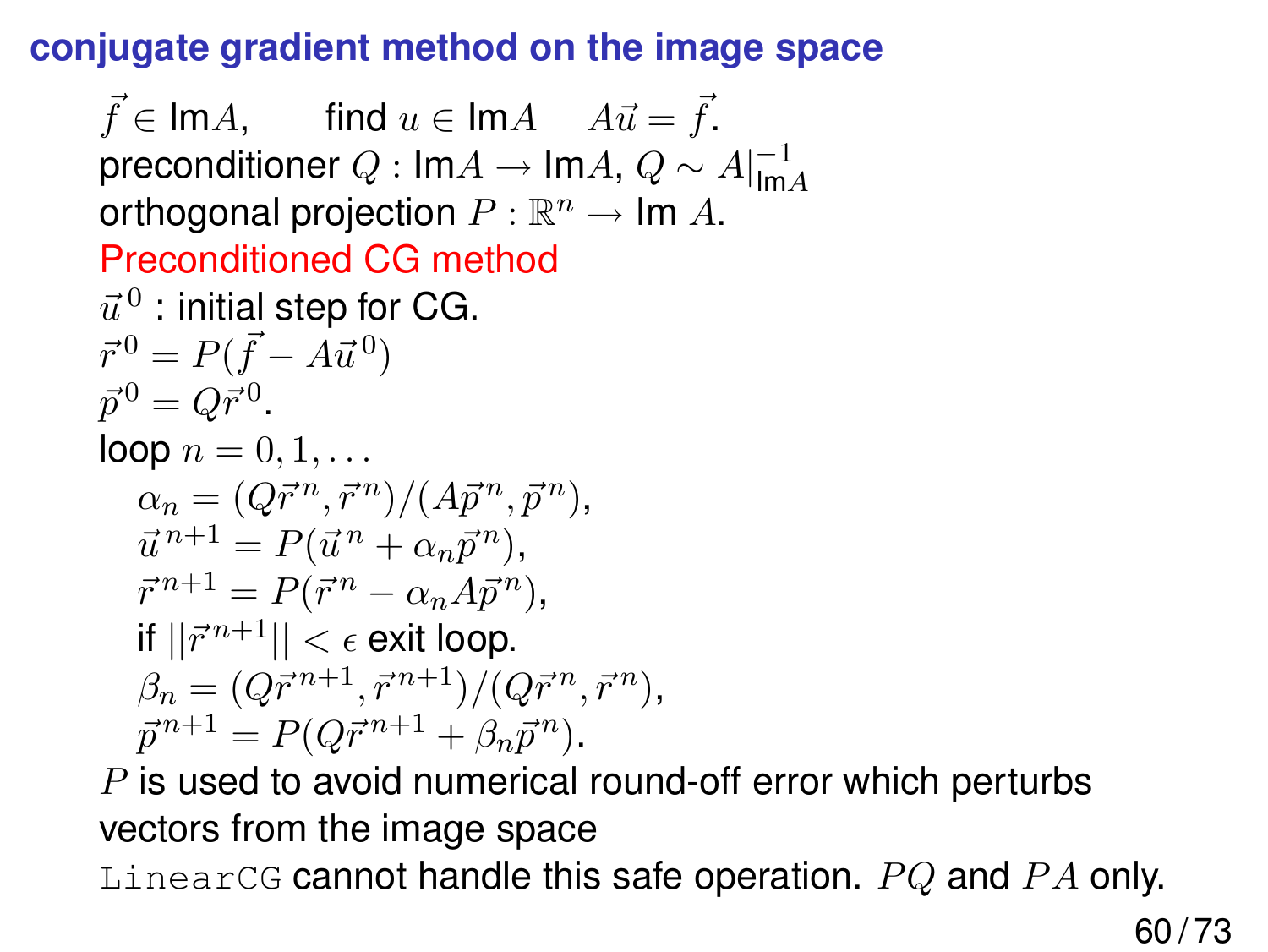# **FreeFem++ script for full-Neumann problem**

```
Vh u,v;
varf aa(u,v)=int2d(Th)( dx(u) * dx(v) + dy(u) * dy(v) );
varf external(u, v)=int2d(Th)(f*v);
matrix A;
func real[int] opA(real[int] &pp) {
  real[in] qq=A*pp;
  pp = qq; pp = pp.sum / pp.n; // projectionreturn pp;
}
func real[int] opQ(real[int] &pp) {
  for (int i = 0; i < pp.n; i++)pp(i)=pp(i)/A(i,i);pp -= pp.sum / pp.n; // projection
  reutrn pp;
}
A=aa(Vh, Vh, solver=CG); real(int) \text{ ff} = extend(0, Vh);ff = ff.sum / ff.n; // projection
u[]=0.0; // initial step for CG
LinearCG(opA,u[],ff,precon=opQ,nbiter=100,eps=1.0e-10);
```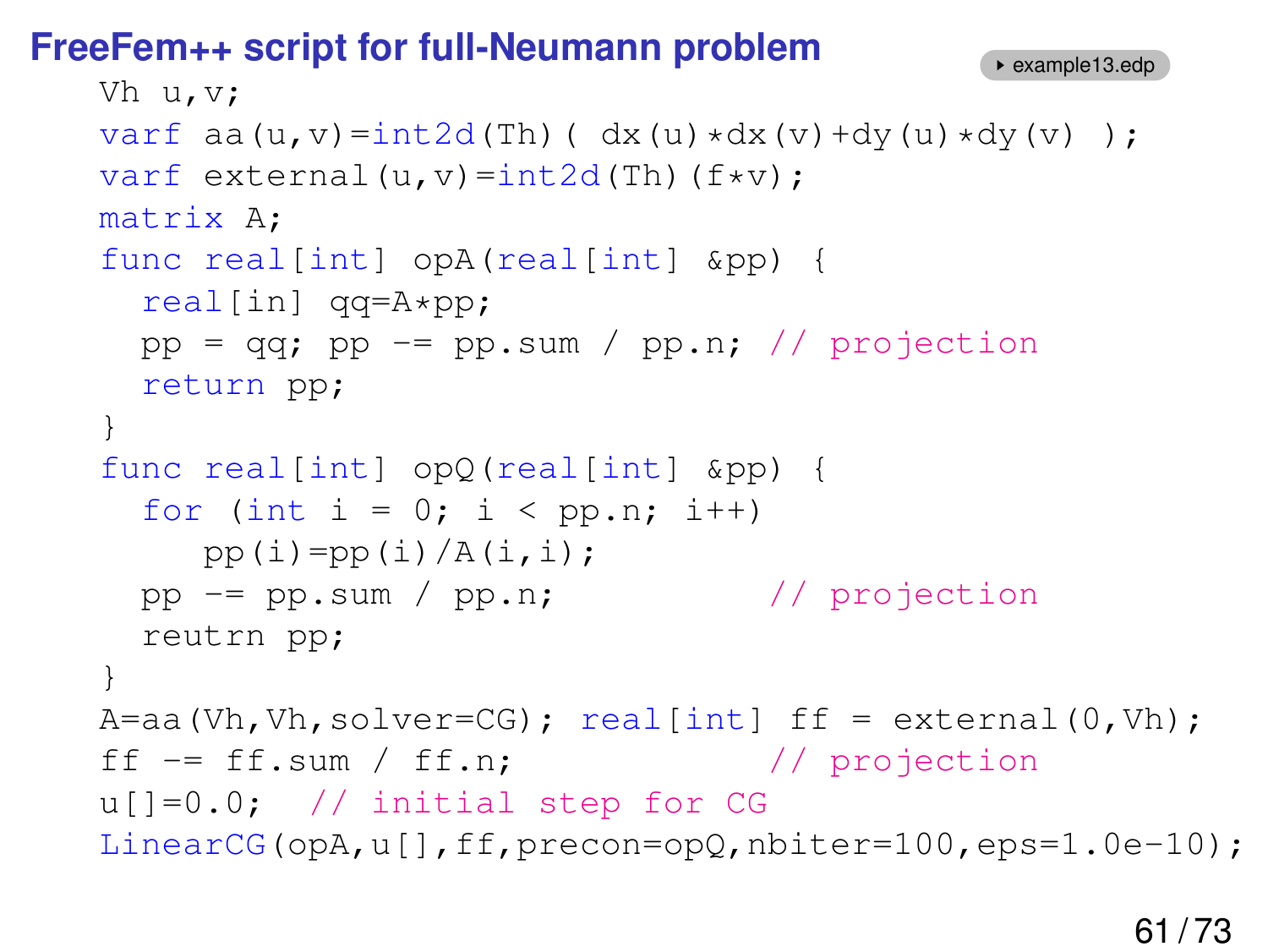**conjugate gradient in Uzawa method for Stokes eqs.**

 $\begin{bmatrix} A_{\tau} & B^T \end{bmatrix}$ **B** [Stokes Solver](#page-33-0)  $B = 0$  $\vert \; \vert \bar{u}$  $\bar{p}$  $\vec{f}_{\vec{\sigma}} = \begin{bmatrix} \vec{f}_{\tau} \\ \vec{\sigma} \end{bmatrix}$  $\vec{0}$  $\begin{aligned} \left[ A_{\tau} \right]_{k,k} = \tau, \ [\vec{f}_{\tau}]_{k} = \tau g_{k} \ \ \text{for } k \in \Lambda_{D}. \end{aligned}$ orthogonal projection  $P:\mathbb{R}^{N_S}\to \mathsf{span}[\{\vec{1}\}]^\bot,$  preconditioner  $Q$  $(BA^{-1}B^{T})^{-1} \sim I_h^{-1} = Q$  : inverse of mass matrix. Preconditioned CG method with projection  $\vec{p}^{\,0}=\vec{0}$  : initial step for CG.  $\vec{g}^0 = PBA_{\tau}^{-1}\vec{f}_{\tau},$  $\vec{w}^0 = PQ\vec{g}^0.$ loop  $n = 0, 1, \ldots$  $\alpha_n = (PQ\vec{g}^{\,n}, \vec{g}^{\,n})/(PBA_{\tau}^{-1}B^T\vec{w}^{\,n}, \vec{w}^{\,n}),$  $\vec{p}^{n+1} = \vec{p}^n + \alpha_n \vec{w}^n,$  $\vec{g}^{n+1} = \vec{g}^n - \alpha_n (BA_{\tau}^{-1}B^T) \vec{w}^n,$  $\beta_n = (PQ\vec{g}^{n+1}, \vec{g}^{n+1})/(\vec{g}^n, \vec{g}^n),$  $\vec{w}^{n+1} = PQ\vec{g}^{n+1} + \beta_n\vec{w}^n.$  $\vec{u}^{n+1} = A_{\tau}^{-1}(\vec{f}_{\tau} - B^T \vec{p}^{n+1}).$  $A_{\tau}^{-1} \vec{f}_{\tau} \Leftrightarrow A_{\tau} \vec{u} = \vec{f}_{\tau}$  with  $u_k = g_k$ ,  $k \in \Lambda_D$  $ightharpoonup$  [penalty](#page-11-0)  $A_{\tau}^{-1}B^T\vec{w} \Leftrightarrow A_{\tau}\vec{u} = B^T\vec{w}$  with  $u_k = 0, k \in \Lambda_D$  62/73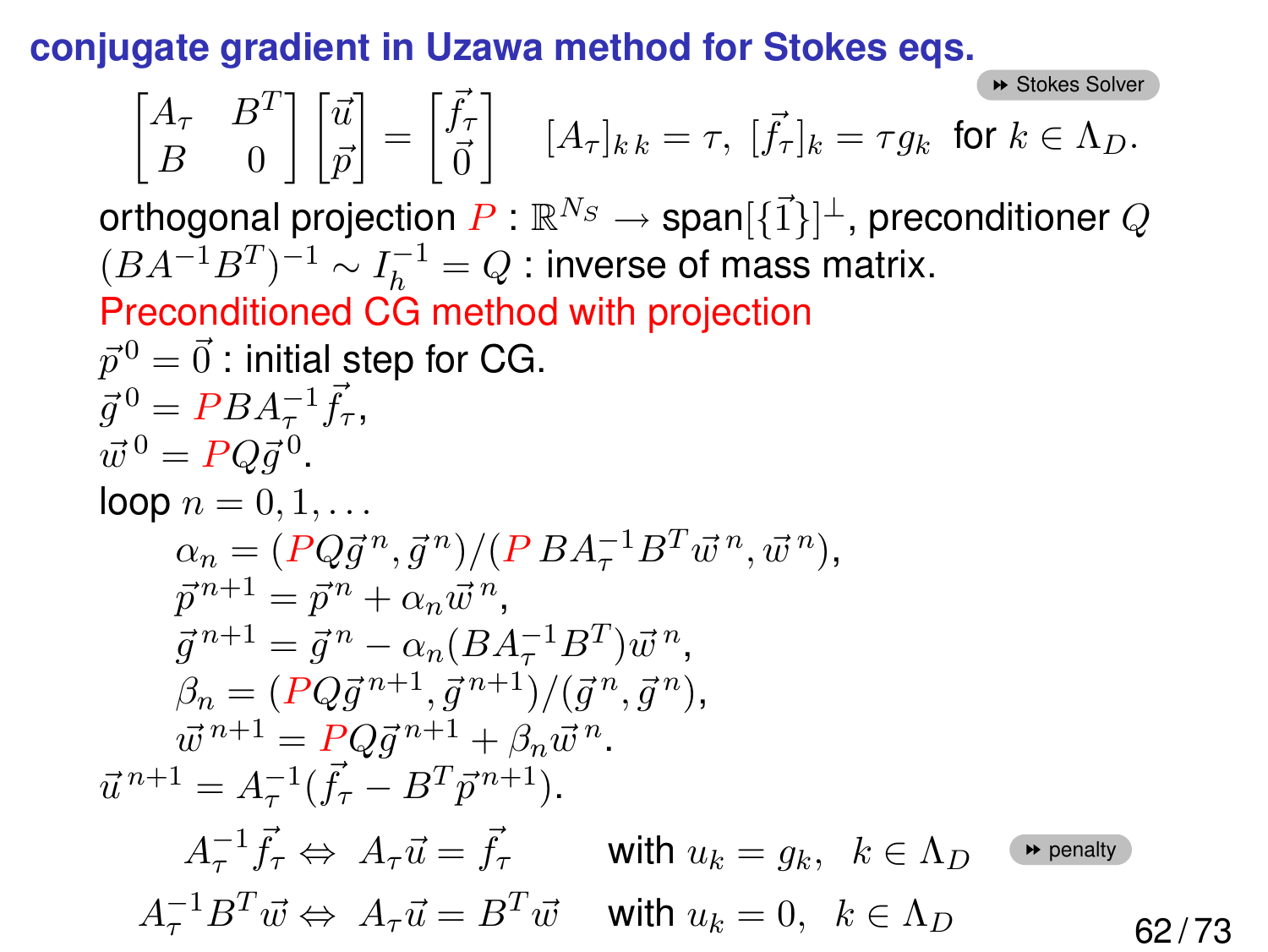#### **FreeFem++ script for CG with Uzawa 1/2**

```
example14.edp
fespace Vh(Th,[P2,P2]), Qh(Th,P1);
\ldots // func f1, f2, q1, q2 etc
Vh [u1,u2], [v1,v2], [bcsol1, bcsol2];
Qh p,q;
macro d12(u1,u2) (dy(u1) + dx(u2))/2.0 //
varf a([u1, u2], [v1, v2) =int2d(Th) ( 2.0*(dx(u1)*dx(v1))+2.0*d12(u1, u2)*d12(v1, v1)+dy(u2)*dy(v2)+ on(1,2,3,4,u1=g1,u2=g2);
varf b([u1, u2], [q]) = int2d(Th) (- q*(dx(u1)+dy(u2)));
varf external([u1, u2], [v1, v2]) =
    int2d(Th) (f1 \star v1 + f2 \starv2);
varf massp(p, q) = int2d(Th)(p \star q);
matrix A = a(Vh, Vh, solver=UMFPACK, init=true);matrix B = b(Vh, Qh);matrix Mp = massp(Qh,Qh,solver=UMFPACK,init=true);
real[int] bc = a(0, Vh);real[int] ff = external(0, Wh);
```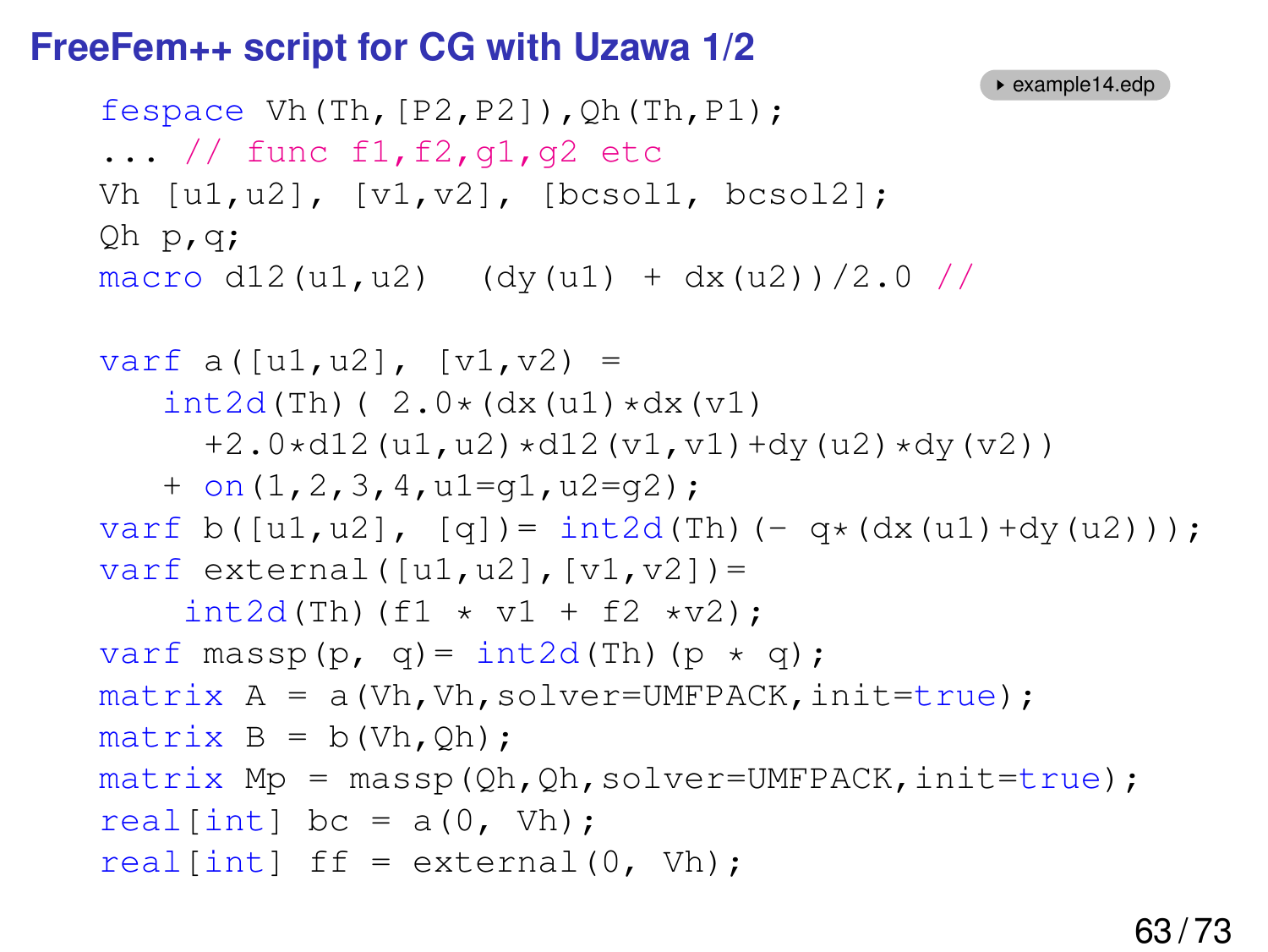## **FreeFem++ script for CG with Uzawa 2/2**

```
func real[int] UzawaStokes(real[int] &pp) {
  real[int] b = B' * pp;
  real [int] uu = A^{\wedge} - 1 * b;
  pp = B * uu; pp == pp.sum / pp.n;return pp;
}
func real[int] PreconMass(real[int] &pp) {
  real[int] ppp = Mp^{\wedge} - 1 \times pp;
  pp = ppp; pp = pp \text{.sum} / pp \text{.n};
  return pp;
}
p = 0.0;ff += bc; //bc keeps Dirichlet data with tgv
real[int] uu = A^{\wedge}-1 * ff;
q[] = B \star uu;LinearCG(UzawaStokes, p[], q[], precon=PreconMass,
          nbiter=100,eps=1.0e-10,verbosity=100);
ff = external(0, Vh); real[int] b = B'*p[;
ff -= b; ff += bc; //bc keeps Dirichlet data with tqv
u1[] = A^-1 \star ff; // to access [u1, u2]
```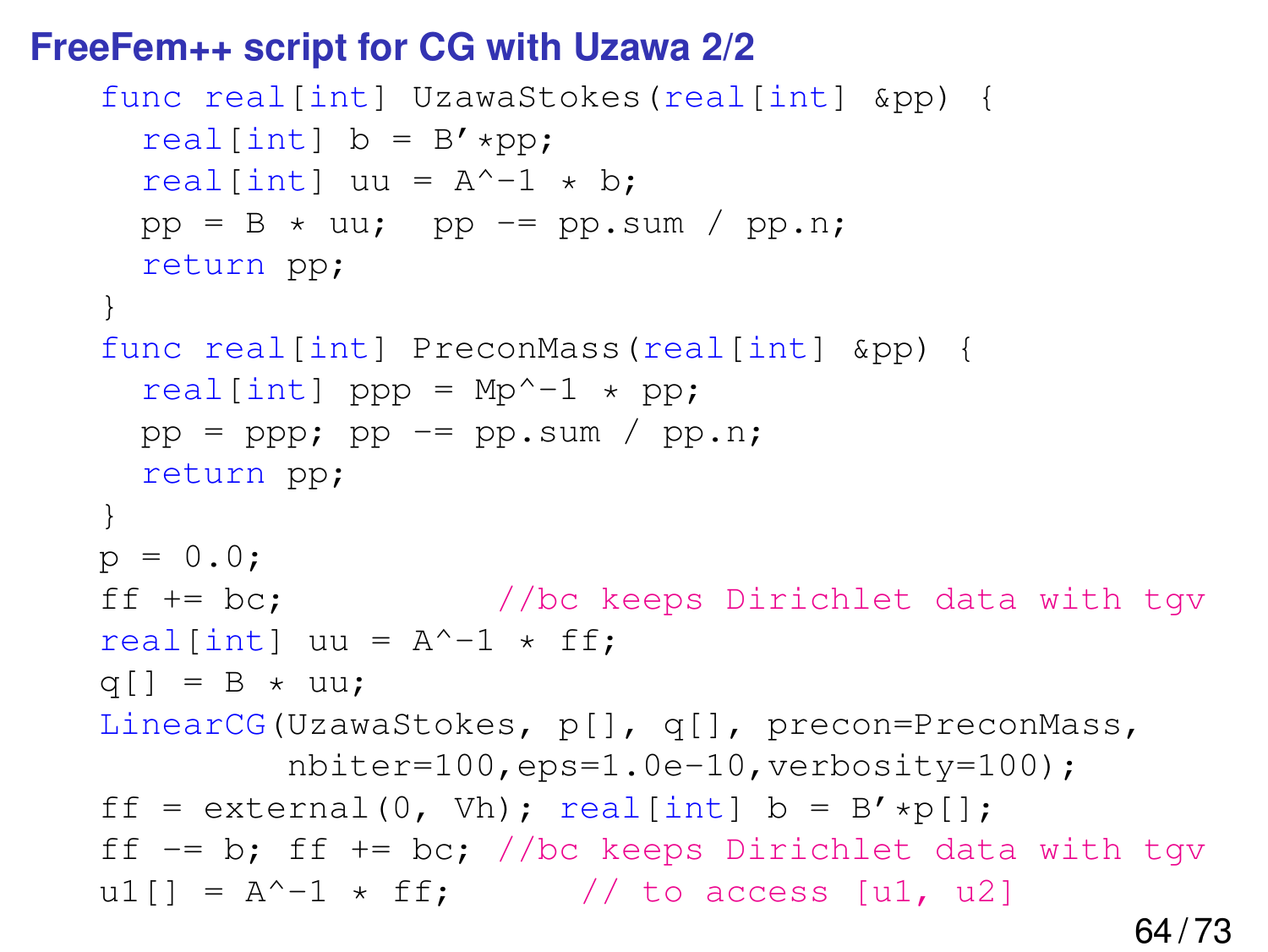# Uzawa method with CG for generalized Stokes eqs. (\*example15.edp

descretized Navier-Stokes equations by characteristic Galerkin  $\Delta t$  : time step,  $\nu$  : Reynolds number Find  $(u^{n+1}, p^{n+1}) \in V(g) \times Q$  s.t.

$$
\left(\frac{u^{n+1}}{\Delta t}, v\right) + a(\nu; u^{n+1}, v) + b(v, p^{n+1}) = -\left(\frac{u^n \circ X^n}{\Delta t}, v\right) \forall v \in V,
$$
\n
$$
\triangleright I_v, I_p : \text{mass matrix for velocity, pressure}
$$
\n
$$
\triangleright A_p : \text{siffness matrix of Laplacian for pressure with B.C.}
$$
\n
$$
\left[\frac{1}{\Delta t}I_v + \nu A \quad B^T\right] \left[\frac{\vec{u}}{\vec{p}}\right] = \left[\frac{\vec{f}}{\vec{0}}\right]
$$

Preconditioner by Cahouet-Chabard [1988]

$$
\left(B(\frac{1}{\Delta t}I_v + \nu A)^{-1}B^T\right)^{-1} \sim \frac{1}{\Delta t}A_p^{-1} + \nu I_p^{-1}
$$

Uzawa with CG : to compute large problem with less memory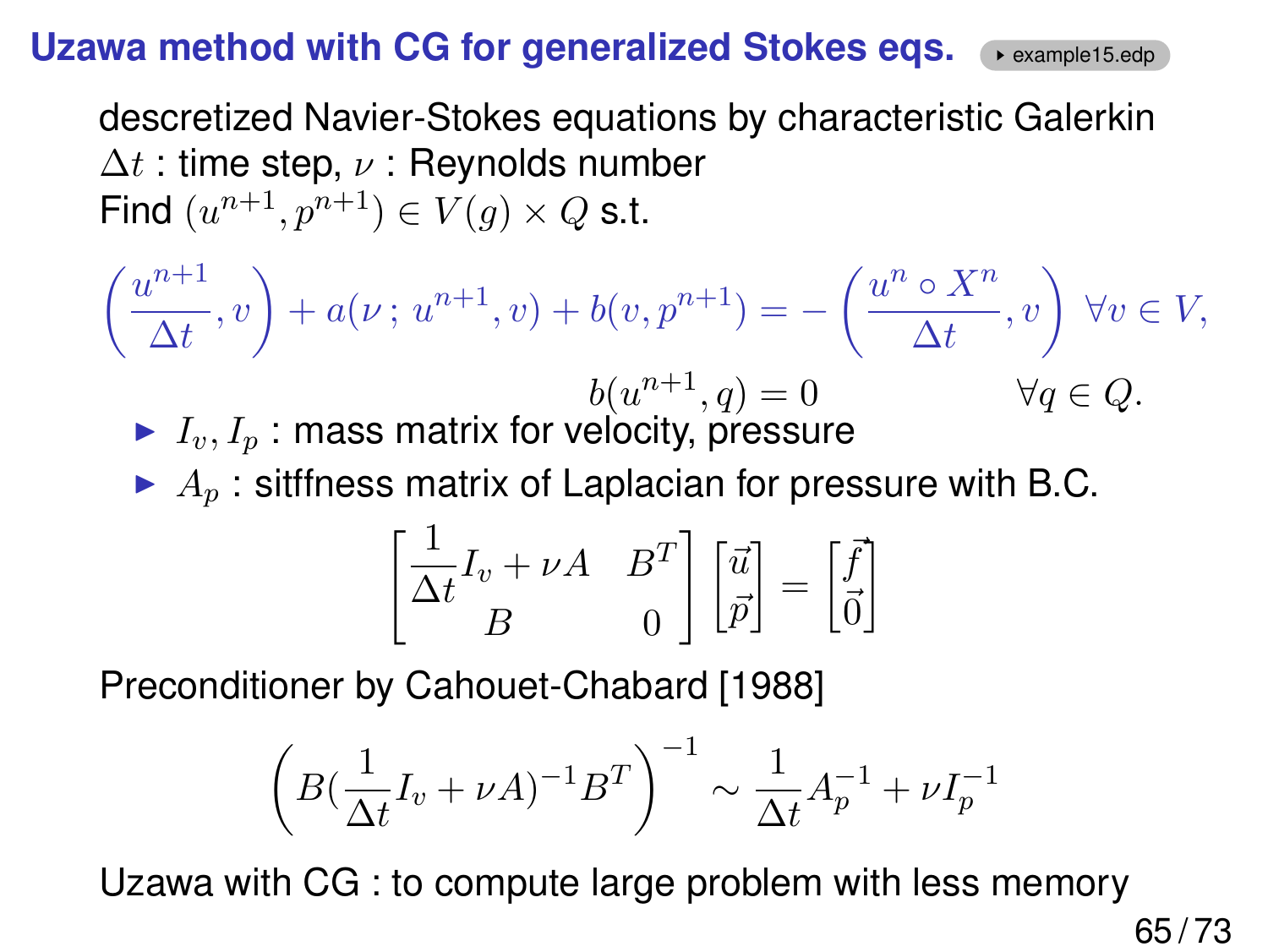# **syntax of FreeFem++ script**

```
loops
for (int i=0; i<10; i++) {
  ...
  if (err < 1.0e-6) break;
}
                                int i = 0;
                               while (i < 10) {
                                  ...
                                  if (err < 1.0e-6) break;
                                  i++;
                                }
```
# finite element space, variational form, and matrix

```
fespace Xh(Th,P1)
Xh u, v; \frac{1}{\sqrt{2}} finite element data
varf a(u, v) = int2d(Th) ( ... ) ;
matrix A = a(Xh,Xh,solver=UMFPACK);real [int] v; // array
v = A * u[]; // multiplication matrix to array
```
# procedure (function)

```
func real[int] ff(real[int] &pp) { // C++ reference
  ...
  return pp; \frac{1}{1} the same array
}
```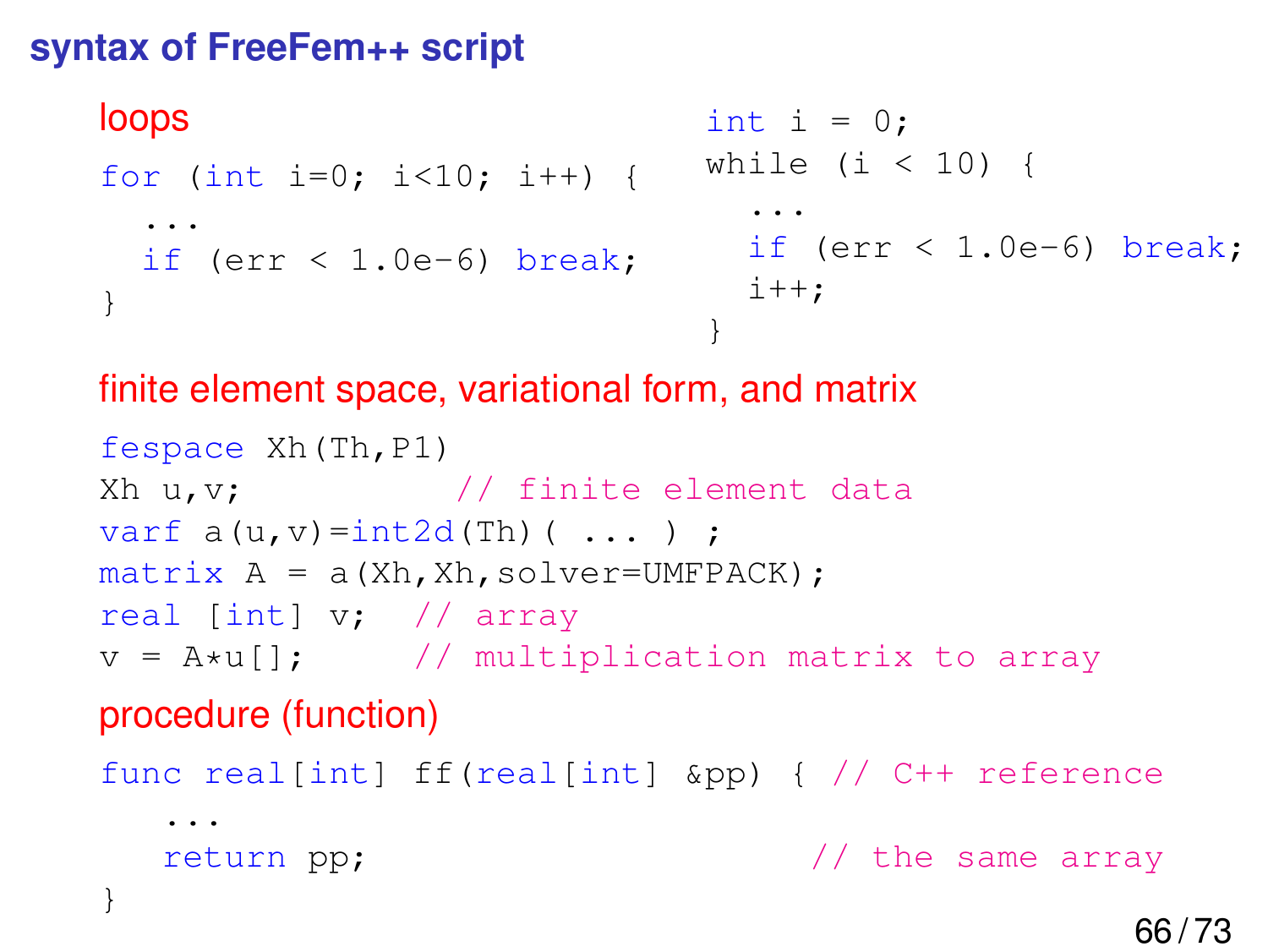#### **array, vector, FEM data, sparse matrix, block data : 1/2**

#### fundametal data types

```
bool flag; // true or false
int i;
real w;
string st = "abc";
```
#### array

```
real[int] v(10); // real array whose size is 10
real[int] u; // not yet allocated
u.resize(10); // same as C++ STL vector
real[int] vv = v; // allocated as same size of v.n
a(2)=0.0 ; // set value of 3rd indexa += b; // a(i) = a(i) + b(i)a = b \cdot * c ; // a(i) = b(i) * c(i); element-wise
a = b < c ? b : c // a(i) = min(b(i), c(i)); C-syntax
a.sum; // sum a(i);a.n; \frac{1}{1} size of array
```
There are other operations such as  $\ell^1, \ell^2, \ell^\infty$ -norms, max, min. cf. Finite element analysis by mathematical programming language FreeFem++, Ohtsuka-Takaishi [2014].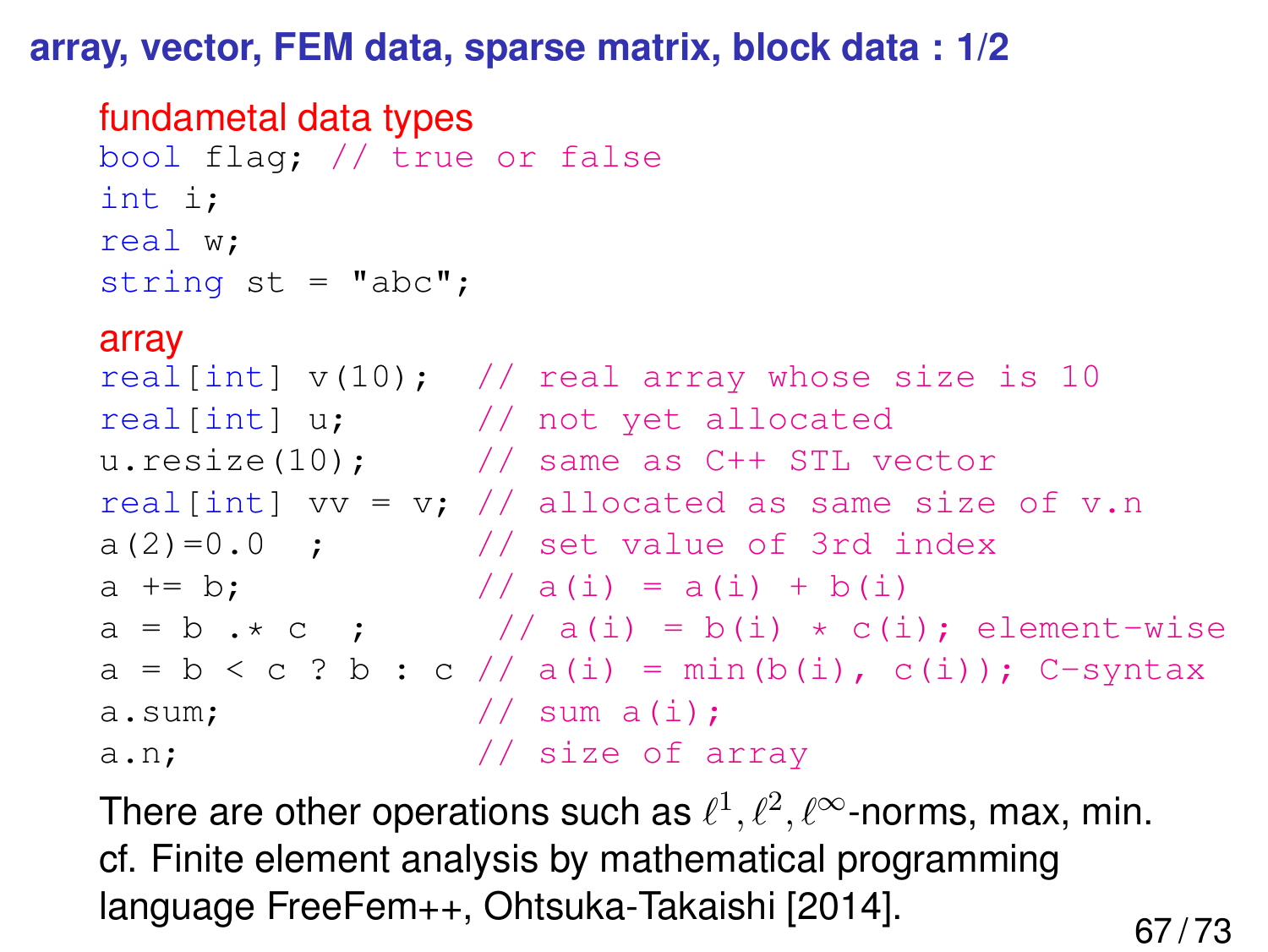**array, vector, FEM data, sparse matrix, block data : 2/2**

#### FEM data

```
func fnc = sin(pi*x)*cos(pi*y); // function with x, ymesh Th = \dots;fespace Vh(Th, P2); \frac{1}{2} // P2 space on mesh Th
Vh f; \frac{1}{2} // FEM data on Th with P2
f[]; \sqrt{2} // access data of FEM DOF
f = fnc; // interpolation onto FEM space
fespace Vh(Th, [P2, P2]); // 2 components P2 space
Vh [u1, u2]; \qquad \qquad \qquad \qquad // u1[], u2[] is allocatd
u1[]=0.0; \frac{1}{\sqrt{2}} access all data of [u1, u2];
real[int] uu([u1[]..n+u2[]..n);u1[] = uu; // u1[], u2[] copied from uu
[u1[], u2[]] = uu; // using correct block data
```
# dense and sparse matrices real[int,int]  $B(10,10)$ ; // 2D array varf aa(u,v)=int2d(Th)(u\*v); // L2-inner prod. for mass matrix A=aa(Vh,Vh,solver=sparsesovler); //sparse matrix file  $I/O$  is same as  $C_{++}$ , of stream/ifstream  $\leftrightarrow$  example{10,11}.edp

68 / 73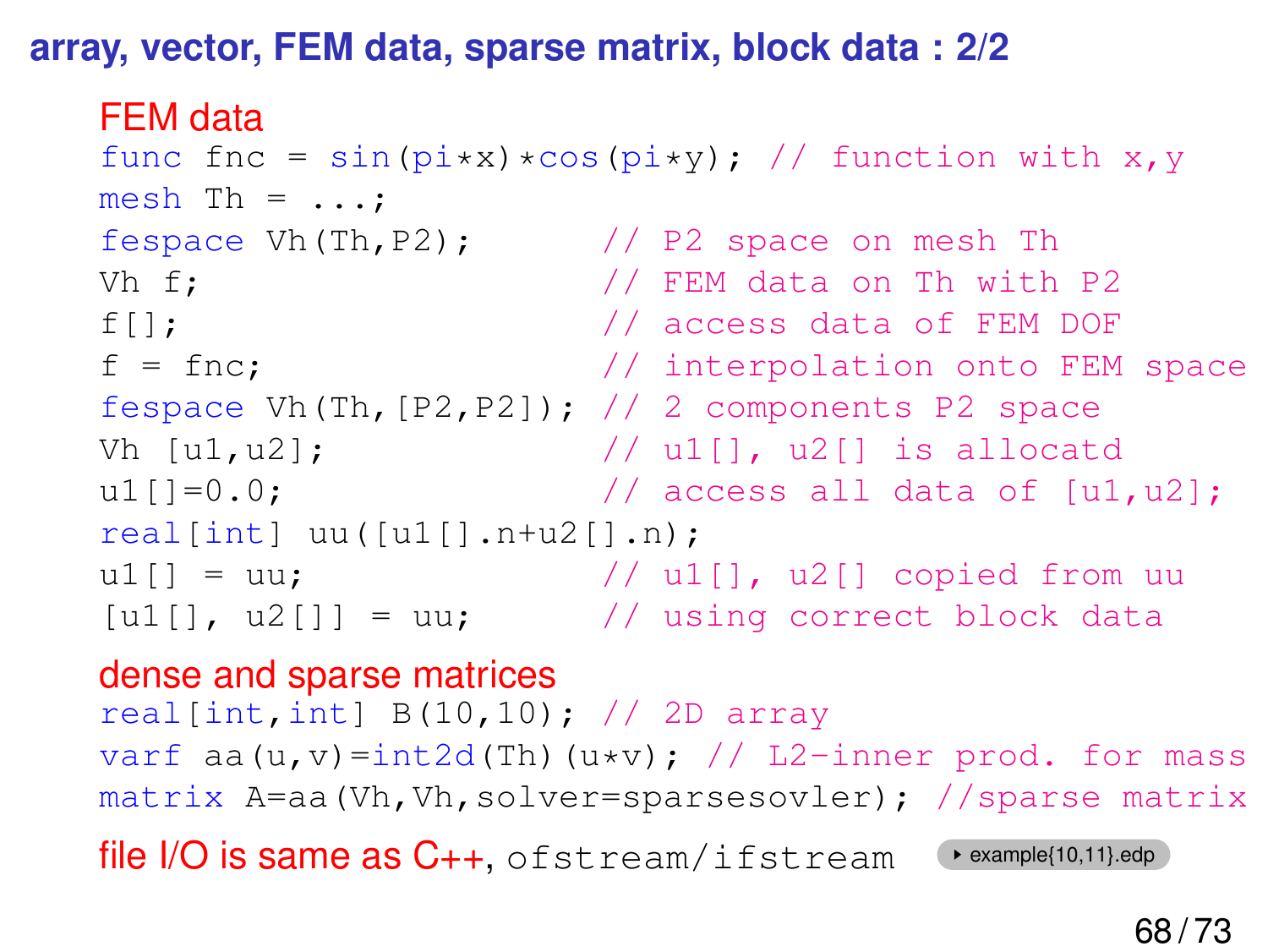# **Compilation with configure : 1/2**

 $\blacktriangleright$  download the latest source from

http://www.freefem.org/ff++/

 $\blacktriangleright$  run configure scritp.

```
% ./configure --enable-m64 CXXFLAGS=-std=c++11
```
--enable-download

this enables automatic downloading of all sources including MUMPS etc.

 $\blacktriangleright$  run make.

% make

 $\triangleright$  binaries will be created in src/nw

GNU bison and flex are necessary for FreeFem+++ language parser.

OpenGL compatible libraries are also necessary for  $ffql$ ut graphics viewer.

Other options to minimize the capability,

```
--disable-superlu --disable-scotch --without-mpi
```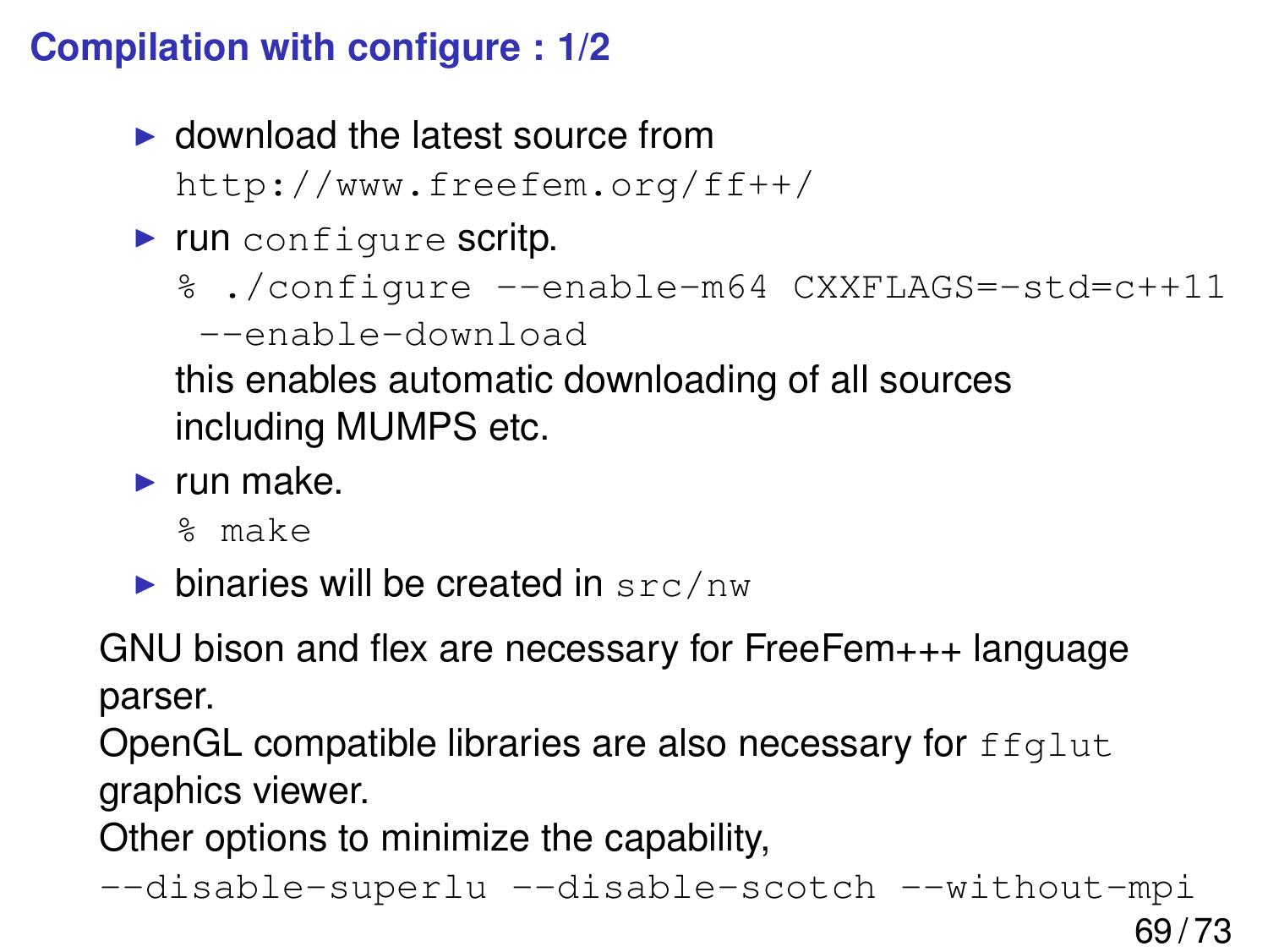# **Compilation with configure : 2/2**

Fortran is mandatory for MUMPS linear solver. Without Fortran compiler, by adding --disable-fortran --disable-mumps It is necessary to remove mumps-seq from LIST\_SOFT of download/Makefile and to remove ffnewuoa.\$(DYLIB\_SUFFIX) from LIST\_COMPILE\_PKG of example++-load/Makefile when Fortran is disabled. BLAS library is automatically detected by configure and information is written in examples++-load/WHERE\_LIBRARY-config.  $$$  (INTEL MKL) is described as appropriate directory: lapack LD  $-L$ \$(INTEL MKL)/lib/intel64 -lmkl rt \ -lmkl\_sequential -lmkl\_core -liomp5 -lpthread lapack INCLUDE -I\$(INTEL\_MKL)/include mkl LD  $-L$$ (INTEL MKL)/lib/intel64 -lmkl rt \ -lmkl\_intel\_thread -lmkl\_core -liomp5 -lpthread mkl INCLUDE -I\$(INTEL\_MKL)/include blas LD -L\$(INTEL\_MKL)/mkl/lib/intel64 \ -lmkl\_rt -lmkl\_sequential -lmkl\_core -liomp5 -lpthread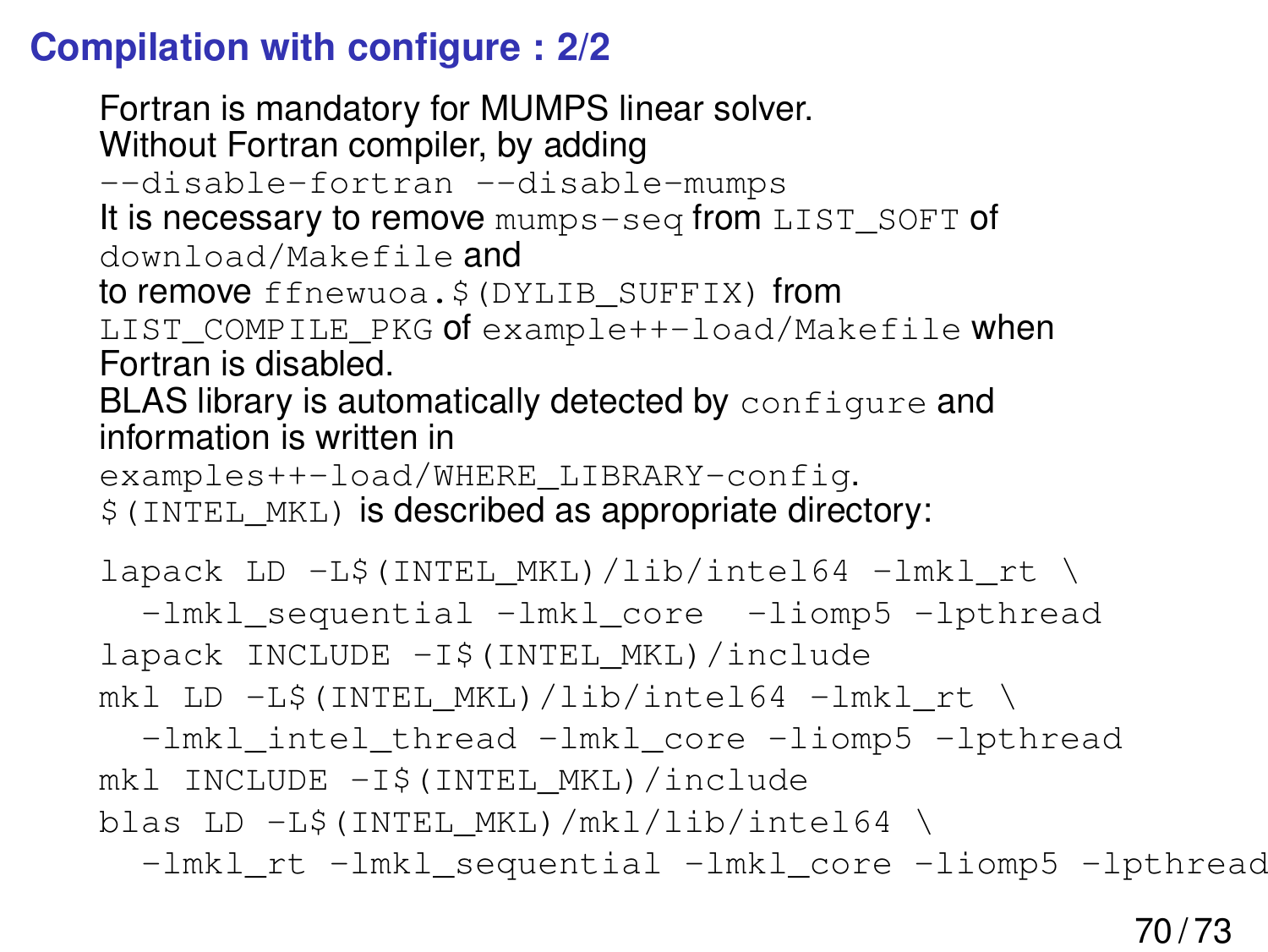## **References : 1/2**

FreeFem++:

- $\blacktriangleright$  F. Hecht, FreeFem $++$  manual, 3rd ed., 2015.
- $\triangleright$  K. Ohtsuka, T. Takaishi, Finite element analysis by mathematical programming language FreeFem++ (in Japanese), Industrial and Applied Mathematics Series Vol.4, Kyoritsu, 2014.
- ▶ I. Danaila, F. Hecht, O. Pironneau, Simulation numérique en C++, Dunod, 2003.

Finite element theory:

- $\triangleright$  D. Braess, Finite elements Theory, fast solvers and application in solid mechanics, 3rd ed., Cambridge Univ. Press, 2007.
- $\triangleright$  A. Ern, J.-L. Guermond, Theory and pracitce of finite elements, Springer Verlag, New-York, 2004.
- $\triangleright$  M. Tabata, Numerical solution of partial differential equations II (in Japanese), Iwanami Shoten, 1994.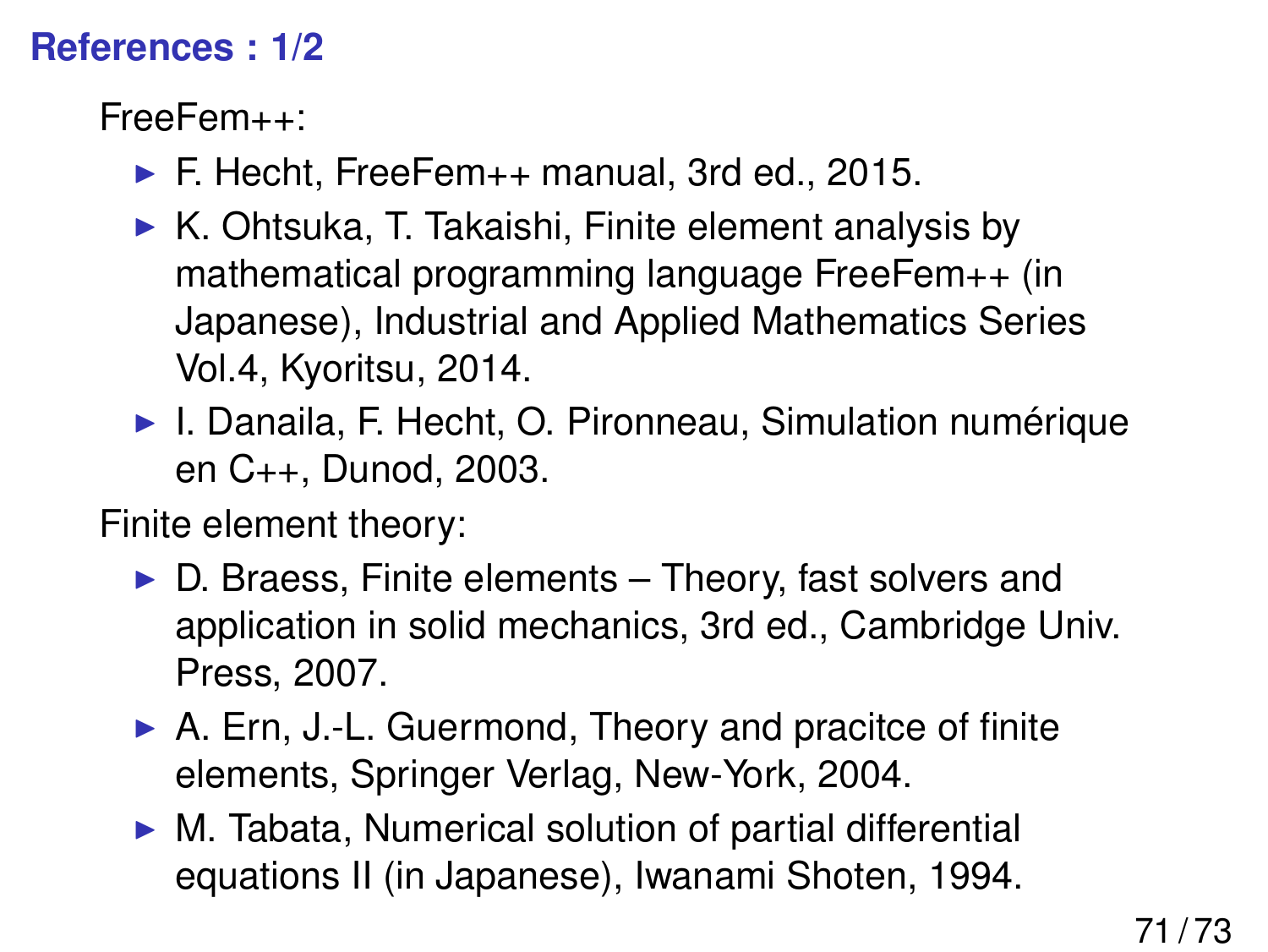## **References : 2/2**

specialized toipcs:

- ▶ T. A. Davis, Direct Methods for Sparse Linear Systems, SIAM, Philadelphia, 2006.
- $\blacktriangleright$  H. Elman, D. Silvester, A. Wathen, Finite elements and fast iterative solvers – with applications in incompressible fluid dynamics, 2nd ed., Oxford Univ. Press, 2014.
- ▶ Y. Saad, Iterative methods for sparse linear systems 2nd ed., SIAM, 2003.
- $\triangleright$  A.H. Stroud, Approximate calculation of multiple integrals, Prentice-Hall, 1971.
- ► J. Cahouet, J.-P. Chabard, Some fast 3D finite element solvers for the generalized Stokes problem, Int. J. Numer. Meth. Fluids, Vol. 8 869–895, 1988.
- $\triangleright$  L. P. Franca, R. Stenberg, Error analysis of some Galerkin least squares methods for the elasticity equations, SINUM, Vol.28 1680-1697, 1991.